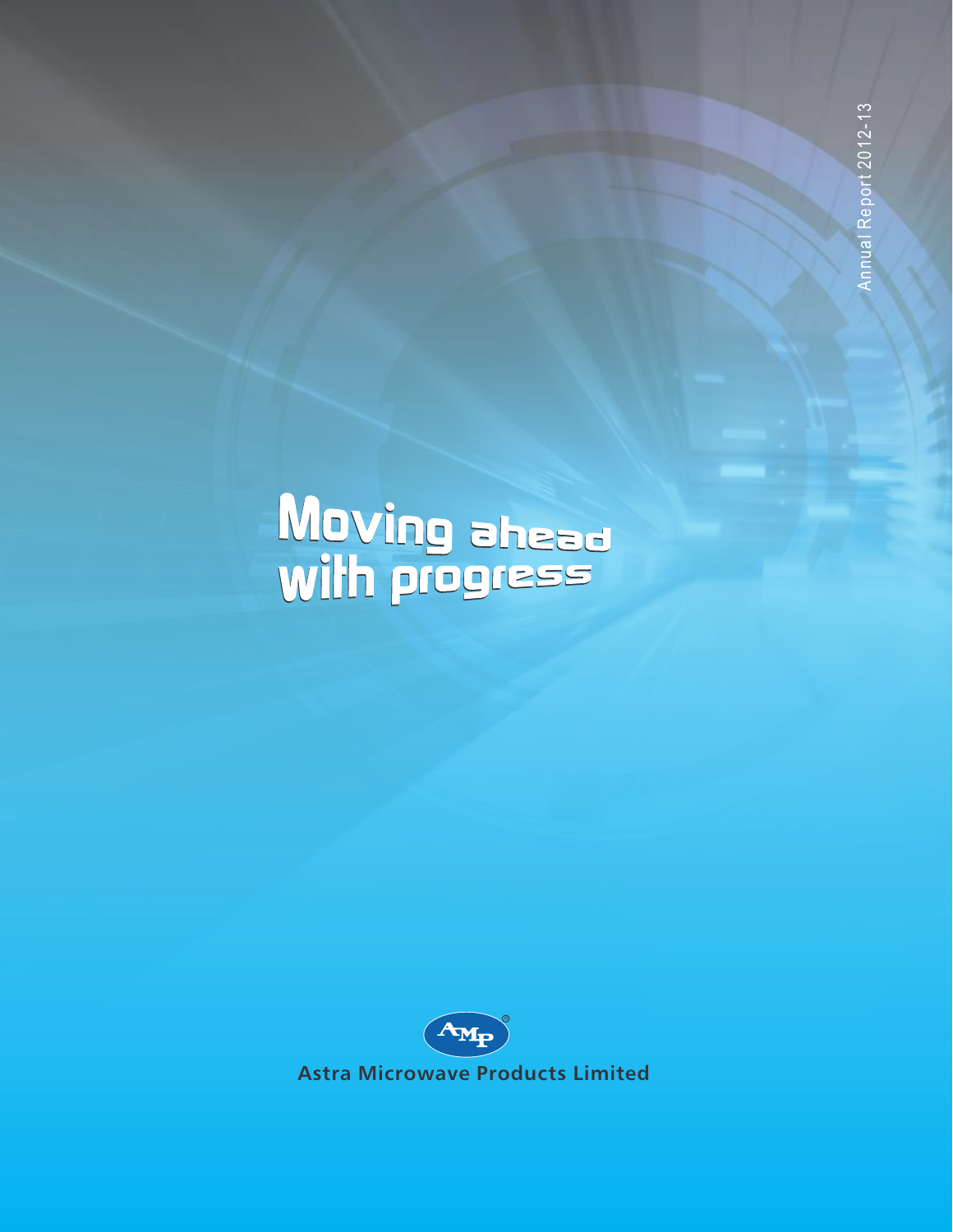

**Astra Microwave Products Limited**

 $\dot{\mathsf{\Xi}}$  R. -will

RA

# Vision

To be at the forefront of the telecommunication revolution through research and development.

Investing in technologies that can lead to leadership.

Employing the finest talent to reach the top through excellence.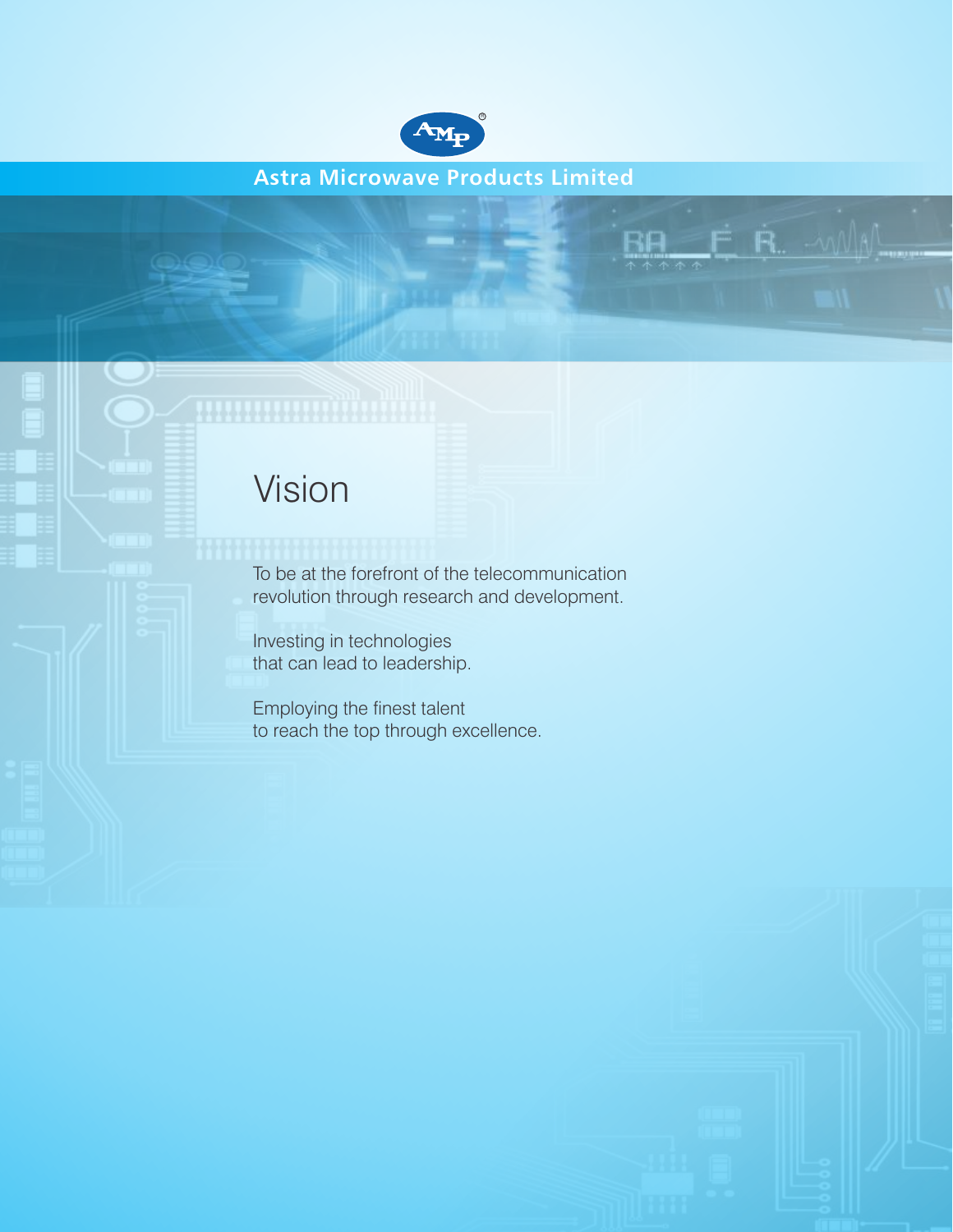

# What's Inside

| <b>Contents</b>                        | Page No. |
|----------------------------------------|----------|
|                                        |          |
| <b>Quick Information</b>               | 4        |
|                                        |          |
| <b>Notice</b>                          | 6        |
|                                        |          |
| Directors' Report                      | 11       |
|                                        |          |
| <b>Auditor's Report</b>                | 31       |
|                                        |          |
| <b>Balance Sheet</b>                   | 34       |
|                                        |          |
| <b>Profit &amp; Loss Account</b>       | 35       |
|                                        |          |
| <b>Cash Flow Statement</b>             | 36       |
|                                        |          |
| <b>Significant Accounting Policies</b> | 38       |
|                                        |          |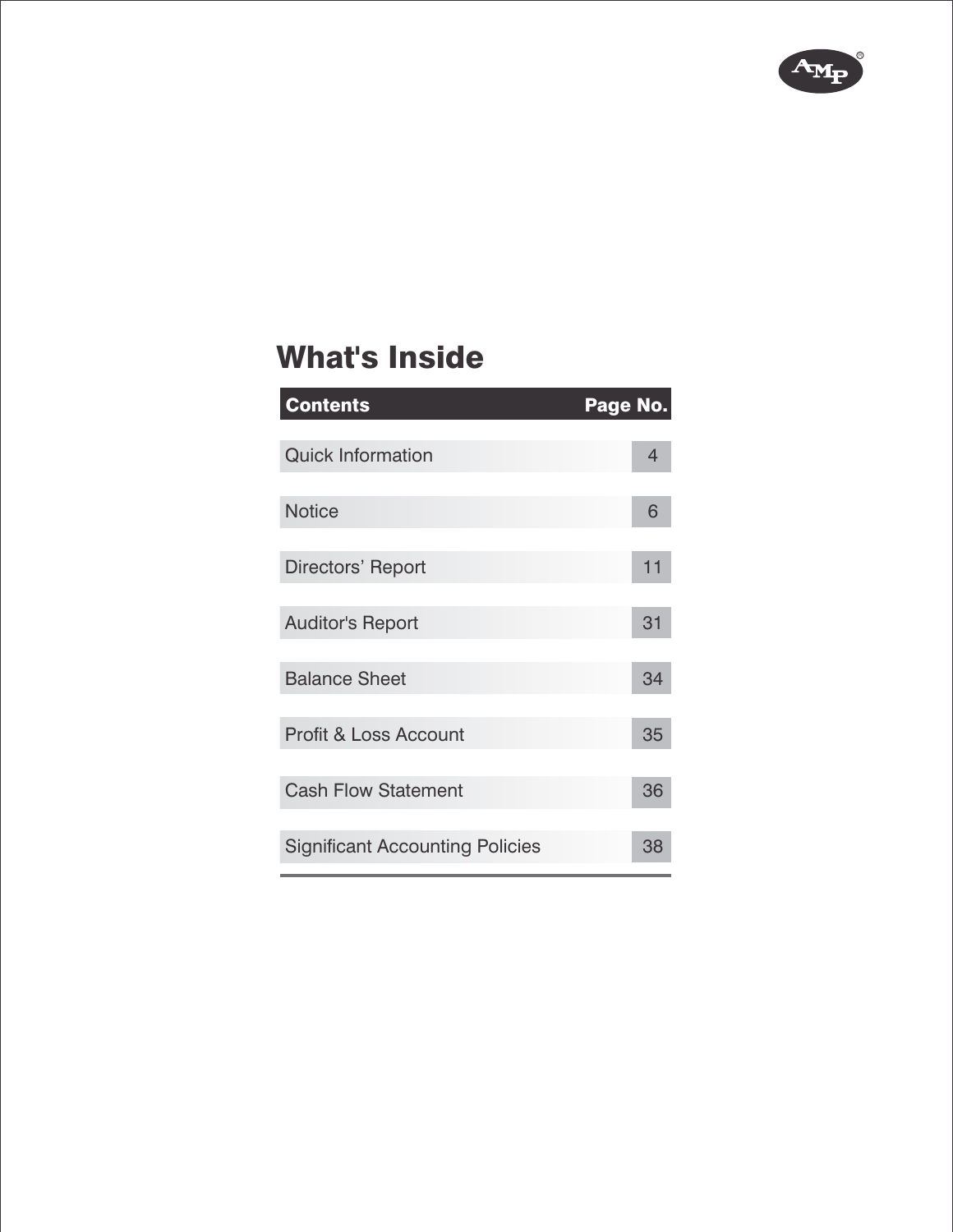# QUICK INFORMATION

| <b>Board of Directors</b> | t  | Dr. Shiban K Koul, Chairman<br>Mr. B. Malla Reddy, Managing Director<br>Mr. P.A. Chitrakar, COO<br>Mrs. C. Prameelamma, Director (Technical)<br>Mr. Atim Kabra<br>Mr. J. Venkatadas<br>Mr. S. Gurunatha Reddy (w.e.f. 29.04.2013)<br>Mr. Maram Venkateshwar Reddy (w.e.f. 29.04.2013) |
|---------------------------|----|---------------------------------------------------------------------------------------------------------------------------------------------------------------------------------------------------------------------------------------------------------------------------------------|
| <b>Company Secretary</b>  | t. | Mr. T. Anjaneyulu                                                                                                                                                                                                                                                                     |
| <b>Auditors</b>           | t  | M/s. Amar & Raju<br><b>Chartered Accountants</b><br>Flat No: 201, KOR Residency,<br>H.No:8-3-966/16, Road No:3,<br>Nagarjuna Nagar, Srinagar Colony,<br>Hyderabad $-500073$ .                                                                                                         |
| <b>Bankers</b>            | ÷  | Canara Bank, Prime Corporate Branch,<br>Secunderabad                                                                                                                                                                                                                                  |
|                           |    | <b>HDFC Bank Ltd.</b><br>Lakdikapul, Hyderabad.                                                                                                                                                                                                                                       |
|                           |    | State Bank of India<br>Overseas Branch, Hyderabad.                                                                                                                                                                                                                                    |
| <b>Registered Office</b>  | t  | ASTRA Towers, Survey No.12(P),<br>Kothaguda Post, Kondapur,<br>Hitechcity, Hyderabad - 500 084.<br>Phone: 040-30618000 / 8001<br>Website: www.astramwp.com                                                                                                                            |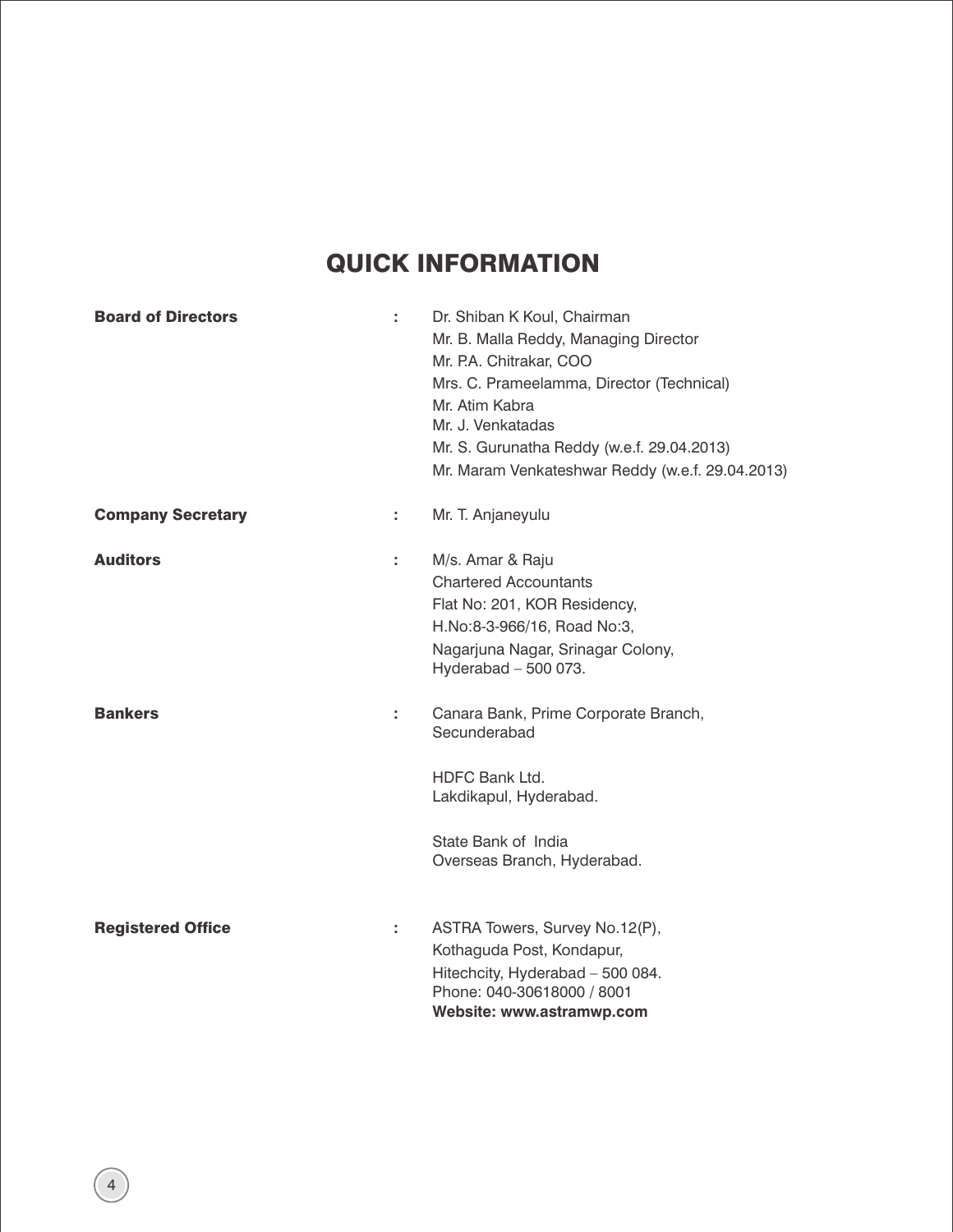

| <b>Factories</b><br>÷  | Unit I<br>Plot No.12, ANRICH Industrial Estate,<br>Miyapur, IDA Bollarum,<br>Medak (District) - 502 325 A.P.                                                                                                     |
|------------------------|------------------------------------------------------------------------------------------------------------------------------------------------------------------------------------------------------------------|
|                        | Unit II<br>Plot No.56A, 56B and 57A,<br><b>ANRICH Industrial Estate,</b><br>Miyapur, IDA Bollarum,<br>Medak (District) - 502 325 A.P.                                                                            |
|                        | Unit III<br>Survey No.1/1, Imarat Kancha,<br>Raviryala Village, Maheswaram Mandal,<br>Rangareddy (District) - 500 010 A.P.                                                                                       |
|                        | <b>Unit IV</b><br>Plot No: 18, 19, 20 & 21 (Part)<br>Hardware Park, Sy.No: 1/1,<br>Imarat Kancha of Ravirayal Village,<br>Maheswaram Mandal, R.R.Dist.                                                           |
| <b>Registrars</b><br>÷ | Purva Sharegistry (India) Pvt. Ltd.,<br>Shiv Shakti Industrial Estate,<br>Unit No.9, Ground Floor,<br>7 B J R Boricha Marg,<br>Lower Parel, Mumbai - 400 011<br>Tele: 91-022-23016761<br>Email:busicomp@vsnl.com |
| <b>Listing</b><br>÷    | The Bombay Stock Exchange Ltd.,<br>The National Stock Exchange of India Ltd.                                                                                                                                     |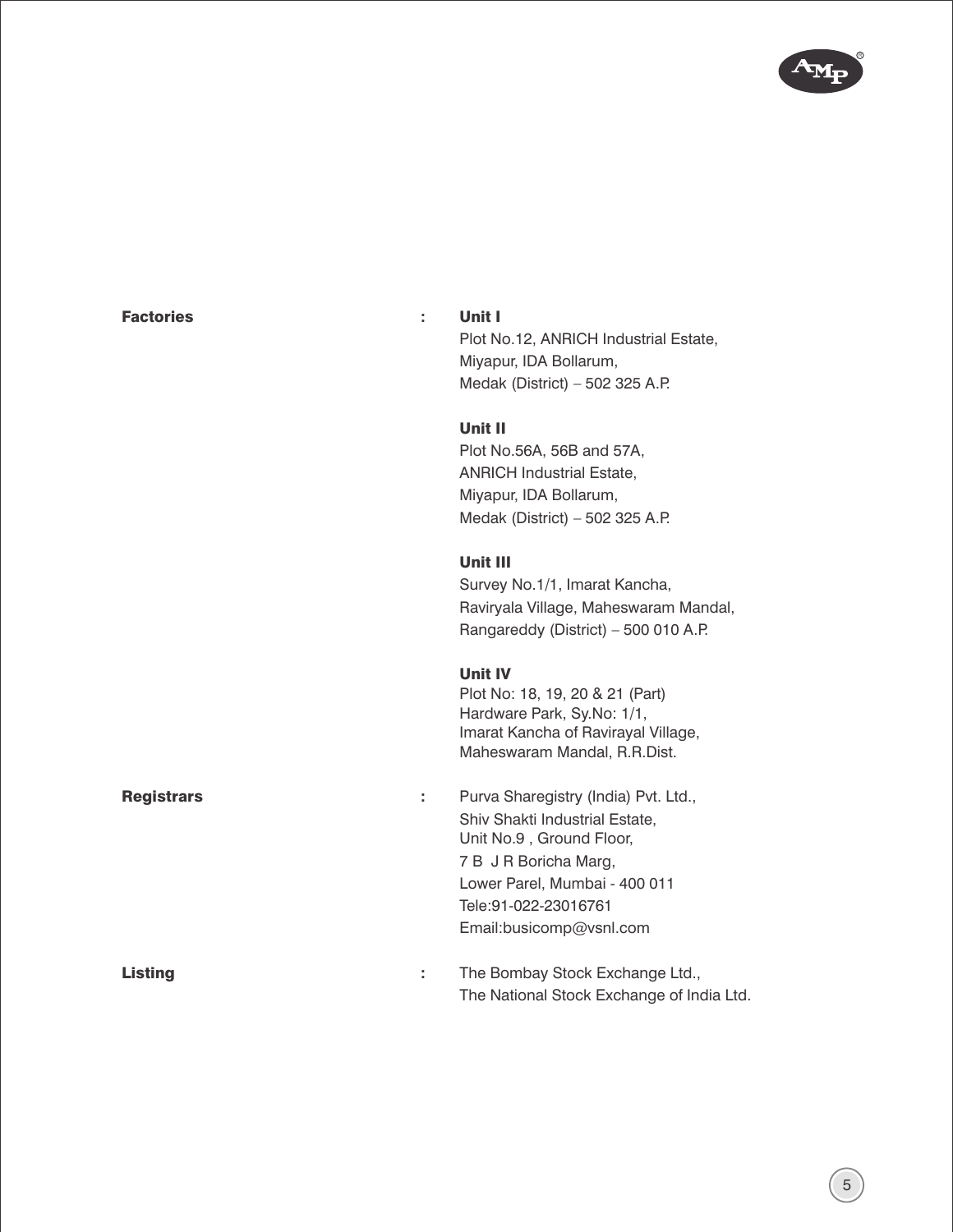# NOTICE OF ANNUAL GENERAL MEETING

NOTICE IS HEREBY GIVEN that the Twenty Second Annual General Meeting of the Members of Astra Microwave Products Limited will be h eld at Swagath-De-Royal Hotel, 2-36, Kothaguda X Roads, Kondapur, Hyderabad on Monday, the 30th September, 2013 at 11.30 A.M. for the transaction of the following business:-

#### ORDINARY BUSINESS

- 1. To receive, consider and adopt the audited Balance Sheet as at March 31, 2013, Profit and Loss Account for the year ended on that date and the Reports of the Board of Directors and Auditors thereon.
- 2. To declare a dividend on Equity Shares.
- 3. To appoint a Director in place of Mrs.C.Prameelamma, Director who retires by rotation and being eligible offers herself for reappointment.
- 4. To appoint a Director in place of Mr. J.Venkatadas, Director who retires by rotation and being eligible offers himself for reappointment.
- 5. To appoint M/s Amar & Raju, Chartered Accountants, Registration No.000092S the retiring Auditors of the Company, who shall hold office from the conclusion of this Annual General Meeting until the conclusion of the next Annual General Meeting of the Company and to fix their remuneration.

#### SPECIAL BUSINESS

6. To consider and if thought fit, to pass with or without modification(s), the following resolution as an **Ordinary Resolution:**

To regularise Mr. S. Gurunatha Reddy as Director of the Company

"RESOLVED that Mr. S. Gurunatha Reddy, who was appointed as an additional director of the Company by the board of directors, in terms of Section 260 of the Companies Act, 1956 with effect from April 29, 2013 who holds office as such up to the date of the ensuing Annual General Meeting and in respect of whom the Company has received a notice in writing under Section 257 of the Companies Act, 1956 proposing his candidature for the office of the Director, together with a deposit of Rs. 500 (Rupees Five hundred) be and is hereby appointed as a Director of the Company, liable to retire by rotation."

7. To consider and if thought fit, to pass with or without modification(s), the following resolution as an **Ordinary Resolution:** 

To regularise Mr. Maram Venkateshwar Reddy as Director of the Company

"RESOLVED that Mr. Maram Venkateshwar Reddy, who was appointed as an additional director of the Company by the board of directors, in terms of Section 260 of the Companies Act, 1956 with effect from April 29, 2013 who holds office as such up to the date of the ensuing Annual General Meeting and in respect of whom the Company has received a notice in writing under Section 257 of the Companies Act, 1956 proposing his candidature for the office of the Director, together with a deposit of Rs. 500 (Rupees Five hundred) be and is hereby appointed as a Director of the Company, liable to retire by rotation."

8. To consider and if thought fit, to pass with or without modification(s), the following resolution as a **Special Resolution:** To appoint Mr. S. Gurunatha Reddy as Whole Time Director designated as Director – Finance

"RESOLVED that pursuant to the recommendations of the Remuneration Committee and in accordance with the provisions of Sections 198, 269, 309 and 310 read with Schedule XIII and other applicable provisions, if any, of the Companies Act, 1956 (including any statutory modification or re-enactment thereof for the time being in force) and subject to the approval of the Central Government, if any, the approval of the members of the Company be and is hereby accorded to the appointment of Mr. S. Gurunatha Reddy as Whole Time Director and designated as Director-Finance of the Company for a period of 5 years effective from April 29, 2013 on the terms and conditions including remuneration as set out in the Explanatory Statement annexed to the Notice convening this Meeting, with liberty to the Board of Directors (hereinafter referred to as "the Board" which term shall be deemed to include any Committee of the Board constituted to exercise its powers, including the powers conferred by this resolution) to alter and vary the terms and conditions of appointment and / or remuneration, subject to the same not exceeding the limits specified under Schedule XIII to the Companies Act, 1956 or any statutory modification(s) or reenactment thereof.

RESOLVED further that the Board be and is hereby authorised to do all acts and take all such steps as may be necessary, proper or expedient to give effect to this resolution."

9. To consider and if thought fit, to pass with or without modification(s), the following resolution as a **Special Resolution:** To appoint Mr. Maram Venkateshwar Reddy as Whole Time Director designated as Director – (Mktg & Operations)

"RESOLVED that pursuant to the recommendations of the Remuneration Committee and in accordance with the provisions of Sections 198, 269, 309 and 310 read with Schedule XIII and other applicable provisions, if any, of the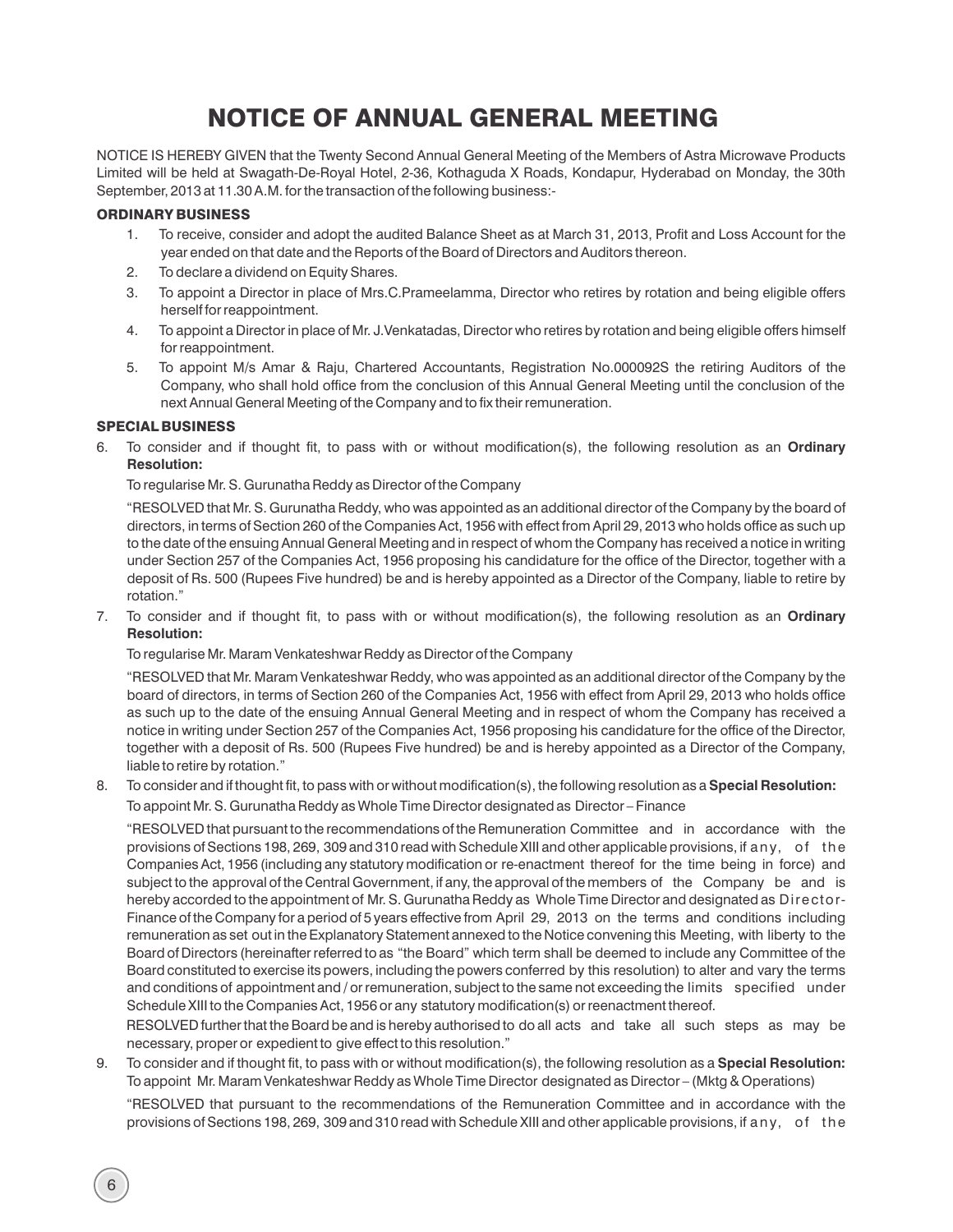

Companies Act, 1956 (including any statutory modification or re-enactment thereof for the time being in force) and subject to the approval of the Central Government, if any, the approval of the members of the Company be and is hereby accorded to the appointment of Mr.Maram Venkateshwar Reddy as Whole Time Director and designated as Director – (Mktg & Operations) of the Company for a period of 5 years effective from April 29, 2013 on the terms and conditions including remuneration as set out in the Explanatory Statement annexed to the Notice convening this Meeting, with liberty to the Board of Directors (here in after referred to as "the Board" which term shall be deemed to include any Committee of the Board constituted to exercise its powers, including the powers conferred by this resolution) to alter and vary the terms and conditions of appointment and / or remuneration, subject to the same not exceeding the limits specified under Schedule XIII to the Companies Act, 1956 or any statutory modification(s) or reenactment thereof.

RESOLVED further that the Board be and is hereby authorised to do all acts and take all such steps as may be necessary, proper or expedient to give effect to this resolution."

> By order of the Board For Astra Microwave Products Limited

Hyderabad 29<sup>th</sup> April, 2013

B.Malla Reddy Managing Director

7

# **NOTES:**

- 1. A Member entitled to attend and vote at the AGM is entitled to appoint a proxy to attend and vote in the meeting and the proxy need not be a member of the Company.
- 2. The instrument appointing the proxy must be deposited at the registered office of the company not less than 48 hours before the commencement of the meeting.
- 3. Members / proxies should bring duly filled Attendance Slips sent herewith to attend the meeting.
- 4. The Authorised Representatives of the Corporate Members are requested to bring a certified true copy of the Board Resolution pursuant to Section 187 of the Companies Act, 1956 duly authorizing them to attend and vote at the Annual General Meeting.
- 5. An Explanatory Statement pursuant to Section 173(2) of the Companies Act, 1956 relating to the special business to be transacted at the meeting is annexed hereto.
- 6. The register of members and share transfer books of the Company will remain closed from 23rd September, 2013 to 30th September, 2013 (both days inclusive).
- 7. The dividend of Rs.0.80/- per share for the year ended March 31, 2013 as recommended by the Board, if sanctioned at the Annual General Meeting, will be payable to those members whose names appear on the Company's register of members on 30th September, 2013. In respect of shares held in electronic form, dividend will be payable on the basis of beneficial ownership as per details furnished by NSDL and CDSL for this purpose.
- savings bank account details to their respective depository participants. Members are encouraged to utilize the Electronic Clearing System (ECS) for receiving dividends. While members holding shares in physical form, may write to the Registrar and Transfer Agent for any change in their addresses immediately so as to enable the Company to dispatch dividend warrants at their correct addresses. 8. Members whose shareholding is in the electronic mode are requested to inform change of address and updates of
- 9. Members wishing to claim dividends, which remain unclaimed are requested to correspond with the Company Secretary, at the Company's registered office. Members are requested to note that dividends not encashed or claimed within seven years from the date of transfer to the Company's Unpaid Dividend Account, will, as per Section 205A of the Companies Act, 1956, be transferred to the Investor Education and Protection Fund.
- 10. Members are requested to send their queries, if any, on the accounts and operations of the Company to the Company Secretary at least 7 days before the meeting.
- 11. A Member or his/her proxy is requested to bring the annual report to the meeting as extra copies will not be distributed.
- 12. Astra is concerned about the environment and utilizes natural resources in a sustainable way. The Ministry of Corporate Affairs (MCA), Government of India, has by its Circular Nos. 17/2011 and 18/2011, dated April 21, 2011 and April 29, 2011 respectively, permitted companies to send official documents to their shareholders electronically as part of its green initiatives in corporate governance.

Recognizing the spirit of the circular issued by the MCA, we are sending documents like the Notice convening the general meetings, Financial Statements, Directors' Report, Auditors' Report, etc, to the email address provided by you with your depositories.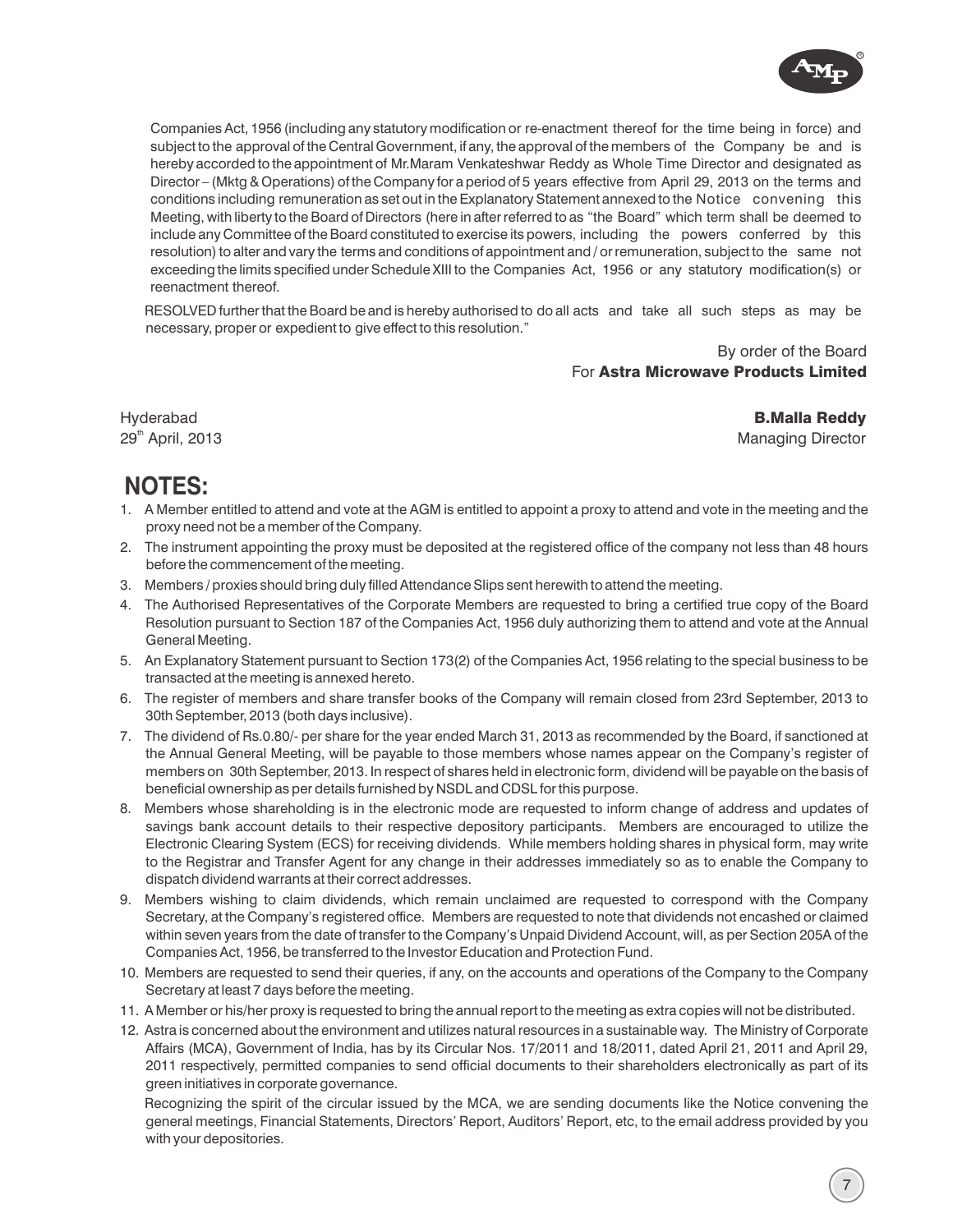We request you to update your email address with your depository participant to ensure that the annual report and other documents reach you on your preferred email account.

#### EXPLANATORY STATEMENT

As required by Section 173(2) of the Companies Act, 1956, the following Explanatory Statement sets out material facts relating to the business under items 6, 7, 8 and 9 of the accompanying notice dated 29th April, 2013.

#### Item: 6 & 8

Mr. S. Gurunatha Reddy was appointed as Whole Time Director by Resolution passed by the Board of Directors at their meeting held on 29th April, 2013 subject to the consent of Members at the ensuing Annual General Meeting and subject to the approval of the Central Government, if any, for a period of five (5) years from 29th April, 2013 to 29th April, 2018 including payment of his remuneration which shall be an aggregate of the following:

Basic Salary: Rs. 1,50,000/- per month

HRA : Rs. 60,000/- per month

Performance Bonus: 1% of profits of the Company calculated as per the provisions of Section 349 of the Companies Act, 1956. PF, LTA , Leave encashment, Gratuity and Medical : As per rules of the Company.

Further Mr. S. Gurunatha Reddy's appointment and terms of remuneration is pursuant to the provisions of Section 198, 269, 309, 310 and 311 read with schedule XIII and other applicable provisions, if any, of the Companies Act, 1956.

Mr. S. Gurunatha Reddy is a Chartered Accountant by profession and was working with this company from April 25, 1993 and presently he was working as the Sr. General Manager (Finance). During his tenure he played a key role in the growth of the company. Keeping in view of his expertise and management skills, the Board, recommends that the Resolution set out in Item No. 6&8 of the Notice convening the meeting be approved and passed.

Except Mr .S. Gurunatha Reddy, none of the other Directors of the Company is in any way concerned or interested in the resolution.

#### Item: 7 & 9

Mr. Maram Venkateshwar Reddy was appointed as Whole Time Director by Resolution passed by the Board of Directors at their meeting held on 29th April, 2013 subject to the consent of Members at the ensuing Annual General Meeting and subject to the approval of the Central Government, if any, for a period of five (5) years from 29th April, 2013 to 29th April, 2018 including payment of his remuneration which shall be an aggregate of the following:

Basic Salary: Rs.1,50,000/- per month

HRA : Rs.60,000/- per month

Performance Bonus: 1% of profits of the Company calculated as per the provisions of Section 349 of the Companies Act, 1956. PF, LTA, Leave encashment, Gratuity and Medical : As per rules of the Company.

Further Mr. Maram Venkateshwar Reddy's appointment and terms of remuneration is pursuant to the provisions of Section 198, 269, 309, 310 and 311 read with schedule XIII and other applicable provisions, if any, of the Companies Act, 1956.

Mr .Maram Venkateshwar Reddy is a Graduate in Engineering (Electronics) and a Post Graduate in Business Administration, Mr. M. V. Reddy has 23 years of experience in handling Marketing and Business operations in the domain of Defense, Space and Telecom segment in India and Overseas Market. He was working with this company from February 23, 1998 and presently he was working as the Sr. General Manager (Marketing). During his tenure he played a key role in the growth of the company. Keeping in view of his expertise and management skills, the Board, recommends that the Resolution set out in Item No. 7&9 of the Notice convening the meeting be approved and passed.

Except Mr. M. V. Reddy, none of the other Directors of the Company is in any way concerned or interested in the resolution.

> By order of the Board For Astra Microwave Products Limited

Hyderabad

th 2013 **B.Malla Reddy**<br>29<sup>th</sup> April, 2013 Managing Director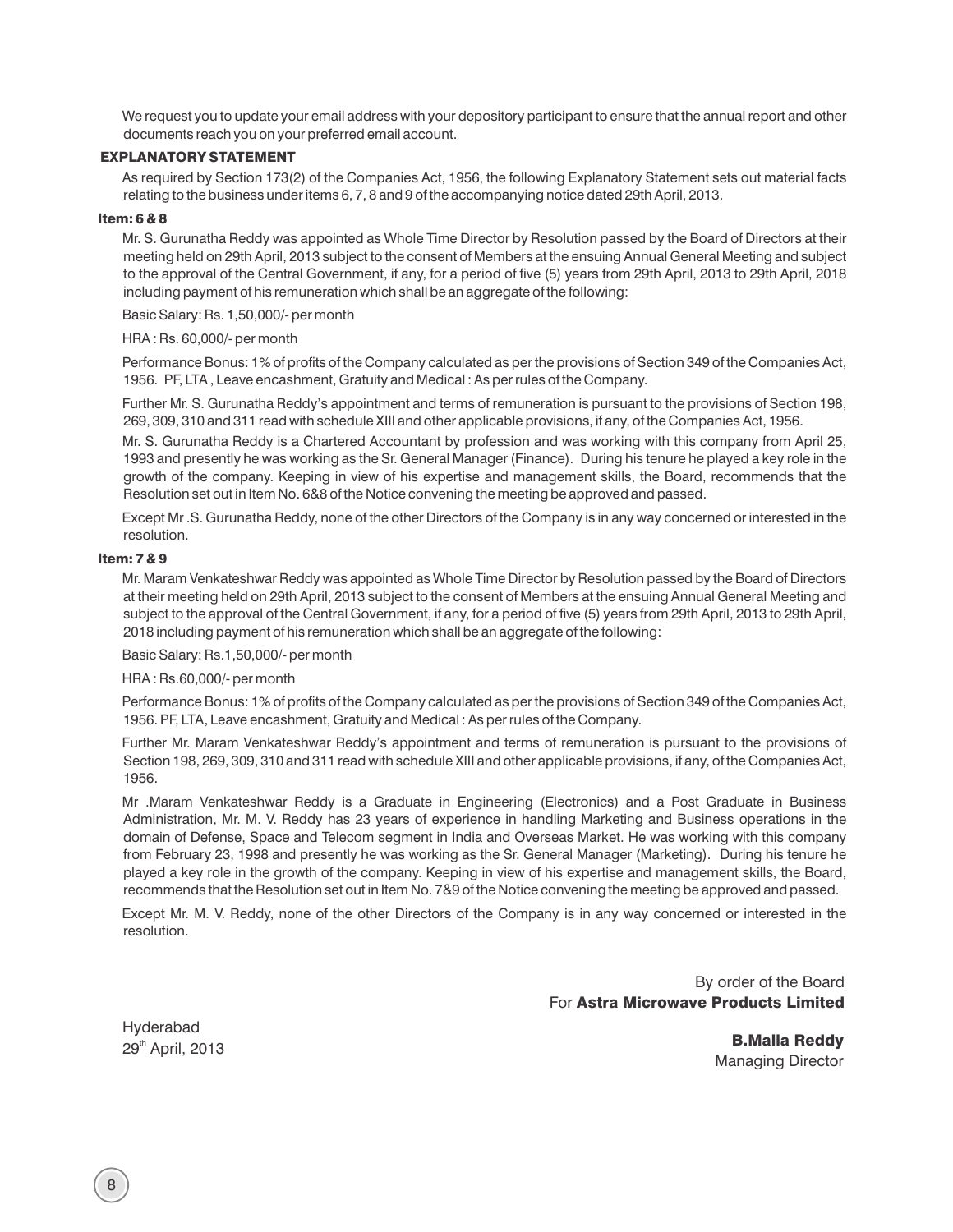# DETAILS OF DIRECTORS SEEKING APPOINTMENT / RE-APPOINTMENT AT THE ANNAUAL GENERAL MEETING PURSUANT TO CLAUSE 49 OF THE LISTING AGREEMENT

| 1. Name of Director                                                                 | <b>Mr. S. Gurunatha Reddy</b>                                                                                                                                                                                                                                                                                                                                                                                                                                                                                                                                                                                  |
|-------------------------------------------------------------------------------------|----------------------------------------------------------------------------------------------------------------------------------------------------------------------------------------------------------------------------------------------------------------------------------------------------------------------------------------------------------------------------------------------------------------------------------------------------------------------------------------------------------------------------------------------------------------------------------------------------------------|
| Date of Birth                                                                       | 15.02.1959                                                                                                                                                                                                                                                                                                                                                                                                                                                                                                                                                                                                     |
| Qualification                                                                       | B.Sc, FCA                                                                                                                                                                                                                                                                                                                                                                                                                                                                                                                                                                                                      |
| Expertise                                                                           | Worked in private sector industry and<br>gained over 27 years of experience in<br>accounting, finance, taxation, secretarial etc.,                                                                                                                                                                                                                                                                                                                                                                                                                                                                             |
| Name(s) of other Companies in which<br>Directorships held                           | Nil                                                                                                                                                                                                                                                                                                                                                                                                                                                                                                                                                                                                            |
| Name(s) of other Companies in which<br>Committee Membership(s)/Chairmanship(s) held | Nil                                                                                                                                                                                                                                                                                                                                                                                                                                                                                                                                                                                                            |
| Total shares held by him in the Company                                             | 1,46,890 equity shares of Rs.2/- each                                                                                                                                                                                                                                                                                                                                                                                                                                                                                                                                                                          |
| Relationship with other directors                                                   | Mr. S.Gurunatha Reddy is not related to any<br>Director of the Company                                                                                                                                                                                                                                                                                                                                                                                                                                                                                                                                         |
| <b>II. Name of Director</b>                                                         | <b>Mr.Maram Venkateshwar Reddy</b>                                                                                                                                                                                                                                                                                                                                                                                                                                                                                                                                                                             |
| Date of Birth                                                                       | 01.05.1967                                                                                                                                                                                                                                                                                                                                                                                                                                                                                                                                                                                                     |
| Qualification                                                                       | B.E. (Electronics), MBA                                                                                                                                                                                                                                                                                                                                                                                                                                                                                                                                                                                        |
| Expertise                                                                           | A Graduate in Engineering (Electronics) and<br>a Post Graduate in Business Administration,<br>Mr. M. V. Reddy has 23 years of experience<br>in handling Marketing and Business<br>operations in the domain of Defense, Space<br>and Telecom segment in India and<br>Overseas Market. As most of his experience<br>has been working for the Indian Private<br>industry meeting the needs of the Strategic<br>Electronics sector in India and abroad, he<br>has a good understanding of the<br>requirements and knows the challenges<br>and opportunities for the private companies<br>in this business segment. |
| Name(s) of other Companies in which                                                 |                                                                                                                                                                                                                                                                                                                                                                                                                                                                                                                                                                                                                |
| Directorships held                                                                  | Nil                                                                                                                                                                                                                                                                                                                                                                                                                                                                                                                                                                                                            |
| Name(s) of other Companies in which<br>Committee Membership(s)/Chairmanship(s) held | Nil                                                                                                                                                                                                                                                                                                                                                                                                                                                                                                                                                                                                            |
| Total shares held by him in the Company                                             | 79,850 equity shares of Rs.2/- each                                                                                                                                                                                                                                                                                                                                                                                                                                                                                                                                                                            |
| Relationship with other directors                                                   | Mr. Maram Venkateshwar Reddy is not<br>related to any Director of the Company                                                                                                                                                                                                                                                                                                                                                                                                                                                                                                                                  |

R

 ${\bf A_M}$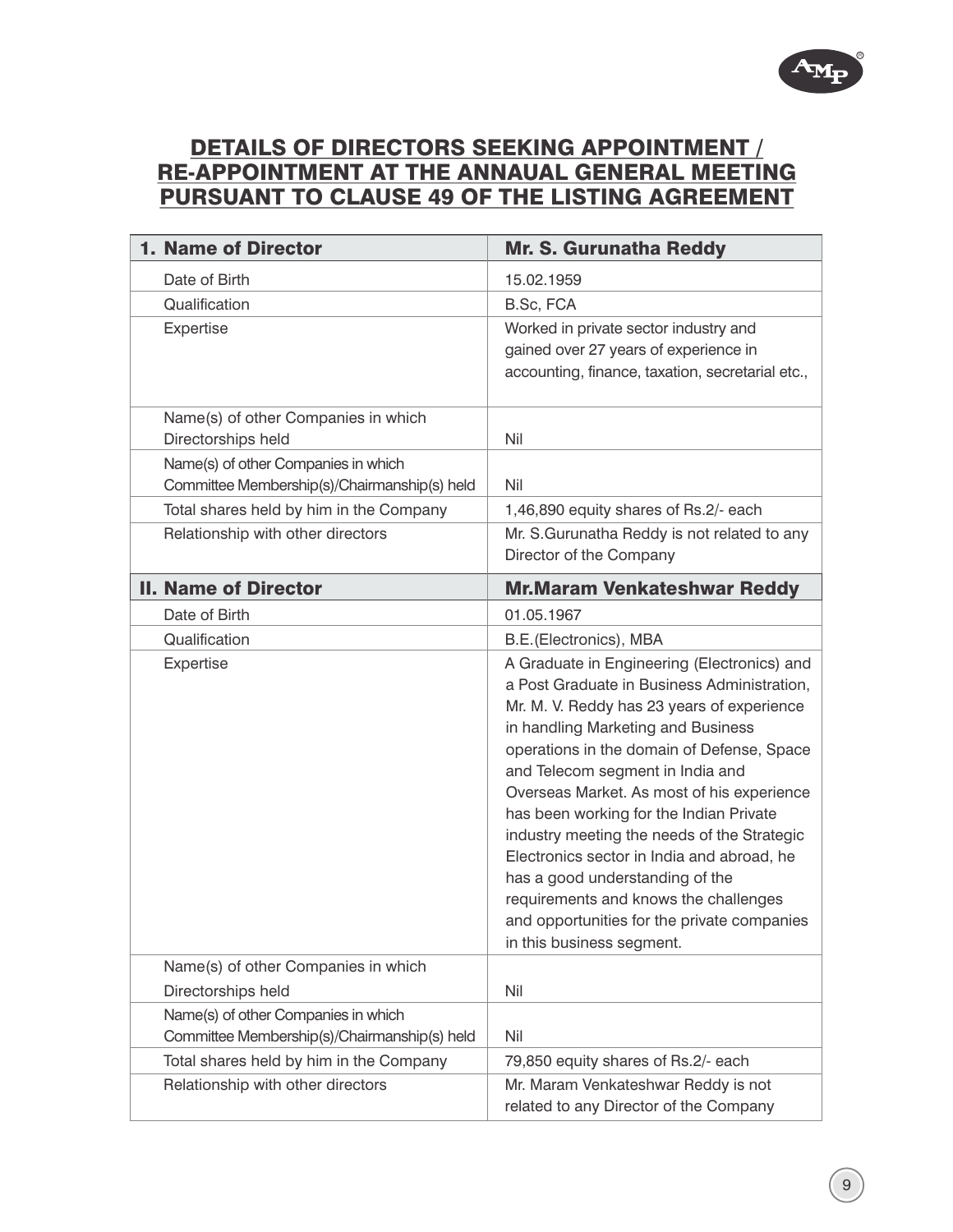| <b>III.Name of Director</b>                                                         | Mrs.C.Prameelamma                                                                                                                                                                                                                                                                                                                                                                                                         |
|-------------------------------------------------------------------------------------|---------------------------------------------------------------------------------------------------------------------------------------------------------------------------------------------------------------------------------------------------------------------------------------------------------------------------------------------------------------------------------------------------------------------------|
| Date of Birth                                                                       | 19.01.1949                                                                                                                                                                                                                                                                                                                                                                                                                |
| Qualification                                                                       | M.E (Instrumentation & Control Systems)                                                                                                                                                                                                                                                                                                                                                                                   |
| Expertise                                                                           | A Post Graduate in Engineering<br>(Instrumentation and Control Systems) who<br>was with Electronics Research and<br>Development Establishment, and later with<br>Defence Electronics Research Laboratories<br>(DLRL) for a period in excess of 20 years.<br>Has had considerable exposure in the use<br>of Computer Aided Design work Stations, in<br>the manufacturing processes and testing of<br>microwave components. |
| Name(s) of other Companies in which<br>Directorships held                           | Nil                                                                                                                                                                                                                                                                                                                                                                                                                       |
| Name(s) of other Companies in which<br>Committee Membership(s)/Chairmanship(s) held | Nil                                                                                                                                                                                                                                                                                                                                                                                                                       |
| Total shares held by him in the Company                                             | 14,93,702 equity shares of Rs.2/- each                                                                                                                                                                                                                                                                                                                                                                                    |
| Relationship with other directors                                                   | Mrs.C.Prameelamma is not related to any<br>Director of the Company                                                                                                                                                                                                                                                                                                                                                        |
| <b>IV. Name of Director</b>                                                         | <b>Mr.J.Venkatadas</b>                                                                                                                                                                                                                                                                                                                                                                                                    |
| Date of Birth                                                                       | 27.04.1942                                                                                                                                                                                                                                                                                                                                                                                                                |
| Qualification                                                                       | <b>B.E</b> (Mechanical)                                                                                                                                                                                                                                                                                                                                                                                                   |
| Expertise                                                                           | Mr.J.Venkatadas is a<br>technocrat, distinguished banker and<br>freelance financial adviser. He was with<br>Canara Bank and Canbank Venture Capital<br>Fund before starting his own advisory<br>services.                                                                                                                                                                                                                 |
| Name(s) of other Companies in which                                                 |                                                                                                                                                                                                                                                                                                                                                                                                                           |
| Directorships held                                                                  | KRISHNA SAA FABS (P) Ltd.,                                                                                                                                                                                                                                                                                                                                                                                                |
| Name(s) of other Companies in which                                                 |                                                                                                                                                                                                                                                                                                                                                                                                                           |
| Committee Membership(s)/Chairmanship(s) held                                        | Nil                                                                                                                                                                                                                                                                                                                                                                                                                       |
| Total shares held by him in the Company                                             | 42,600 equity shares of Rs.2/- each                                                                                                                                                                                                                                                                                                                                                                                       |
| Relationship with other directors                                                   | Mr.J.Venkatadas is not related to any<br>Director of the Company                                                                                                                                                                                                                                                                                                                                                          |

By order of the Board For Astra Microwave Products Limited

Hyderabad 29<sup>th</sup> April, 2013

B.Malla Reddy Managing Director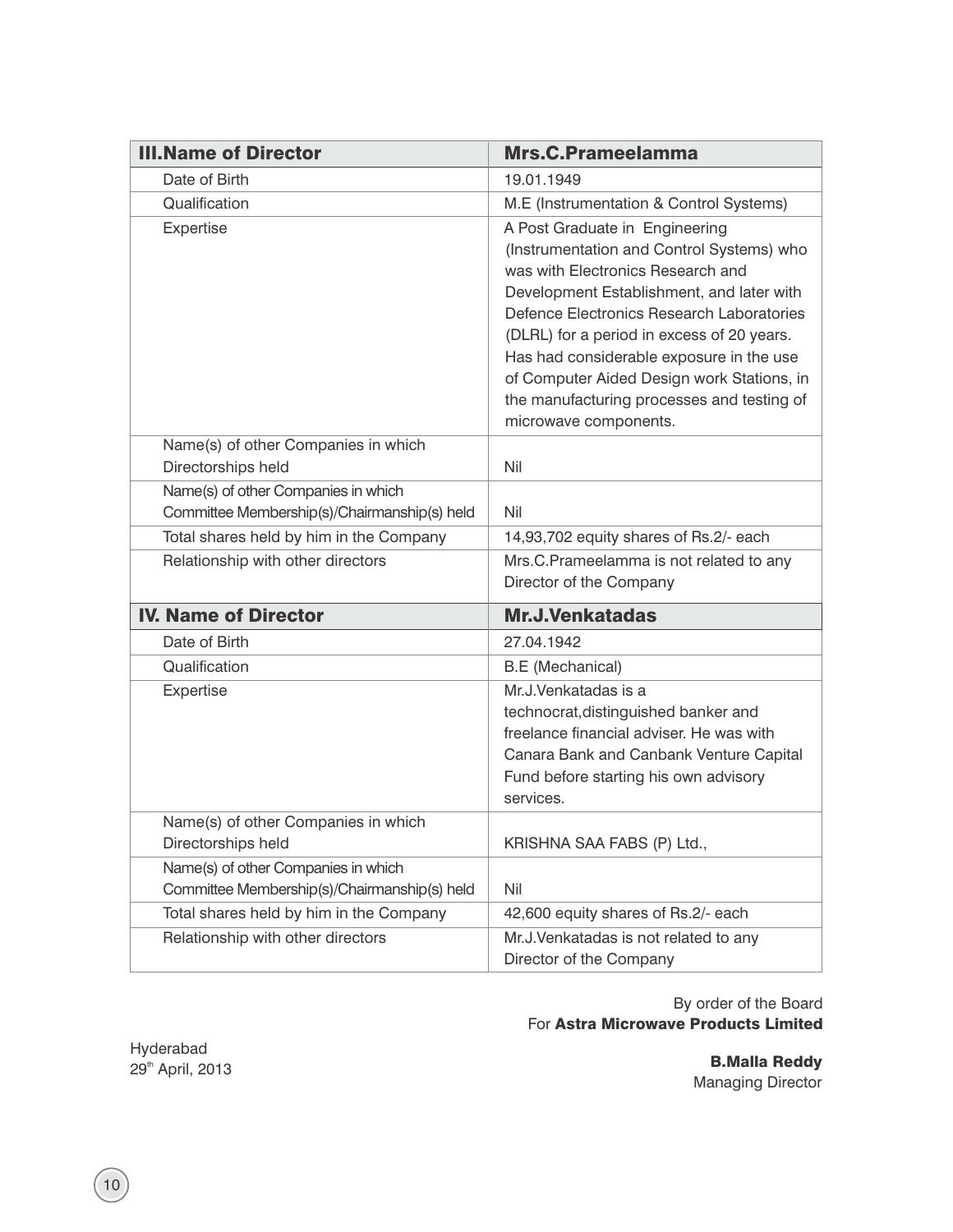

# DIRECTORS' REPORT

#### To the members,

We are delighted to present the report on our business and operations for the year ended March 31, 2013.

#### FINANCIAL PERFORMANCE

|                              | <b>Amount in <math>\bar{z}</math></b> |               |  |  |
|------------------------------|---------------------------------------|---------------|--|--|
| <b>Particulars</b>           | 2012-13                               | 2011-12       |  |  |
| <b>Net Sales</b>             | 2,274,712,034                         | 2,037,507,783 |  |  |
| Profit before depreciation   | 637,927,498                           | 562,559,589   |  |  |
| Depreciation                 | 133,548,063                           | 124,452,665   |  |  |
| Profit before tax            | 504,379,435                           | 438,106,925   |  |  |
| Provision for taxation       | 132,524,427                           | 106,098,494   |  |  |
| Profit after tax             | 371,855,008                           | 332,008,431   |  |  |
| <b>EPS</b>                   | 4.54                                  | 4.06          |  |  |
| Paid up Equity Share capital | 163,650,450                           | 163,650,450   |  |  |
| Reserves                     | 1,845,173,280                         | 1,549,397,730 |  |  |
| Dividend (in percentage)     | 40                                    | 35            |  |  |

For detailed analysis of the performance, please refer to management's discussion and analysis section of the annual report.

#### DIVIDEND

Your Directors are pleased to recommend a dividend of  $\bar{\tau}$  0.80/- per equity share of  $\bar{\tau}$  2/- for the financial year 2012-13. The dividend, if approved at the ensuing Annual General Meeting, will be paid to those shareholders whose name appear on the register of members of the Company as on 30th September, 2013.

#### TRANSFER TO RESERVES

As stipulated under the provisions of the Companies Act, 1956 read with Companies (Transfer to Reserves) Rules, 1975, your Directors have proposed to transfer Rs.400 lcas to the General Reserve out of the profits earned by the Company. A sum of Rs.2558 lacs is proposed to be retained as surplus.

#### TRANSFER TO THE INVESTOR EDUCATION AND PROTECTION FUND

In terms of Section 205A read with Section 205C of the Companies Act, 1956, an amount of Rs.3,42,239/- being unclaimed dividend pertaining to the financial year 2004-05 was transferred to the Investor Education and Protection fund (IEPF) on August 3, 2012.

#### FIXED DEPOSITS

Your Company has not accepted any public deposits and as such, no amount on account of principal or interest on public deposits was outstanding as on the date of the balance sheet.

#### AWARDS AND RECOGNITIONS

Your company was awarded TOP INDIAN SME in the 2nd edition of the Aerospace and Defense Awards 2013 organized by International Aerospace magazine.

#### CORPORATE GOVERNANCE REPORT AND MANAGEMENT DISCUSSION AND ANALYSIS REPORT

As per Clause 49 of the Listing Agreements entered into with the Stock Exchanges, Corporate Governance Report with auditor's certificate thereon and a management Discussion and Analysis Report are attached and form part of this report.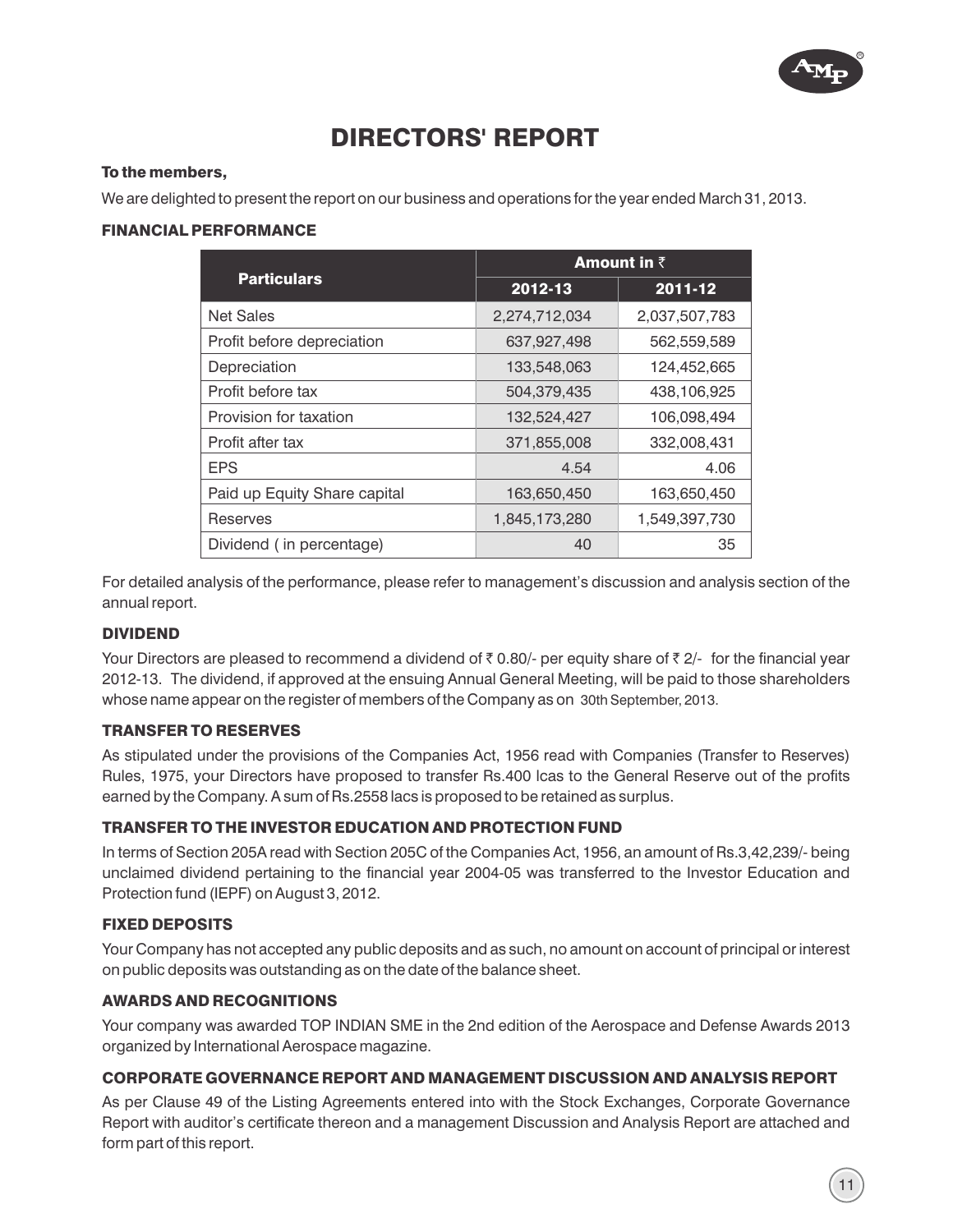#### DIRECTORS' RESPONSIBILITY STATEMENT

Pursuant to the requirement of Section 217(2AA) of the Companies Act, 1956, the Directors hereby confirm that:

- (i) In the preparation of the annual accounts for the financial year 2012-13, the applicable accounting standards have been followed and there are no material departures;
- (ii) they have selected such accounting policies and applied them consistently and made judgments and estimates that are reasonable and prudent so as to give a true and fair view of the state of affairs of the Company at the end of the financial year and of the profit of the Company for the financial year ;
- (iii) they have taken proper and sufficient care to the best of their knowledge and ability for the maintenance of adequate accounting records in accordance with the provisions of the Act. They confirm that there are adequate systems and controls for safeguarding the assets of the Company and for preventing and detecting fraud and other irregularities;
- (iv) they have prepared the annual accounts on a going concern basis.

#### **DIRECTORS**

In accordance with the provisions of the Companies Act, 1956, Mrs. C. Prameelamma and Mr. J. Venkatadas, Directors retire by rotation and being eligible, offer themselves for re-appointment.

Mr. S. Gurunatha Reddy was appointed as an additional director and as Whole Time Director designated as Director - Finance with effect from April 29, 2013 and will hold office upto the date of the ensuing annual general meeting.

Mr. M. V. Reddy was appointed as an additional director and as Whole Time Director designated as Director -(Mktg. & Operations) with effect from April 29, 2013 and will hold office upto the date of the ensuing annual general meeting.

#### AUDITORS

The Statutory Auditors M/s Amar & Raju, Chartered Accountants, Hyderabad, retire at this Annual General Meeting. The Company is in receipt of confirmation from the Statutory Auditors that in the event of their reappointment as Statutory Auditors of the Company at ensuing Annual General Meeting, such reappointment will be in accordance with the limits specified in sub-section (1B) of Section 224 of the Companies Act, 1956.

As regard Auditors observations, relevant notes on accounts are self explanatory and therefore, do not call for any further comments.

"Cost audit is applicable to the Company in terms of Central Government order F.No.52/26/CAB -2010 dated 24th January, 2012. Accordingly, the Board of Directors have appointed M/s. G.S. & Associates, Cost Accountants as Cost auditors of the Company for auditing costing records maintained by the Company for the financial year 2012-13."

#### DISCLOSURES

Disclosures in terms of Companies (Disclosure of Particulars in report of the Board of Directors) Rules, 1988 in respect of Conservation of Energy, Technology Absorption, Foreign Exchange Earnings & Outgo are attached (Annexure I) and forms part of this report.

#### PARTICULARS OF EMPLOYEES

Pursuant to the provisions of Section 217(2A) of the Companies Act, 1956 read with the Companies (Particulars of Employees) Rules, 1975 as amended the names and other particulars of employees are set out in Annexure II to the Directors' Report.

#### EMPLOYEE RELATIONS

Employee relations were cordial during the year and the Board would like to place on record its appreciation to all the employees of the Company for their dedicated services and performance in qualitative and quantitative parameters.

#### ACKNOWLEDGMENTS:

Your Directors express their gratitude to all investors, customers, vendors, banks and regulatory and the State and the Central governmental authorities /departments for their continued support.

#### For and on behalf of the Board of Directors

Mr. B. Malla Reddy Managing Director Mr. P. A. Chitrakar COO

Hyderabad 29<sup>th</sup> April, 2013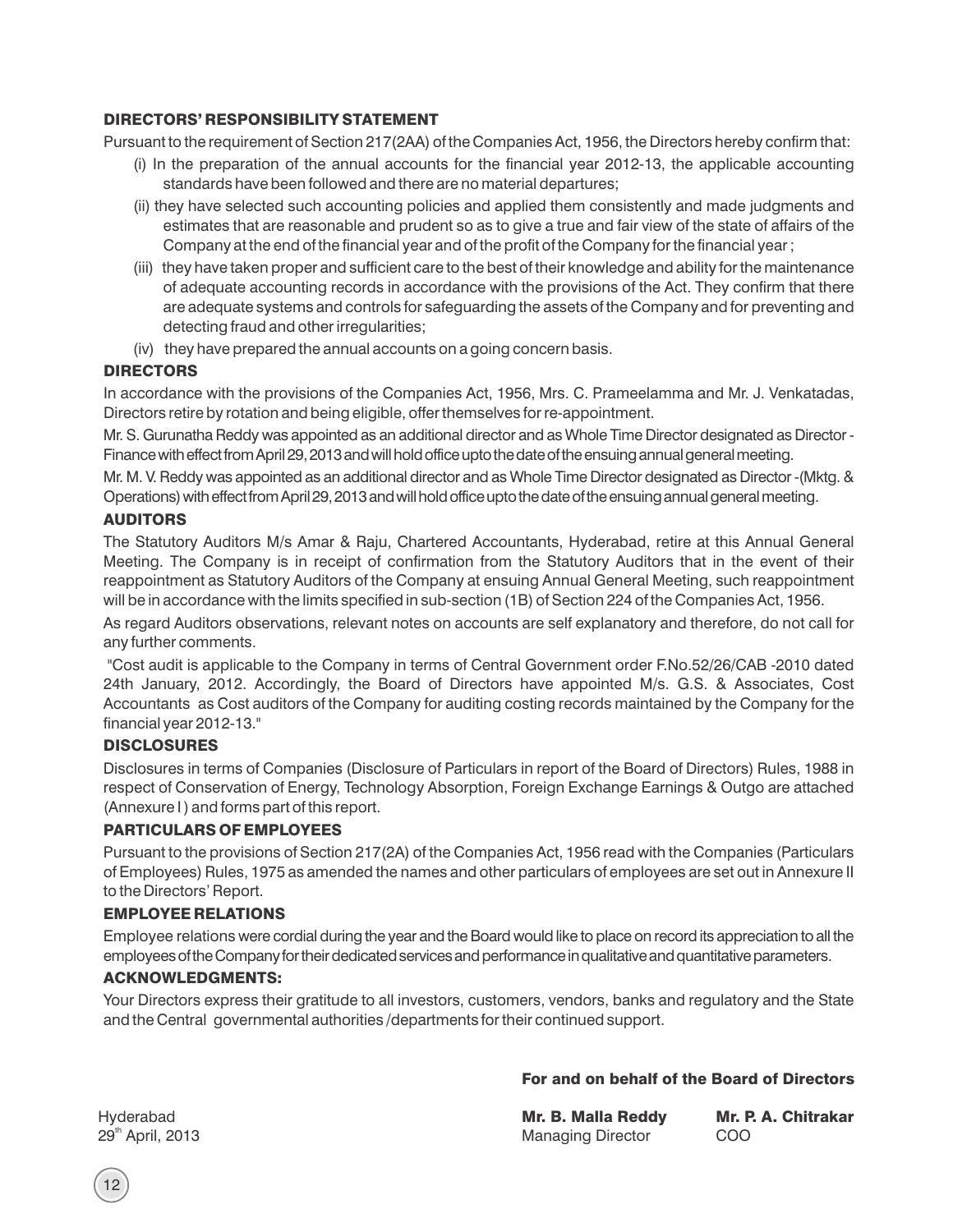

# ANNEXURE (I) TO THE DIRECTORS' REPORT

Particulars pursuant to Companies (Disclosure of Particulars in the Report of Board of Directors) Rules, 1988.

#### 1. Details of Conservation of Energy

The operation of the company are not energy intensive. However, adequate measures have been taken to conserve and reduce the energy consumption.

#### 2. Research & Development (R&D)

The Company's Research and Development centre is recognized by the Department of Scientific and Industrial Research, Ministry of Science and Technology, Government of India in the year 1994.

During the year the R&D wing of the Company has developed innovative designs useful for manufacture of cost effective products. The research and development efforts of the Company are customer need based and hence it is a continuous process. Because of its in-house R&D efforts the Company was able to deliver the best solutions to the customers in cost effective manner.

## The Company has spent the following amounts for R&D during the year.

| <b>Particulars</b>                                       | <b>Amount in <math>\bar{z}</math></b> |             |  |  |
|----------------------------------------------------------|---------------------------------------|-------------|--|--|
|                                                          | 2012-13                               | $2011 - 12$ |  |  |
| a. Capital                                               | 23,887,590                            | 16,281,791  |  |  |
| b. Recurring                                             | 73,276,832                            | 71,130,468  |  |  |
| c. Total                                                 | 97,164,422                            | 87,412,259  |  |  |
| Total R&D expenditure as<br>percentage of total turnover | 4.07%                                 | 4.15%       |  |  |

#### 3. Technology Absorption, Adoption and Innovation

The Company works on in house technology. However, the company has one contract for Technology, Transfer, Absorption and adoption with a foreign company for a specific program which enables us to supply sub-systems for a Radar program of DRDO labs.

#### 4. Particulars of foreign exchange earnings and outgo

The Company did well in exports due to Defence Offset opportunities and has bright prospects for the future also. Foreign Exchange outgo and earnings

| <b>Particulars</b>        | Amount in $\bar{z}$ |             |  |
|---------------------------|---------------------|-------------|--|
|                           | 2012-13             | 2011-12     |  |
| Foreign Exchange outgo    | 601,984,849         | 660,102,031 |  |
| Foreign Exchange Earnings | 541,288,694         | 156,510,459 |  |

For and on behalf of the Board of Directors

| Mr. B. Malla Reddy       |  |  |  |
|--------------------------|--|--|--|
| <b>Managing Director</b> |  |  |  |

Mr. P. A. Chitraka**r** COO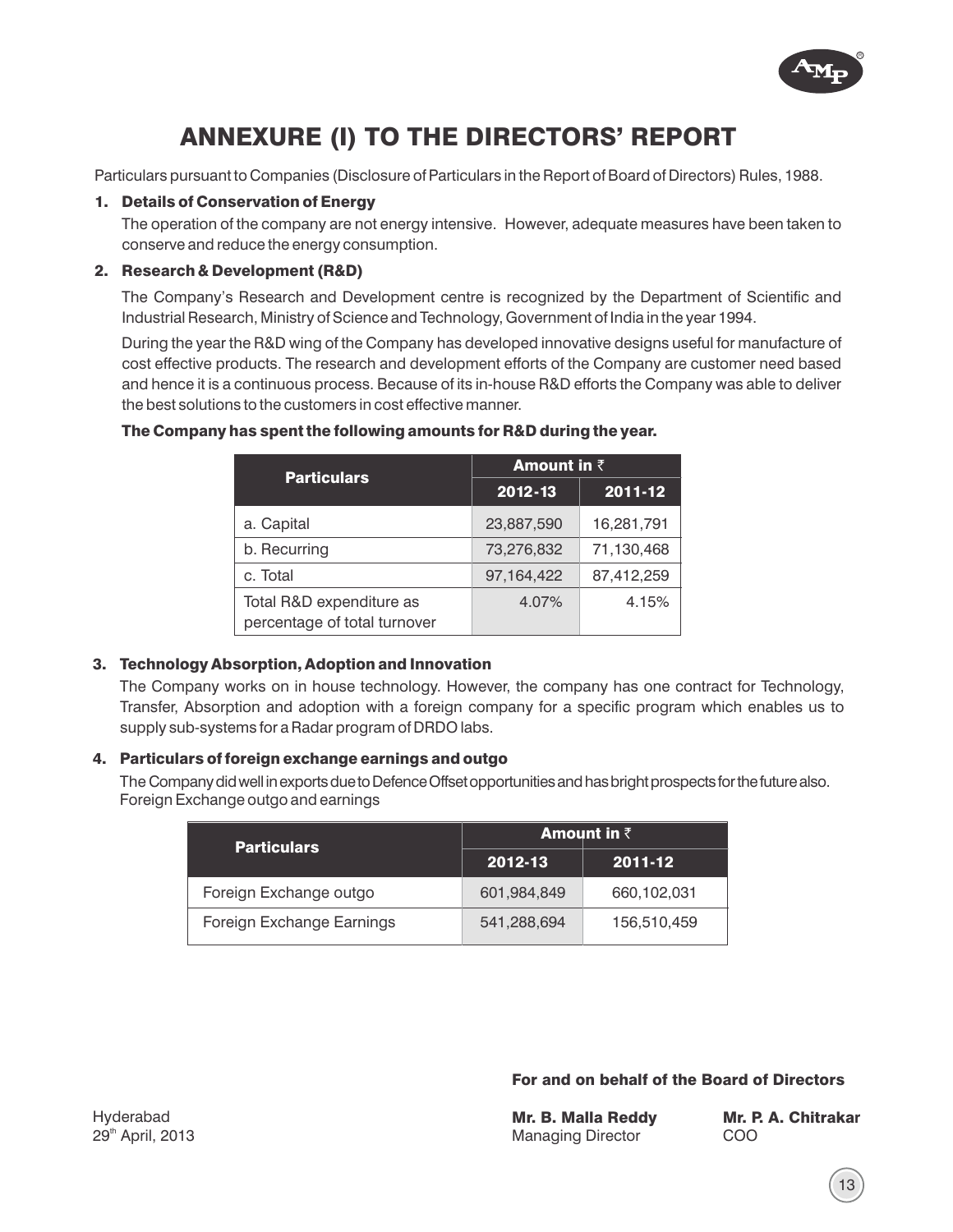ANNEXURE (II) TO THE DIRECTORS' REPORT ANNEXURE (II) TO THE DIRECTORS' REPORT

Particulars required under the provisions of Section 217 (2A) of the Companies Act, 1956 read with the Companies<br>(Particulars (Particulars of Employees) Rules, 1975. Particulars required under the provisions of Section 217 (2A) of the Companies Act, 1956 read with the Companies

(Particulars of Employees) Rules, 1975.

| last employment<br>Particulars of                | <b>OMC</b> Computers Ltd<br>Head (R&D) | <b>DRDO Labs, Hyderabad</b><br>Scientist "C" | Research Laboratory,<br>Defense Electronics<br>Scientist `E'<br>Hyderabad |
|--------------------------------------------------|----------------------------------------|----------------------------------------------|---------------------------------------------------------------------------|
| <b>Commencement</b><br>in employment]<br>Date of | 13.09.1991                             | 13.09.1991                                   | 01.09.1994                                                                |
| Experience<br>in years                           | 29                                     | 23                                           |                                                                           |
| Qualification                                    | M.E (Automation)                       | Instrumentation &<br>Control Systems)<br>M.E | VI. Tec (Advanced<br>Electronics)                                         |
| Remuneration<br>Gross                            | 12028360                               | 2006500                                      | 12209060                                                                  |
| Designation                                      | CEO & M.D                              | Technical)<br>Director                       | <b>Chief Operating</b><br>Officer                                         |
| Age                                              | 66                                     | 64                                           | 8                                                                         |
| Name of the Employee                             | Mr.B.Malla Reddy                       | Mrs.C.Prameelamma                            | Mr. P.A. Chitrakar                                                        |

For and on behalf of the Board of Directors For and on behalf of the Board of Directors

Mr. B. Malla Reddy Managing Director

Mr. B. Malla Reddy<br>Managing Director

Mr. P. A. Chitrakar Mr. P. A. Chitrakar<br>COO

Place: Hyderabad<br>Date: 29<sup>th</sup> April, 2013 Place : Hyderabad

Date: 29<sup>th</sup> April, 2013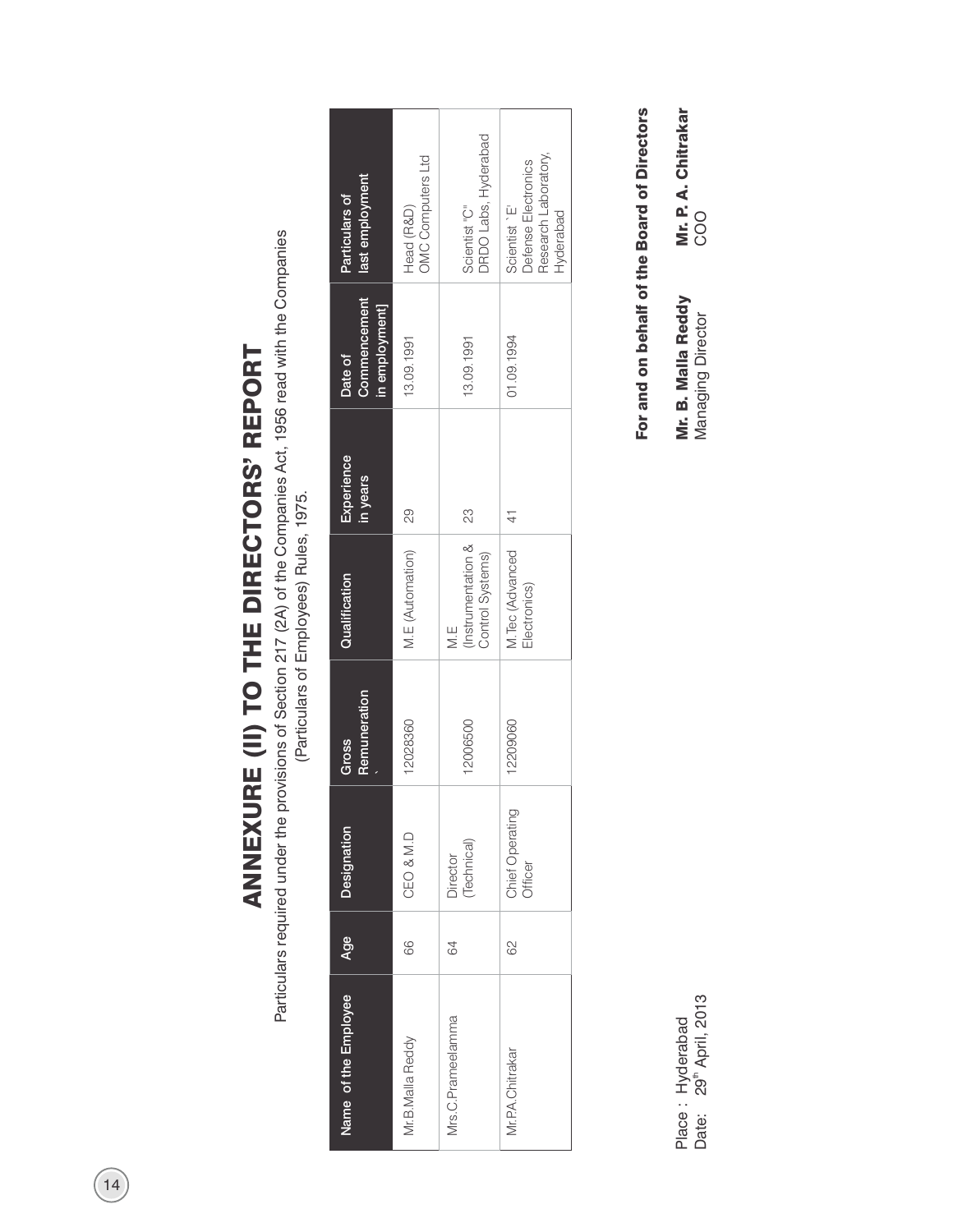

# REPORT ON CORPORATE GOVERANCE

The detailed report on Corporate Governance, for the Financial Year 1st April, 2012 to 31st March, 2013 as per the format prescribed by SEBI and incorporated in clause 49 of the Listing Agreement is set out below:

Astra Microwave Products Limited (AMPL) is committed to the highest standards of corporate governance in all its activities.

#### Company's Philosophy on code of governance:

Your company believes in providing highest transparency and ethical value in Corporate Governance. Your company also believes in taking into confidence all the stakeholders viz Shareholders, Employees, Creditors, Customers etc. Your company is committed to take the torch of Corporate Governance forward, so that every stakeholder of the company synchronizes and synergies their efforts in their growth along with the growth of their company.

#### I. BOARD COMPOSITION AND MEETINGS.

The Board consists of both Promoter Directors and External Directors. External Directors include the nominees of strategic investors and professional Independent Directors. Presently the Board has six Directors with three Promoters Directors.

Table 1 gives the composition of the company's Board, their category, designation, other Directorships and memberships of Committees held by each of them.

| Number of the<br><b>Director</b> | Category                                  | <b>Designation</b>             | No. of<br><b>Director</b><br><b>Ships</b><br>in other<br>public<br>companies | <b>Committee</b><br><b>Memberships</b><br>in other<br>public<br>companies | Chairmanship<br>in Committees<br>in other<br>public<br>companies |
|----------------------------------|-------------------------------------------|--------------------------------|------------------------------------------------------------------------------|---------------------------------------------------------------------------|------------------------------------------------------------------|
| Dr. Shiban K Koul                | Independent<br><b>Director</b>            | Chairman                       | Nil                                                                          | Nil                                                                       | Nil                                                              |
| Mr. B. Malla Reddy               | Promoter and<br><b>Executive Director</b> | Managing<br><b>Director</b>    | Nil                                                                          | Nil                                                                       | Nil                                                              |
| Mr. P. A. Chitrakar              | Promoter and<br><b>Executive Director</b> | Chief<br>Operating Officer     | Nil                                                                          | Nil                                                                       | Nil                                                              |
| Mrs. C. Prameelammal             | Promoter and<br><b>Executive Director</b> | <b>Director</b><br>(Technical) | Nil                                                                          | Nil                                                                       | Nil                                                              |
| Mr. J. Venkatadas                | Independent<br><b>Director</b>            | Director                       | Nil                                                                          | Nil                                                                       | Nil                                                              |
| Mr. Atim Kabra                   | Non-Executive<br>Director                 | <b>Director</b>                | 4                                                                            | Nil                                                                       | Nil                                                              |

#### Table 1: Composition of AMPL's Board as on March 31, 2013

#### Shareholding in the Company

Table 2 gives details of the shares held by each of the Directors as on March 31, 2013.

#### Table 2: Shares held by Directors in the Company

| <b>Name of the Director</b> | No. of shares held |
|-----------------------------|--------------------|
| Dr. Shiban K Koul           | 48,500             |
| Mr. B. Malla Reddy          | 22,63,819          |
| Mr. P. A. Chitrakar         | 13,74,404          |
| Mrs. C. Prameelamma         | 14,93,702          |
| Mr. J. Venkatadas           | 42,600             |
| Mr. Atim Kabra              | 26,96,211          |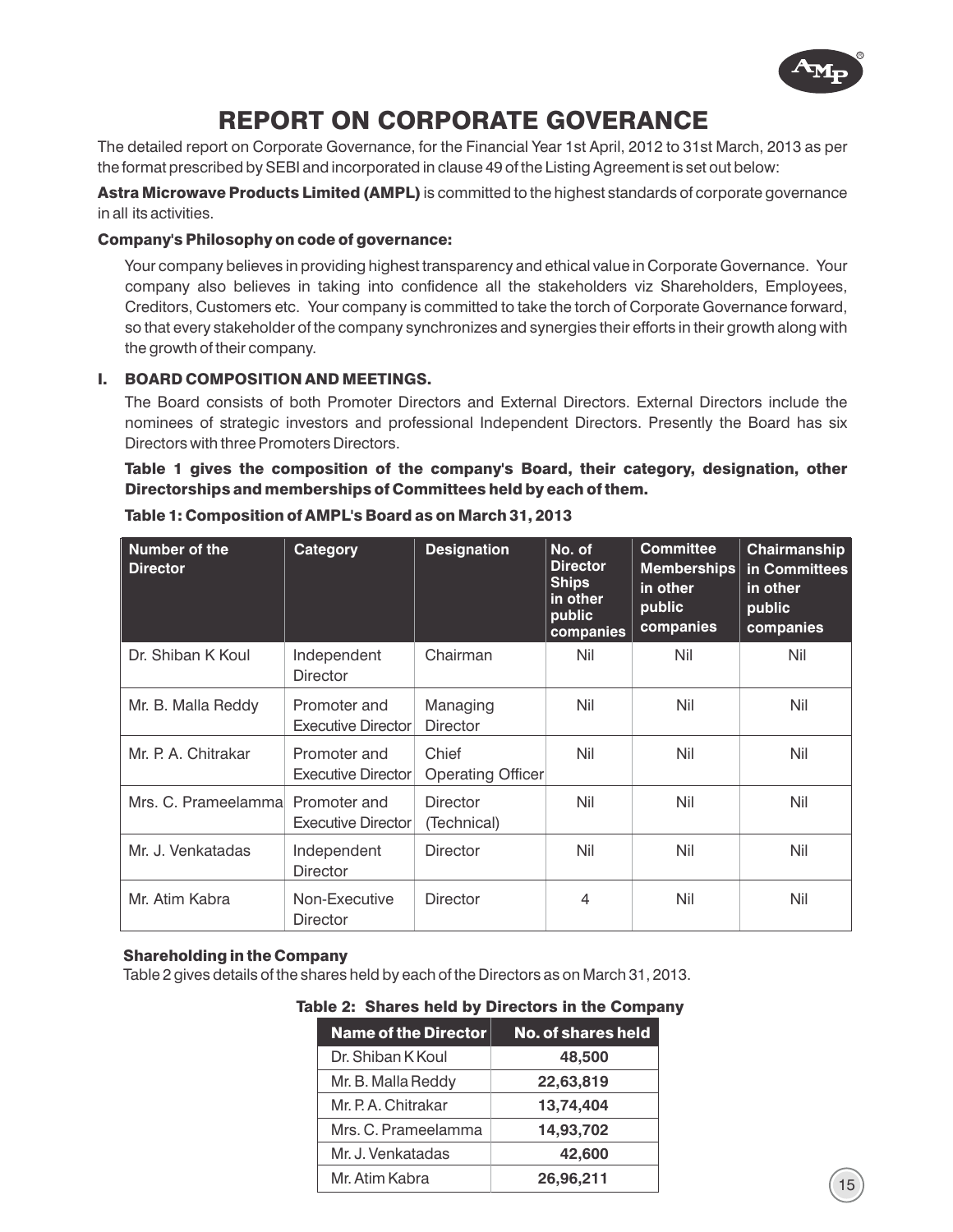#### Meetings

The Company holds at least four Board meetings in a year, one in each quarter inter-alia to review the financial results of the Company. The gap between the two Board meetings does not exceed four calendar months. Apart from the four scheduled Board meetings, additional Board meetings are also convened to address the specific requirements of the Company. Urgent matters are also approved by the Board by passing resolutions through circulation. Every Director on the Board is free to suggest any item for inclusion in the agenda for the consideration of the Board.

During the year five Board meetings were held respectively on April 26, 2012, June 11, 2012, July 30, 2012, October 29, 2012 and January 30, 2013.

| <b>Name of the Director</b> | <b>Meetings held in</b><br><b>Director's tenure</b> | <b>Number of Board</b><br>meetings attended | <b>Attendance in</b><br>last AGM on<br><b>July 30,2012</b> |
|-----------------------------|-----------------------------------------------------|---------------------------------------------|------------------------------------------------------------|
| Dr. Shiban K Koul           | 5                                                   | 4                                           | Present                                                    |
| Mr. B. Malla Reddy          | 5                                                   | 5                                           | Present                                                    |
| Mr. P. A. Chitrakar         | 5                                                   | 3                                           | N <sub>o</sub>                                             |
| Mrs. C. Prameelamma         | 5                                                   | 5                                           | Present                                                    |
| Mr. J. Venkatadas           | 5                                                   |                                             | Present                                                    |
| Mr. Atim Kabra              | 5                                                   | З                                           | Nο                                                         |

The attendance of the Directors at the Board Meeting and the Annual General Meeting held during the year 2012-13 was as follows:

#### Information given to the Board

Necessary information as mentioned in Annexure IA to Clasue 49 of the Listing Agreement has been placed before the Board for their consideration.

#### Directors Remuneration

The remuneration including performance allowance payable to the Directors during the year under review was in conformity with the applicable provisions of the Companies Act, 1956 and duly approved by the Board and the shareholders.

The remuneration paid to the Directors for the services rendered during 2012-13 is given in Table 3 below:

#### Table 3: Remuneration paid to the Directors for the financial year 2012-13

| <b>TWATER TO THE THE TABLE THAT AND A THE TABLE TABLE TABLE TA</b> |                                                               |                          |                                                 | Amount in Rs.                    |                                 |
|--------------------------------------------------------------------|---------------------------------------------------------------|--------------------------|-------------------------------------------------|----------------------------------|---------------------------------|
| <b>Name</b>                                                        | <b>Sitting Fee</b><br>(includes for<br>committee<br>meetings) | <b>Salary</b><br>& Perks | <b>Performance</b><br>allowance &<br>commission | <b>Total</b><br>amount paid<br>₹ | <b>Total Eligible</b><br>amount |
| Dr. Shiban K Koul                                                  | 15618                                                         | 0                        | 898880                                          | 914498                           | 1986714                         |
| Mr. B. Malla Reddy                                                 | $\Omega$                                                      | 1845860                  | 10182500                                        | 12028360                         | 19867142                        |
| Mr. P. A. Chitrakar                                                | $\Omega$                                                      | 2026560                  | 10182500                                        | 12209060                         | 19867142                        |
| Mrs. C. Prameelamma                                                | $\Omega$                                                      | 1824000                  | 10182500                                        | 12006500                         | 19867142                        |
| Mr. J. Venkatadas                                                  | 21236                                                         | 0                        | 898880                                          | 920116                           | 1986714                         |
| Mr. Atim Kabra                                                     | 16236                                                         | 0                        | 898880                                          | 915116                           | 1986715                         |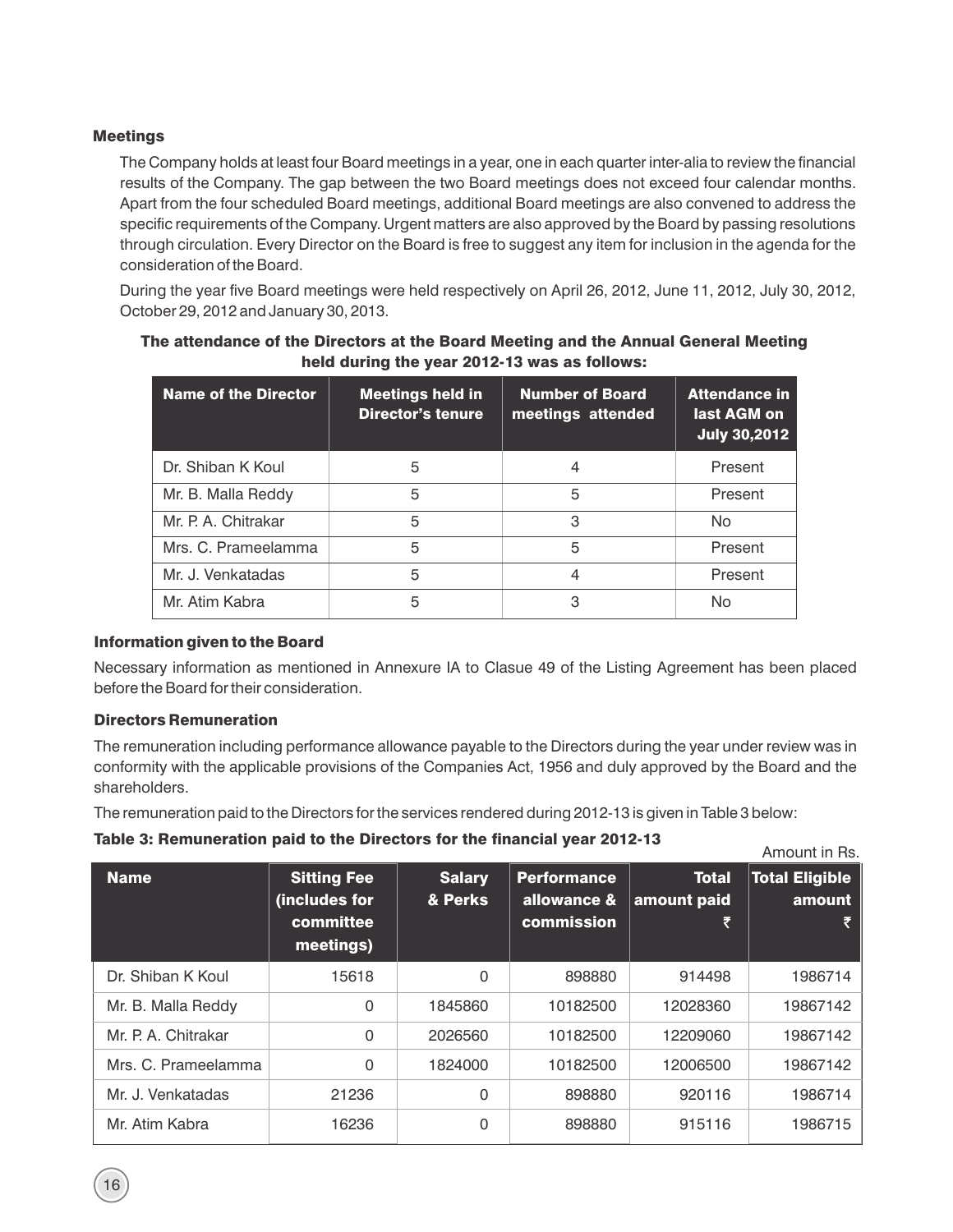

#### Code of Business Conduct and Ethics

The Company has adopted a Code of Business Conduct and Ethics for the Board members and Senior Management Personnel. The same has also been posted on the website of the company. A declaration by the Managing Director affirming the compliance on the Code of Conduct applicable to the Board members and the Senior Management Personnel for the financial year 2012-13 forms part of this report.

#### II. Committees of the Board

The Company has four Committees, namely:

A) Audit Committee.

B) Compensation Committee / Remuneration Committee.

C) Investor Grievance Committee.

D) Share Transfer Committee.

#### A) Audit Committee:

The Audit Committee consists of three Directors, majority of them are independent Directors. The committee is headed by Mr. J. Venkatadas, non-executive and an independent Director. All the members of the Audit committee are financially literate.

#### a) Audit Committee charter:

The Audit Committee provides the Board with additional Assurance as to the adequacy of the Company's internal control systems and financial disclosures. The Audit Committee acts as a link between the Management, Statutory Auditors, Internal Auditors and the Board of Directors. The composition, powers and functions of the Audit committee meet the requirements of the Listing Agreement and Section 292A of the Companies Act, 1956.

#### b) Meetings:

The Audit Committee met four times during the year under review on April 26, 2012, July 30, 2012, October 29, 2012 and January 30, 2013. Table 4 gives the composition and attendance record of Audit Committee.

|                    |          | Name of the Director   Position held   No.of Meetings held   No.of Meetings attended |
|--------------------|----------|--------------------------------------------------------------------------------------|
| Mr. J. Venkata Das | Chairman |                                                                                      |
| Dr. Shiban K Koul  | Member   |                                                                                      |
| l Mr. Atim Kabra   | Member   |                                                                                      |

#### Table 4 Audit Committee attendance during the financial year 2012-13.

#### c) Attendees:

The Audit Committee invites such of the executives, as it considers appropriate to be present at its meetings. The Statutory Auditors and Internal Auditors are also invited to these meetings. The Company Secretary acts as the Secretary of the Committee.

#### d) The Terms of Reference of the Audit Committee :

The terms of reference and the role of the audit committee is to overview the accounting systems, financial reporting and internal controls of the company. The powers and role of audit committee are as set out in the Listing Agreement and Section 292A of the Companies Act, 1956.

All the recommendations of the audit committee were accepted by the Board of Directors.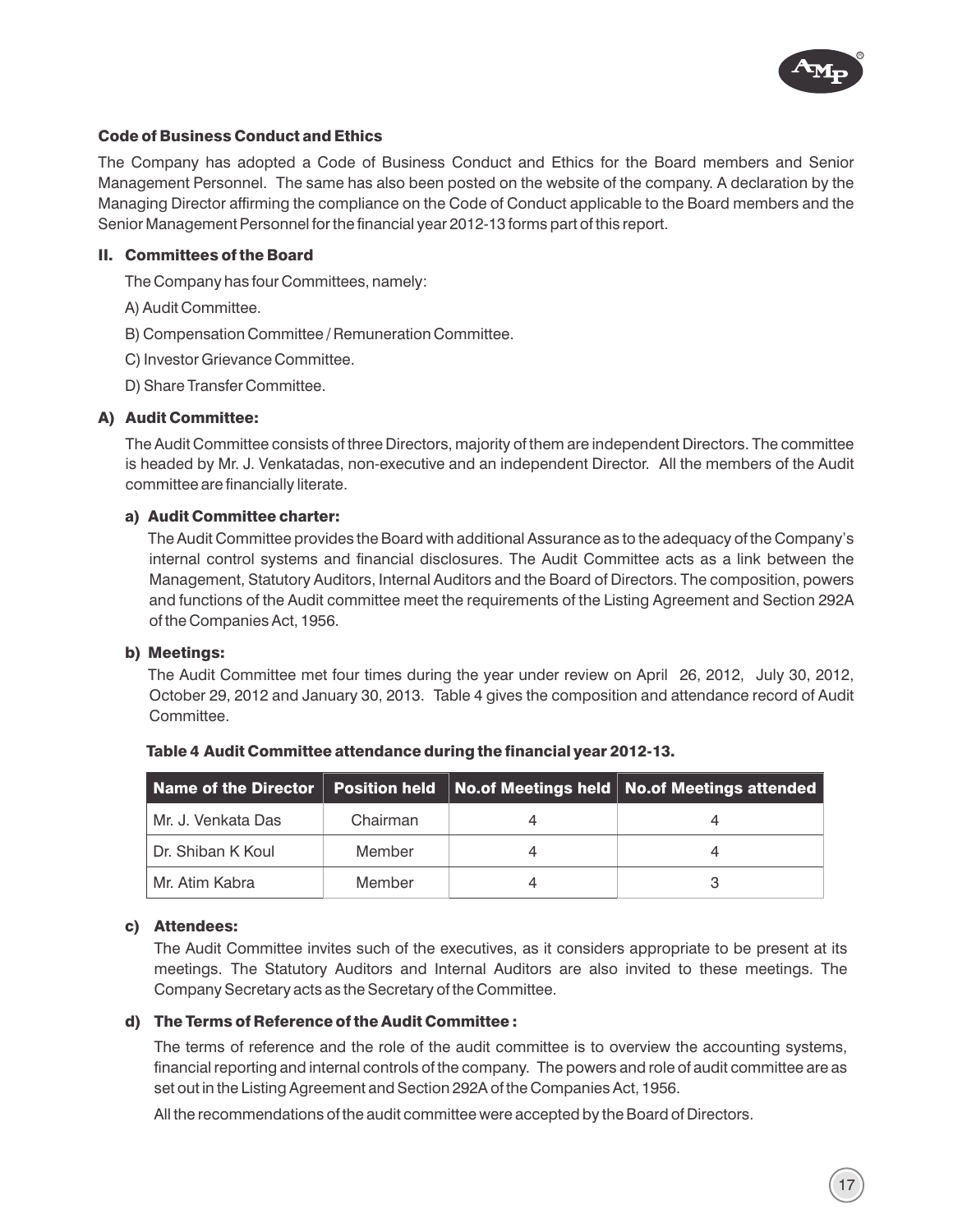#### B. Compensation Committee / Remuneration Committee.

The Committee has not met during the year.

#### C. Investor Grievance Committee:

The Grievance committee consists of four Directors out of which two are non-executive Directors. The Committee is headed by Mr. Atim Kabra a Non-Executive Director.

The committee met four times during the year. The company is prompt in attending the investor grievances. Other than the legal issues, the routine investor grievances have been fully redressed.

| <b>Name of the Director</b> | <b>Position held</b> | <b>No.of Meetings attended</b> |
|-----------------------------|----------------------|--------------------------------|
| Mr. Atim Kabra              | Chairman             |                                |
| Mr. J. Venkata Das          | Member               |                                |
| Mr. B. Malla Reddy          | Member               |                                |
| Mr. P. A. Chitrakar         | Member               |                                |

#### D. Share Transfer Committee:

In order to enable transfer of shares, the Board had formed a Share Transfer Committee with Mr.B.Malla Reddy, M.D as the Chairman of the Committee and Mr.S.Gurunatha Reddy, Sr. G.M (F&A) as the member. The Committee has not met during the year.

#### III. Disclosures

**i)** Related party transactions:

There were no materially significant related party transactions, which had potential conflict with the interests of the Company at large. The transactions with related parties are disclosed in the Notes on Accounts in the financial statements as at March 31, 2013.

- (ii) There have not been any Non-Compliance by the Company in general and no penalties or strictures imposed on the Company by Stock Exchanges, SEBI or any statutory authority, on any matter related to capital markets, during the last three years.
- (iii) Risk management

We have an integrated approach to managing risks inherent in various aspect of our business.

(iv) Management's discussion and analysis

The Management's discussion and analysis report forms part of this Annual Report and is provided elsewhere in this report.

(v) Compliance with non-mandatory requirements of Clause 49 of the Listing Agreement

The Company has complied with all the mandatory requirements of the Clause 49 of the Listing Agreement.

We comply with the non-mandatory requirement:

#### a. The Board

Independent Directors may have a tenure not exceeding, in the aggregate, a period on nine years, on our Board.

None of the independent directors on our Board have served for a tenure exceeding nine years from the date when the new Clause 49 became effective.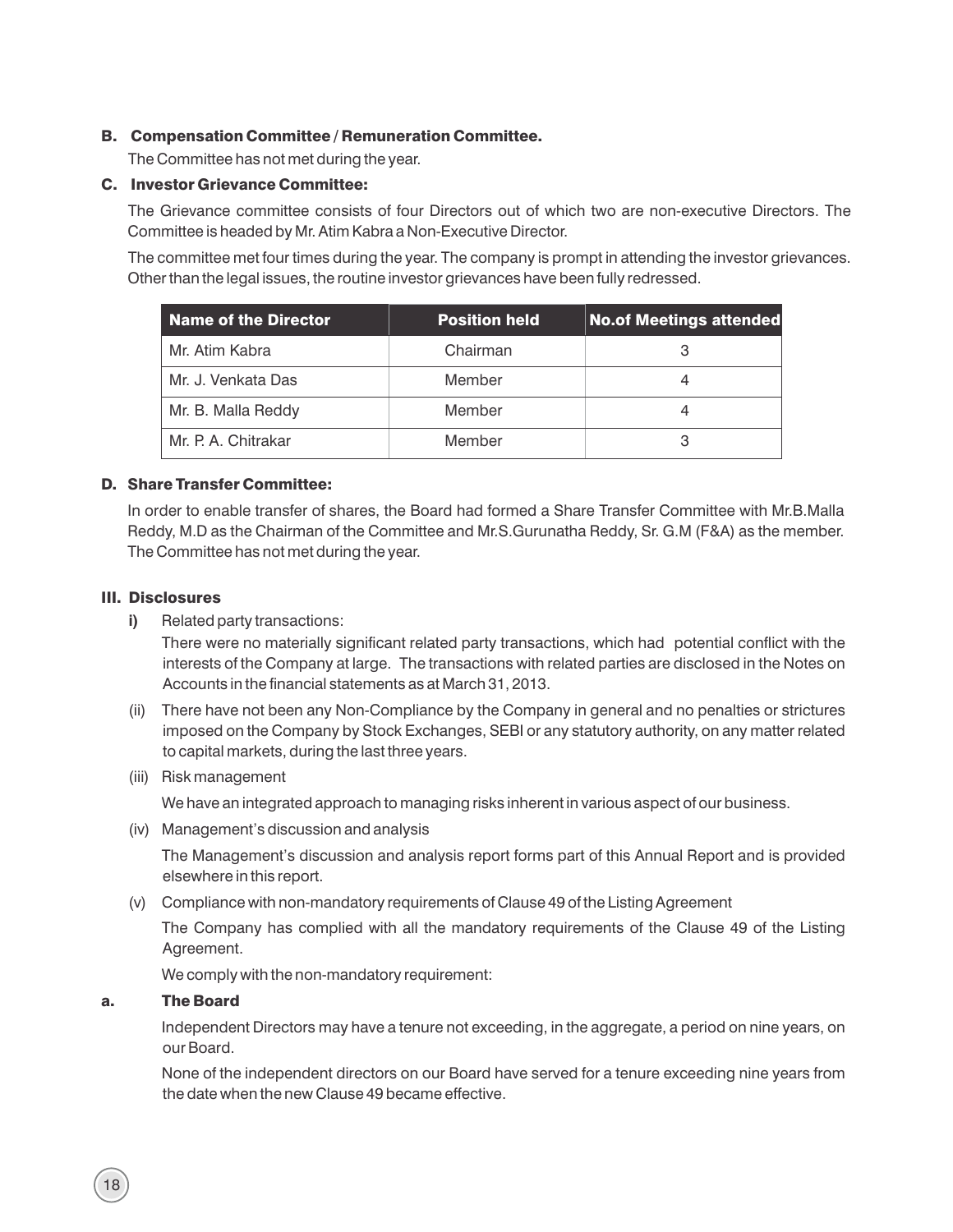

#### IV. Shareholders

#### A. Communication to shareholders

#### (i) Financial Results

The audited quarterly and half-yearly financial results and the annual audited financial results are published normally in The Business Line, Business Standard and The Vaartha (Telugu).

#### (ii) Other Information

The Company has its own website www.astramwp.com wherein other related information is available. Information can be communicated through e-mail at secretarial@astramwp.com.

#### B. Investor grievances and share transfer

We have a Board-level investor grievance committee to examine and redress shareholder's and investors' complaints. The details of nature of complaints are provided in the Additional information to shareholders section of the Annual Reports.

Share transfers in physical form are processed and returned to the shareholders within the stipulated time. Half-yearly Transfer Audit and Quarterly Secretarial Audit in terms of the Listing Agreement are regularly carried out by an independent practicing Company Secretary.

#### Designated e-mail address for investor services:

In terms of Clause 47(f) of the Listing Agreement, the designated e-mail address for investor complaints is secretarial@astramwp.com.

#### V. CEO/CFO certification

As required by Clause 49 of the Listing Agreement, the CEO/CFO certification was submitted to the Board.

#### VI. Auditors' certification on corporate governance

As required by Clause 49 of the Listing Agreement, the Auditors' certification is provided elsewhere in the Annual Report.

#### ADDITIONAL INFORMATION:

#### 1. Venue and Time of the Last Three Annual General Meetings (AGMs)

The Annual General Meetings (AGMs) of the Company have been held at the following places in the last three years.

| For the year | Venue                                                        | Day & Date                     | Time      |
|--------------|--------------------------------------------------------------|--------------------------------|-----------|
| 2010         | Bhaskara Auditorium, BM Birla Museum,<br>Hyderabad $-500063$ | Thursday, 30th September, 2010 | 12.30 P.M |
| 2011         | Bhaskara Auditorium, BM Birla Museum,<br>Hyderabad $-500063$ | Thursday, 28th July, 2011      | 3.30 P.M  |
| 2012         | Hotel Daspalla, Jubilee Hills,<br>Hyderabad $-500033$        | Monday 30th July, 2012         | 3.00 P.M  |

In the last AGM, there were no resolutions required to be passed through postal ballot..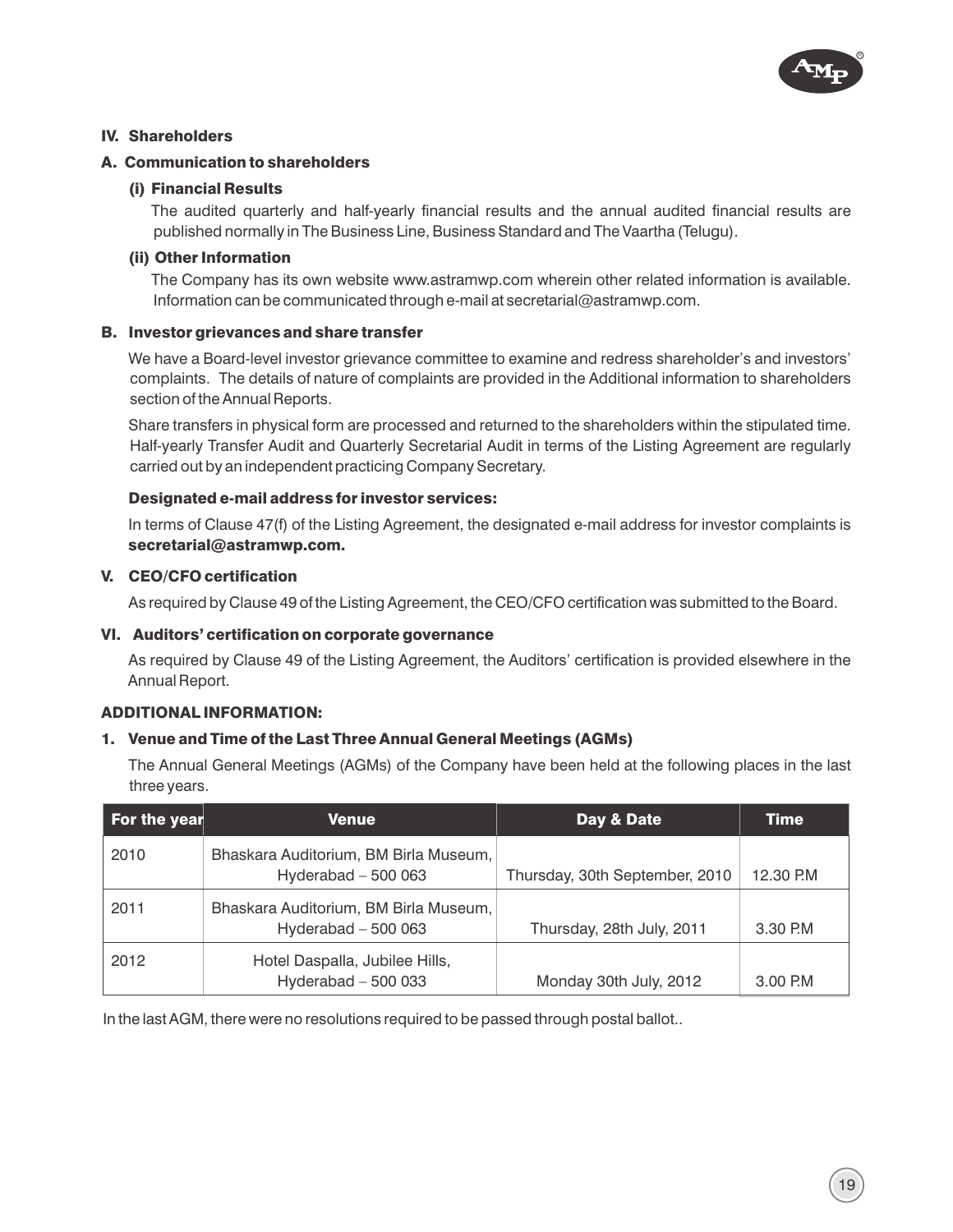#### 2. Annual General Meeting

|       | Day, Date and time   30th September, 2013 at 11.30 a.m          |
|-------|-----------------------------------------------------------------|
| Venue | Swagath-De-Royal Hotel, 2-36, Kothaguda X Roads, Kondapur, Hyd. |

#### 3. Financial Calendar

Indicative calendar of events for the year 2013-14 (financial year) excluding Extra Ordinary General Meeting(s), if any, is as under

| 22nd Annual General Meeting                               | 30th September, 2013 |
|-----------------------------------------------------------|----------------------|
| <b>First Quarter financial results</b>                    | 24th July, 2013      |
| Second Quarter financial results                          | 31st October, 2013   |
| Third Quarter financial results                           | 31st January, 2014   |
| Fourth Quarter & Annual results of financial year 2013-14 | 30th April, 2014     |

#### 4. Book Closure

| The Company's Register of Members and Share Transfer books | 23rd September, 2013 to 30th |
|------------------------------------------------------------|------------------------------|
| will remain closed for the purpose of payment of dividend. | September, 2013              |

#### 5. Dividend Payment Date

On or Before 15th October, 2013.

#### 6. Listing on Stock Exchanges

| The Company's equity shares are<br>listed on the following stock Exchanges | Address of the Stock Exchanges                                            |
|----------------------------------------------------------------------------|---------------------------------------------------------------------------|
| The National Stock Exchange of India                                       | "Exchange Plaza", Bandra-Kurla Complex,<br>Bandra (E), Mumbai-400 051.    |
| The Bombay Stock Exchange Limited                                          | Phiroze Jeejeebhoy Towers,<br>Dalal Street, Mumbai-400 001.               |
| Listing Fee                                                                | The Company has paid till date listing<br>fee of all the above Exchanges. |
| The Stock Code of the Company                                              | ASTRAMICRO (NSE)<br>532493 (BSE)                                          |
| The ISIN for Company's Equity Shares in Demat Form                         | INE386C01029                                                              |
| <b>Depositories Connectivity</b>                                           | NSDL and CDSL                                                             |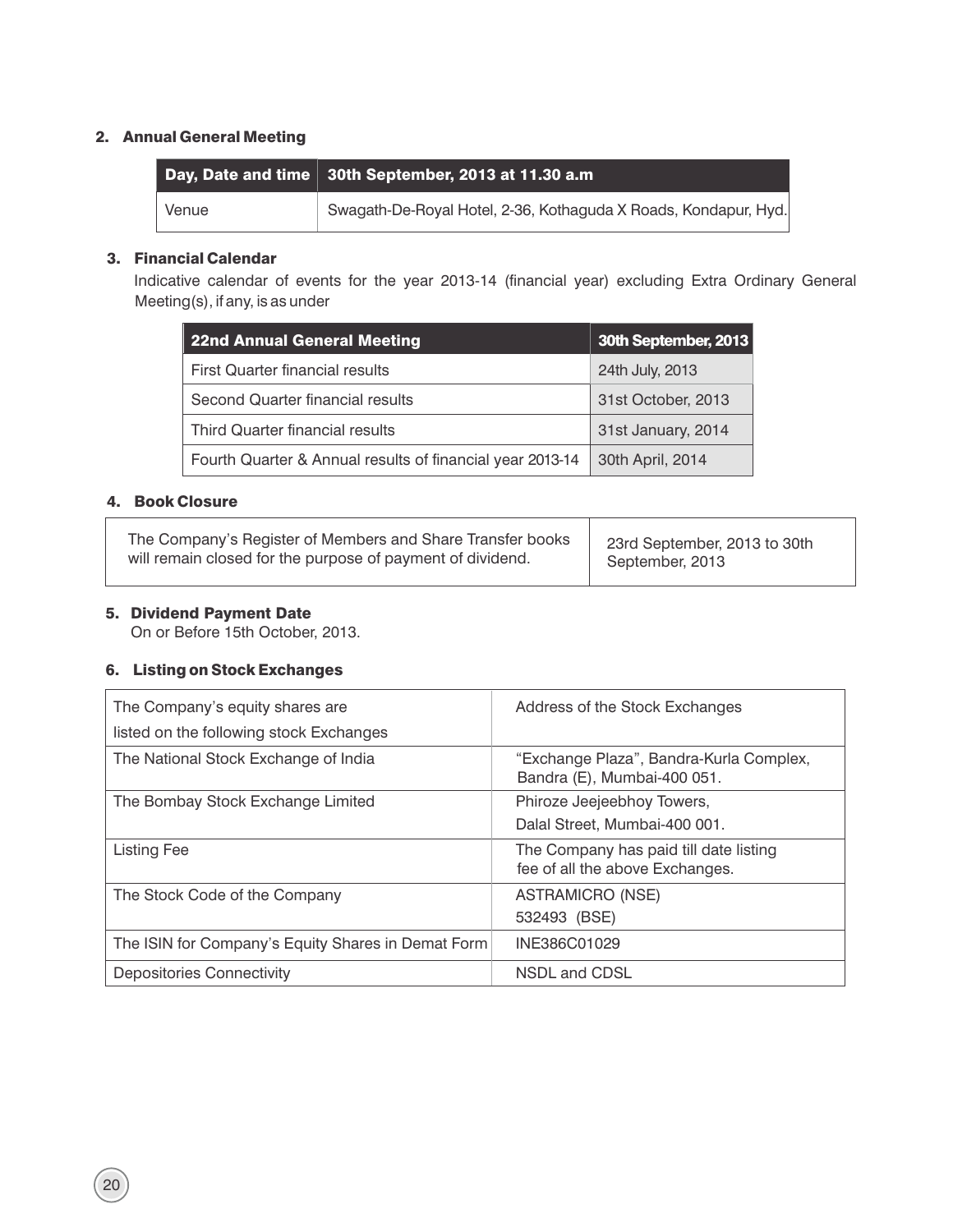

#### 7. Stock Market Data

Monthly high and low quotations and volume of shares traded on The Bombay Stock Exchange Limited.

|                | <b>BSE</b> |          |                      |  |
|----------------|------------|----------|----------------------|--|
| <b>Month</b>   | High(Rs.)  | Low(Rs.) | <b>Volume (Nos.)</b> |  |
| April'12       | 42.20      | 34.35    | 6,88,123             |  |
| May'12         | 43.60      | 36.45    | 9,05,871             |  |
| June'12        | 42.90      | 37.65    | 6,99,296             |  |
| July'12        | 46.50      | 38.20    | 8,19,409             |  |
| Aug'12         | 45.75      | 39.50    | 5,92,755             |  |
| Sept'12        | 49.60      | 39.15    | 10,08,759            |  |
| Oct'12         | 47.00      | 38.80    | 6,21,448             |  |
| <b>Nov, 12</b> | 40.25      | 36.15    | 7,29,285             |  |
| Dec'12         | 43.10      | 38.05    | 9,78,928             |  |
| Jan'13         | 45.40      | 37.55    | 12,53,582            |  |
| Feb'13         | 41.20      | 38.15    | 4,56,767             |  |
| Mar'13         | 42.60      | 38.15    | 11,81,112            |  |

## 8. Stock performance in comparison to BSE Sensex:

| <b>MONTH</b> | <b>ASTRA CLOSING PRICE (<math>\bar{z}</math>)</b> | <b>BSE Sensex (closing)</b> |
|--------------|---------------------------------------------------|-----------------------------|
| April'12     | 40.20                                             | 17,318                      |
| May'12       | 39.25                                             | 16,218                      |
| June'12      | 40.25                                             | 17,429                      |
| July'12      | 39.60                                             | 17,236                      |
| Aug'12       | 40.90                                             | 17,429                      |
| Sept'12      | 43.30                                             | 18,762                      |
| Oct'12       | 39.10                                             | 18,505                      |
| Nov, 12      | 39.05                                             | 19,339                      |
| Dec'12       | 40.50                                             | 19,426                      |
| Jan'13       | 38.95                                             | 19,894                      |
| Feb'13       | 39.05                                             | 18,861                      |
| Mar'13       | 40.00                                             | 18,835                      |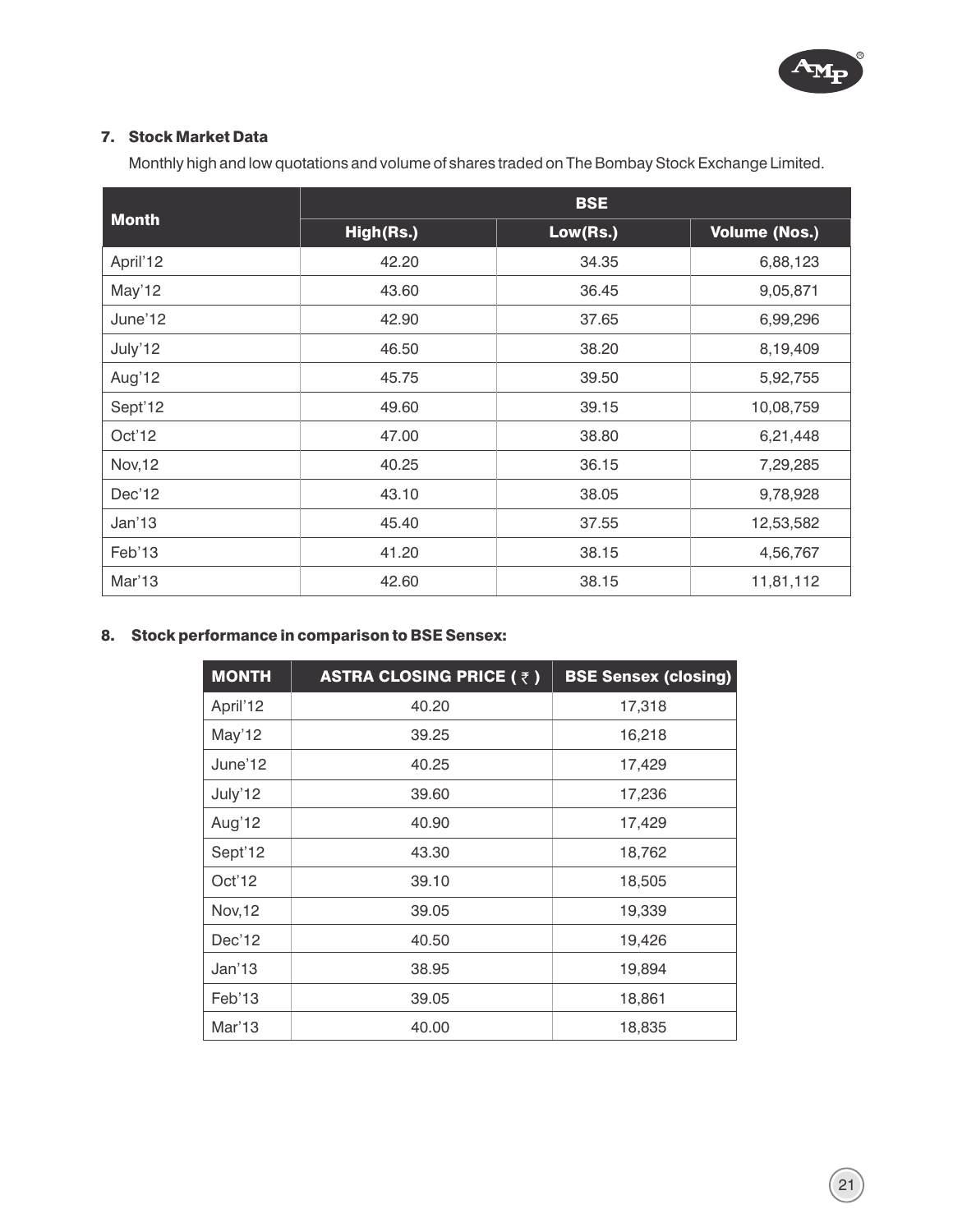#### 9. Registrar and Transfer Agent

M/s Purva Sharegistry (India) Pvt. Ltd., Shiv Shakti Industrial Estate, Unit No.9 , Ground Floor, 7 B J R Boricha Marg, Lower Parel, Mumbai - 400 011 Tele:91-022-23016761, 2301 8261 and 2301 0771. Email:busicomp@vsnl.com

#### 10. Investor Complaints

During the year the company has attended to most of the investor's grievances/complaints within a reasonable time of receipt of the same and aptly solved them. The delays in few cases were due to compliance of legal requirements.

#### Status report of for the period 01.04.2012 To 31.03.2013.

| <b>Name of the Complaint</b>                                   | <b>Received</b> | <b>Disposed</b> | <b>Pending</b> |
|----------------------------------------------------------------|-----------------|-----------------|----------------|
| Non receipt of dividend warrants                               | 3               | 3               | Nil            |
| Deletion/inclusion of joint name, transfer<br>and transmission | Nil             | Nil             | Nil            |
| Demat                                                          | Nil             | Nil             | Nil            |
| Others                                                         | Nil             | Nil             | Nil            |
| <b>Change of Address</b>                                       | Nil             | Nil             | Nil            |

#### 11. Distribution of shareholding and shareholding pattern as on 31.03.2013 Distribution of shareholding

| <b>No. of shares held</b> |                    | <b>No. of shareholders</b> |
|---------------------------|--------------------|----------------------------|
| Upto                      | 5,000              | 24,566                     |
| 5,001                     | 10,000             | 738                        |
| 10,001                    | 20,000<br>-        | 343                        |
| 20,001                    | 30,000             | 99                         |
| 30,001                    | 40,000             | 30                         |
| 40,001                    | 50,000             | 34                         |
| 50,001                    | 1,00,000           | 75                         |
|                           | 1,00,001 And Above | 100                        |
|                           | <b>TOTAL</b>       | 25985                      |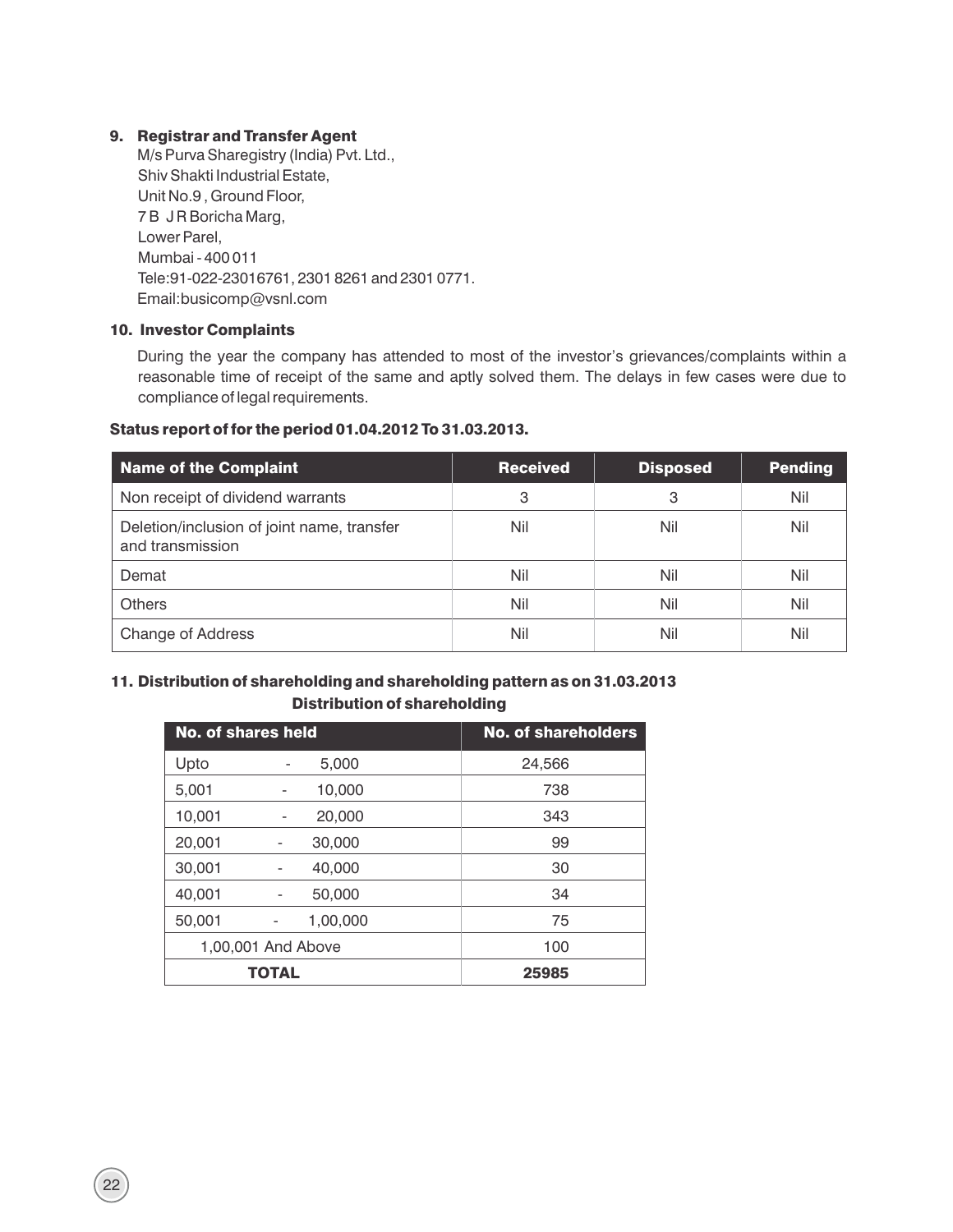

| <b>Category</b>                               | <b>No. of shares</b> | % shareholding |  |
|-----------------------------------------------|----------------------|----------------|--|
| Promoters                                     | 17289129             | 21.13          |  |
| Individuals                                   | 22469426             | 27.47          |  |
| FIIs/NRIs/OCBs                                | 15377825             | 18.79          |  |
| Bodies corporate                              | 21331432             | 26.07          |  |
| Trusts                                        | 1769100              | 2.16           |  |
| Financial Institutions/<br>Banks/Mutual funds | 3588313              | 4.38           |  |
| <b>Total</b>                                  | 81825225             | 100            |  |

#### Shareholding pattern

#### 12. Dematerialisation of shares and liquidity.

Trading of the Company's shares is compulsorily in dematerialized form for all investors. As of March 31, 2013 equity shares representing 98% have been dematerialized with the following depositories:

| <b>Description</b> | <b>ISIN</b>  | <b>Depositories</b>    |  |
|--------------------|--------------|------------------------|--|
| Equity shares      | INE386C01029 | <b>NSDL &amp; CDSL</b> |  |

#### 13. Outstanding GDRs / ADRs / Warrants or any Convertible Instruments, conversion date and likely impactonequity.

The Company has not issued any GDRs / ADRs. There were no outstanding convertible warrants as on March 31,2013.

#### 14. Plant Locations.

| Unit-I<br>Plot No:12, ANRICH Industrial Estate,<br>Miyapur, IDA Bollarum,<br>Medak(District)-502 325.<br>Andhra Pradesh.<br>Tele:040-30618100 / 01                                                                                                                                                                                       | Unit-II<br>Plot No:56A,<br><b>ANRICH Industrial Estate,</b><br>Miyapur, IDA Bollarum,<br>Medak (District)-502 325.<br>Andhra Pradesh.<br>Tele:040-30618200 / 01                                                              |
|------------------------------------------------------------------------------------------------------------------------------------------------------------------------------------------------------------------------------------------------------------------------------------------------------------------------------------------|------------------------------------------------------------------------------------------------------------------------------------------------------------------------------------------------------------------------------|
| Unit-III<br>Survey no:1/1, Imarat Kancha,<br>Raviryala Village,<br>Maheswaram Mandal,<br>Rangareddy (District)-500 010.<br>Andhra Pradesh.<br>Tele:040-30618300 / 01                                                                                                                                                                     | <b>Unit-IV</b><br>Plot no: 18, 19, 20 & 21 (Part)<br>Hardware Park, Sy.No: 1/1,<br>Imarat Kancha of Ravirayal village,<br>Maheswaram Mandal,<br>Rangareddy (District)-500 010.<br>Andhra Pradesh.<br>Tele: 040-30618700 / 01 |
| 15. Queries relating to the financial statements of the Company and<br>Investor's correspondence may be addressed to:<br>Mr.T.Anjaneyulu<br>Company Secretary and Compliance Officer<br>'ASTRA TOWERS', Survey No:12 (P),<br>Kothaguda Post, Kondapur, Hitech City,<br>Hyderabad - 500084.<br>Tele:040-30618000/8001<br>Fax:040-30618048 |                                                                                                                                                                                                                              |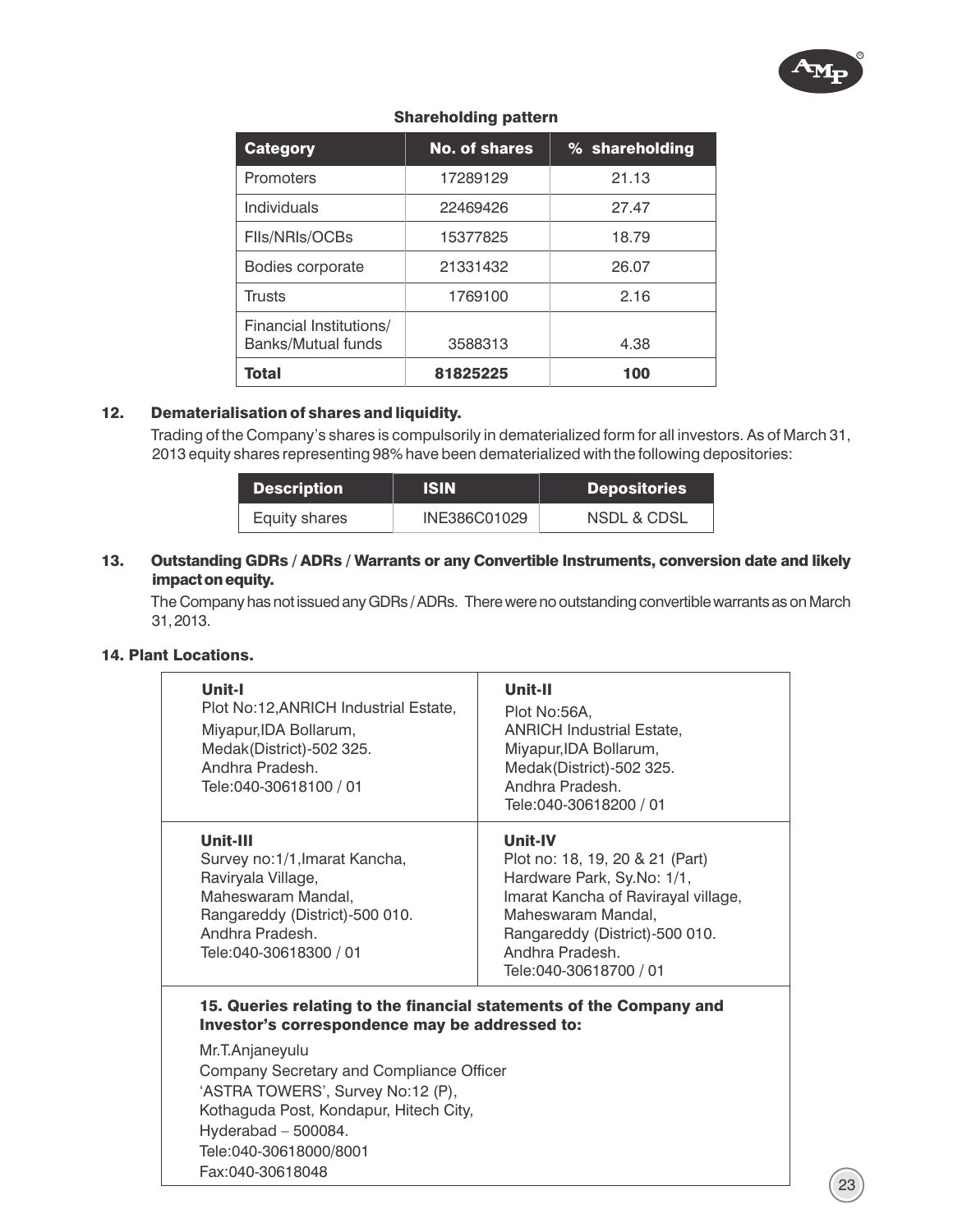# AUDITORS' CERTIFICATE (Under Clause 49 of The Listing Agreement)

#### To

#### The Members of ASTRA MICROWAVE PRODUCTS LIMITED,

We have examined the compliance of conditions of Corporate Governance by M/s. ASTRA MICROWAVE PRODUCTS LIMITED., ("the Company") for the year ended on March 31, 2013 as stipulated in clause 49 of the Listing Agreement of the said company with the Stock Exchange(s).

The Compliance of conditions of Corporate Governance is the responsibility of the management. Our examination was limited to procedures and implementation thereof, adopted by the Company for ensuring the compliance of the conditions of the Corporate Governance. It is neither an audit nor an expression of opinion on the financial statements of the Company. In our opinion and to the best of our information and according to the explanations given to us, we certify that the Company has complied with the conditions of Corporate Governance as stipulated in the above mentioned listing agreement.

We state that no investor grievances are pending for a period exceeding one month against the Company as per the records maintained by the Shareholders/Investors Grievance Committee.

We further state that such compliance is neither an assurance as to the further viability of the Company nor the efficiency or effectiveness with which the management has conducted the affairs of the Company.

> For AMAR & RAJU CHARTERED ACCOUNTANTS Firm Registration No: 000092S

(G. AMARANATHA REDDY) Partner Membership No: 019711

Place: Hyderabad. Date : 29.04.2013

# Managing Director's Declaration on Code of Business Conduct and Ethics

To

## The Members of ASTRA MICROWAVE PRODUCTS LIMITED,

This is to certify that all Board Members and Senior Management personnel have affirmed compliance with the Code of Business Conduct and Ethics applicable to them for the financial year 2012-13.

For Astra Microwave Products Limited

B. Malla Reddy Managing Director

Place: Hyderabad. Date : 29.04.2013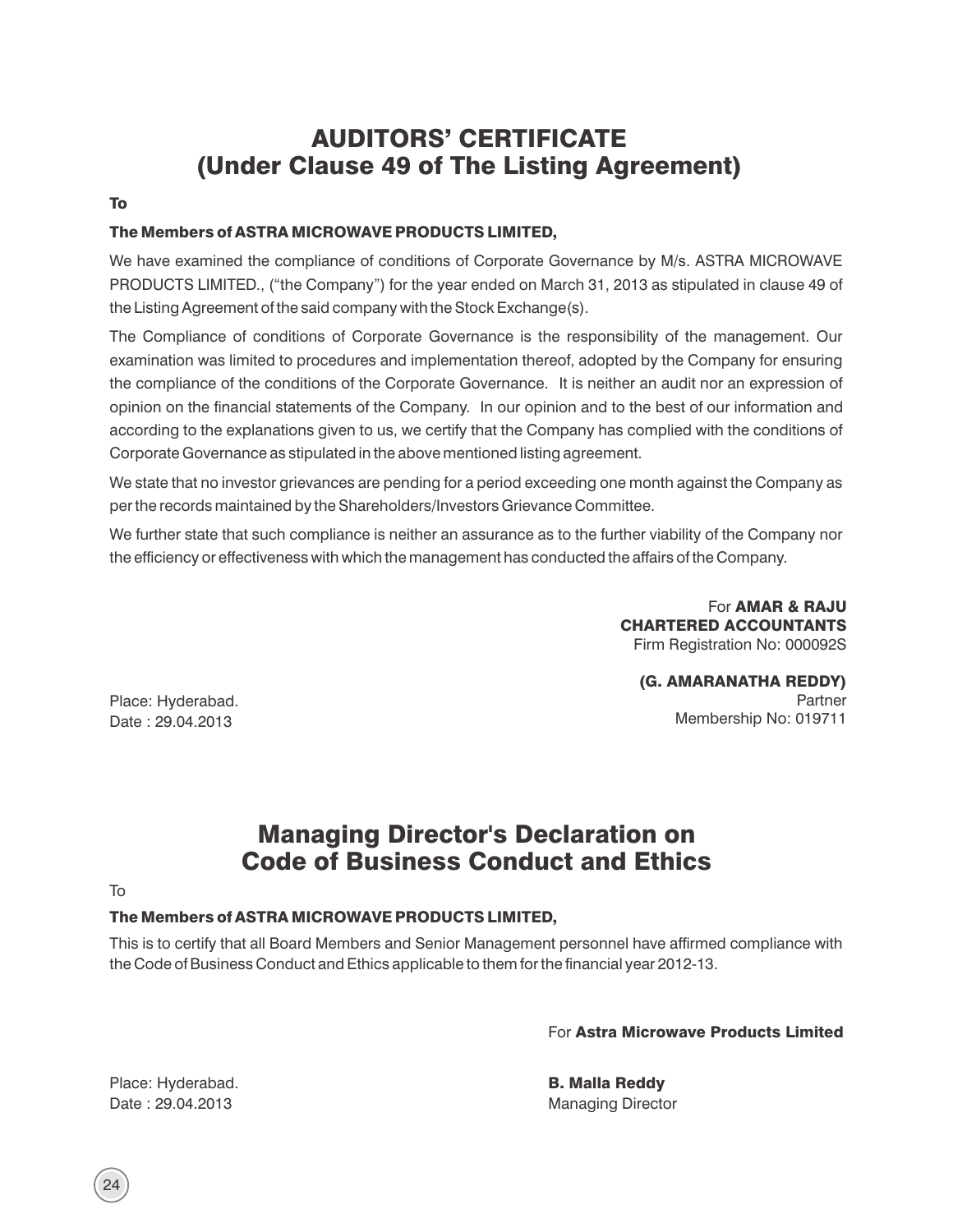

# MANAGEMENT'S DISCUSSION AND ANALYSIS OF RESULTS OF OPERATIONS AND FINANCIAL CONDITION

#### **Overview**

Astra is engaged in designing and manufacturing of high value added RF and microwave super components and sub-systems finding applications in Defense, Space and Civil communication systems.

#### A. Financial Analysis

The financial statements have been prepared in accordance with the guideline as laid out in the Companies Act, 1956 and Generally Accepted Accounting Principles (GAAP) in India. The management of Astra accepts responsibility for the integrity and objectivity of these financial statements. The financial statements reflect in a true and fair manner, the form and substance of transactions, and reasonably present the company's state of affairs and profits for the year.

#### a) Operational performance:.

The Company achieved good growth both in top line (Sales) and bottom line (Profitability) for the year.

The Company has done very well in bagging export orders under Defence offset provisions. The Company's long standing credibility in terms of quality and timely supply is driving this business.

#### b) Order book

The order book position has improved significantly with export order complementing the domestic requirements. Most of these orders are executable in the next 18 to 24 months period.

| <b>Sector</b>                    | ₹ lacs   |
|----------------------------------|----------|
| Defence / Public Sector Products | 37,253   |
| Space                            | 9.974    |
| Meteorological&Telecom Products  | 246      |
| <b>Exports</b>                   | 54.977   |
| Total                            | 1,02,450 |

#### c) Sales performance

#### **Sector wise sales are as follows**

| <b>Business Segment</b> | FY 12-13 |     |        | FY 11-12 |
|-------------------------|----------|-----|--------|----------|
|                         | ₹ Lacs   | ℅   | ₹ Lacs | %        |
| Defense                 | 17,168   | 72  | 17,822 | 85       |
| Space                   | 736      | 3   | 1,351  | 6        |
| Metrology               | 341      |     | 98     |          |
| Civil Telecom           | 171      |     | 212    |          |
| <b>Exports</b>          | 5,413    | 23  | 1,565  |          |
| <b>Total</b>            | 23,829   | 100 | 21,048 | 100      |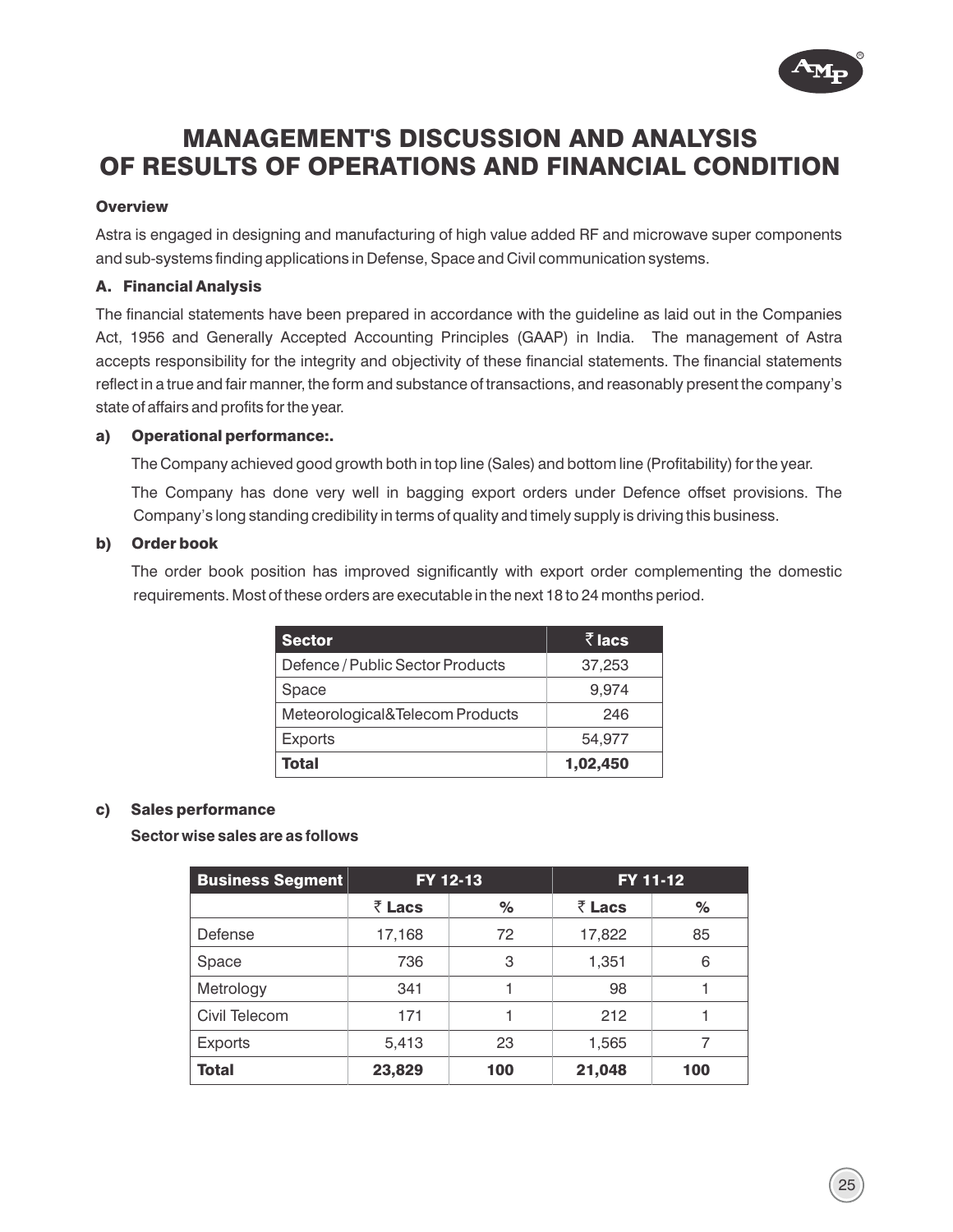this market. Production programs in Missiles and Radars sub-systems are driving this business. The business potential from this segment likely to improve further in the coming years. Defense segment is the major contributor with more than half of the total revenues coming in from

Space segment has gone down during the year. Delays in order placement has contributed to this negative growth. The Company has bagged major order during the month of April'13 and this segment will again turn positive in the coming year.

The Company has performed very well on exports through Defence Offsets program and will keep improving in the coming years.

Metrology and Communication sector has done steady business, the same trend is likely to continue.

#### d) Expansion plans

The Company has budgeted to spend close to Rs.25 cr during the year to set-up solar power (1 MW) plant for captive consumption, EMI/EMC Test facility and to augment capacity for Development and Production functions. The budgeted amount will be met out of internal accruals and term loans.

#### e) Risks & Concerns

The Company's main source of revenues lies in Defence market . Most of these projects are initiated, designed and developed by DRDO labs and driven by Govt., policies and priorities. Though technically we can project and complete the product development on the time lines indicated, conversion of that to a recognizable quantum of orders lies mainly on the Government decisions. This results in an uneven and skewed pattern of sales for the Company, which is beyond the control of the Company.

Defence export business driven by offset provisions of Govt., of India is controlled by export regulations where time delays could happen in granting necessary permissions. This export business is also high precision and skilled job involving speciliased inputs from across the globe which has a bearing on timely execution and uniform billing.

#### B. Financial Condition:

#### 1. Share Capital

At present, the company has only one class of shares-equity shares of Rs.2 each, par value. The paid up capital as on 31.03.2013 is Rs.16.36 cr.

#### 2. Reserves and surplus

The change in reserves and surplus represents transfers from the profits derived during the year after making provisions for taxation and equity dividend.

#### 3. Loan Funds

The company has taken long terms loans during the year to implement its capital expenditure budget. Following are the details of secured loans maintenance during the year.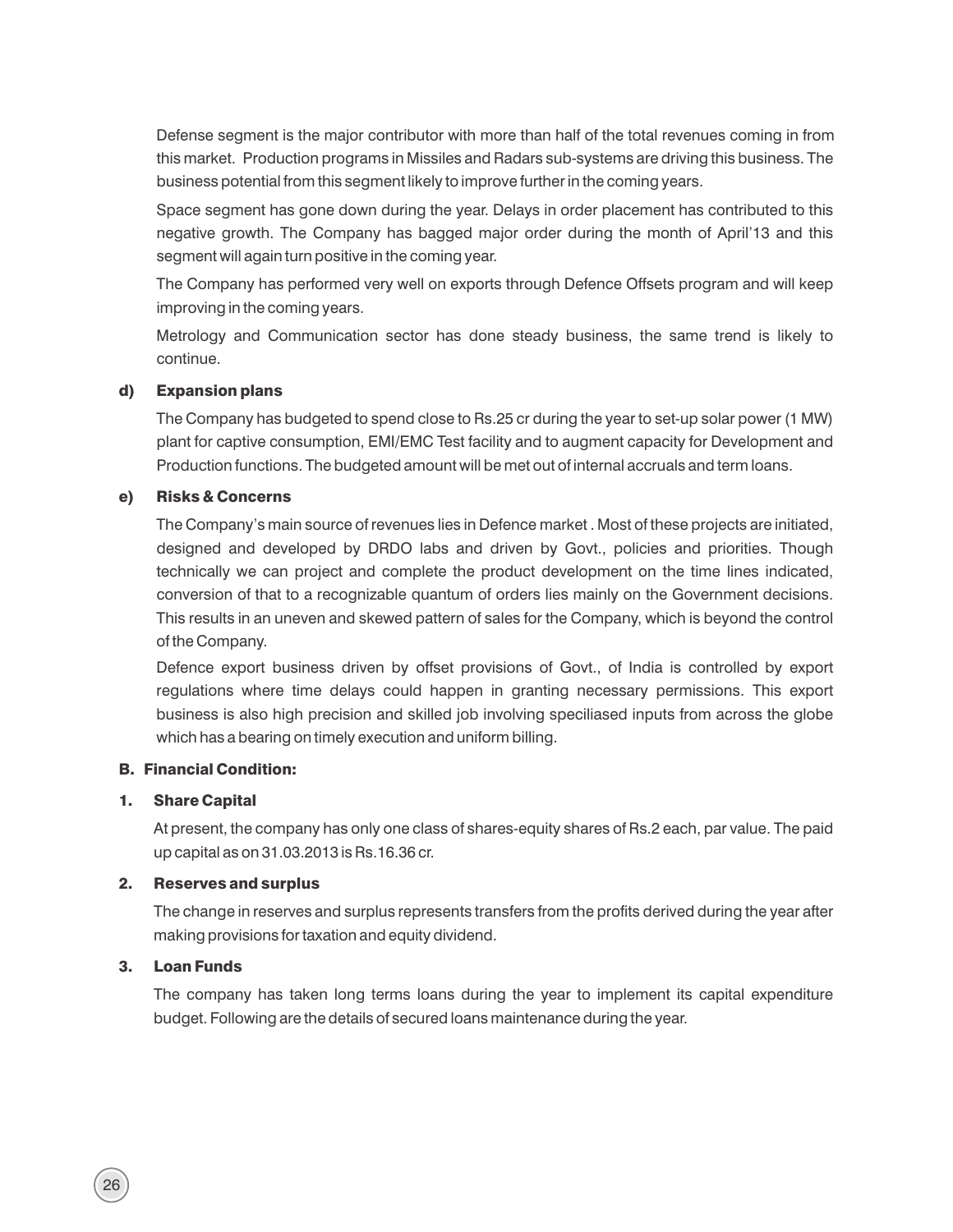|                                           |              | As of March 31 (Amount. $\bar{z}$ ) |  |  |  |
|-------------------------------------------|--------------|-------------------------------------|--|--|--|
| <b>Particulars</b>                        | 2013         | 2012                                |  |  |  |
| <b>Working capital loans:</b>             |              |                                     |  |  |  |
| <b>Open cash credit</b>                   |              |                                     |  |  |  |
| Sanctioned amount                         | 65,00,00,000 | 65,00,00,000                        |  |  |  |
| Outstanding amount                        |              | 9,98,12,181                         |  |  |  |
| <b>Short-term loan</b>                    |              | 25, 15, 46, 577                     |  |  |  |
| <b>PCFC Loan:</b>                         |              |                                     |  |  |  |
| Sanctioned amount                         | 40,00,00,000 |                                     |  |  |  |
| Outstanding amount                        | 27,20,00,000 |                                     |  |  |  |
| Long term loans:                          |              |                                     |  |  |  |
| Outstanding at the beginning of the year  | 10,98,96,151 | 10,64,36,215                        |  |  |  |
| Additions during year                     | 15,62,19,239 | 6,51,62,759                         |  |  |  |
| Repaid during the year                    | 10,87,79,573 | 6,17,02,823                         |  |  |  |
| Amount outstanding at the end of the year | 15,73,35,817 | 10,98,96,151                        |  |  |  |
| <b>Hire purchase loans:</b>               |              |                                     |  |  |  |
| Outstanding at the beginning of the year  | 53,08,940    | 33, 33, 647                         |  |  |  |
| Addition during year                      | 46,24,200    | 39,62,160                           |  |  |  |
| Repaid during the year                    | 31, 16, 793  | 19,86,867                           |  |  |  |
| Amount outstanding at the end of the year | 68,16,347    | 53,08,940                           |  |  |  |

Unsecured loan pertains to the sales tax deferment availed by the company. During the year the Company repaid ₹18,36,075/- which pertains to the deferment availed in the year 1999. The liability position and repayment schedule for the remaining periods is shown below.

| <b>Deferment availed</b><br>during the year | Amount(₹)   | <b>Payable during</b><br>during the year |  |
|---------------------------------------------|-------------|------------------------------------------|--|
| 2001                                        | 10,12,027   | 2014                                     |  |
| 2002                                        | 11,34,646   | 2015                                     |  |
| 2003                                        | 21,53,923   | 2016                                     |  |
| 2004                                        | 47,39,206   | 2017                                     |  |
| 2005                                        | 1,04,74,783 | 2018                                     |  |
| <b>Total</b>                                | 1,95,14,585 |                                          |  |

#### **4.** Deferred tax

The company has accounted for full tax liability.

R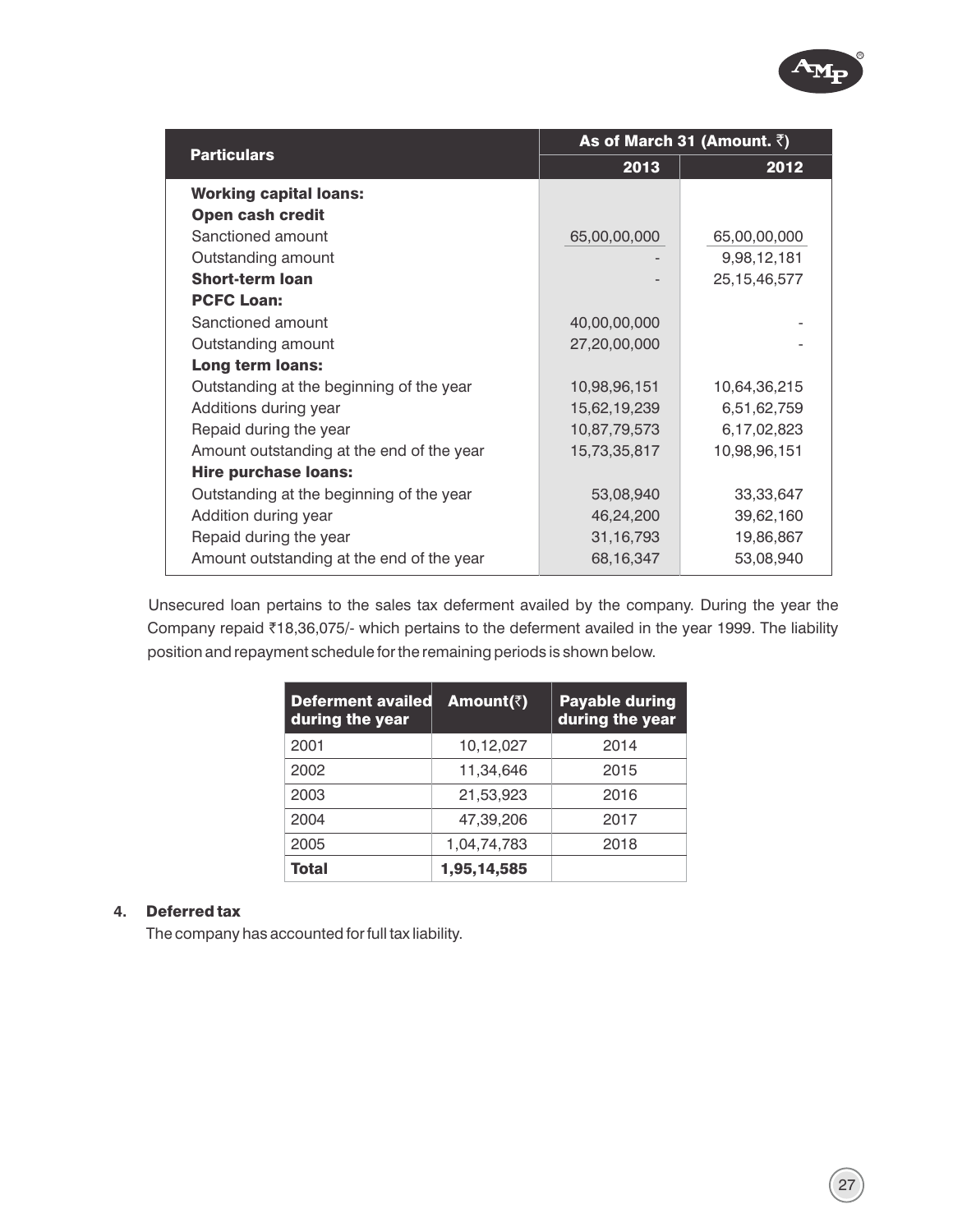#### 5. Fixed Assets

|                                                | As of March 31 (Amount $\bar{z}$ ) |                 |  |
|------------------------------------------------|------------------------------------|-----------------|--|
| <b>Particulars</b>                             | 2013                               | 2012            |  |
| Original cost                                  |                                    |                 |  |
| Land                                           | 190,159,983                        | 91,094,397      |  |
| <b>Buildings</b>                               | 495,725,345                        | 481,792,960     |  |
| Plant & machinery                              | 1,032,587,164                      | 852,485,500     |  |
| Electrical installation                        | 36,578,717                         | 32,100,077      |  |
| Air conditioners                               | 49,583,885                         | 49,288,681      |  |
| Office equipment                               | 9,903,913                          | 9,357,120       |  |
| Furniture and fixtures                         | 54,449,540                         | 49,058,028      |  |
| Computers                                      | 98,548,179                         | 90,209,822      |  |
| <b>Vehicles</b>                                | 20,469,024                         | 21,041,778      |  |
| <b>Total</b>                                   | 1,988,005,750                      | 167,64,28,363   |  |
| Less: Accumulated depreciation                 | 908,830,379                        | 78,31,76,370    |  |
| Net block                                      | 107,91,75,371                      | 89, 32, 51, 993 |  |
| Net fixed assets                               | 107,91,75,371                      | 89, 32, 51, 993 |  |
| Depreciation as % of total revenue             | 5.60                               | 5.91            |  |
| Accumulated depreciation as a % of gross block | 45.72                              | 46.72           |  |

During the year the company added assets (net) worth  $\overline{3}31$  crores to the gross block. Most of the plant and machinery additions pertain to cost of Test equipment's, AAD and Laser welding facility, environmental chambers etc.,. Addition of these equipment and facilities have improved the productivity of the Company.

The company has budgeted to spend  $\overline{2}25$  crores during the year towards capital expenditure which will be met out of internal cash accruals and borrowed funds.

#### 6. Investments

Investments represents amount invested in equity share capital of its associate Company engaged in digital electronics.

#### 7. Sundry Debtors

Sundry debtors amounts to  $\bar{\zeta}$ 143.37cr at the end of the year as compared to  $\bar{\zeta}$  87.15cr for the previous year. They are at 60.16% of revenue for the year as compared to 41.4%for the previous year representing an outstanding of 220days and151days of revenues for the respective years. Since most of billing is skewed towards last part of fourth quarter, the debtors ratio with reference to total sales appears to be on higher side which is not true.

The company has the policy of writing off debts as bad after the review and recommendation by the management review committee. The committee before recommending considers various factors including the collect ability of specific dues, risk perception of the industry and the customer's ability to settle.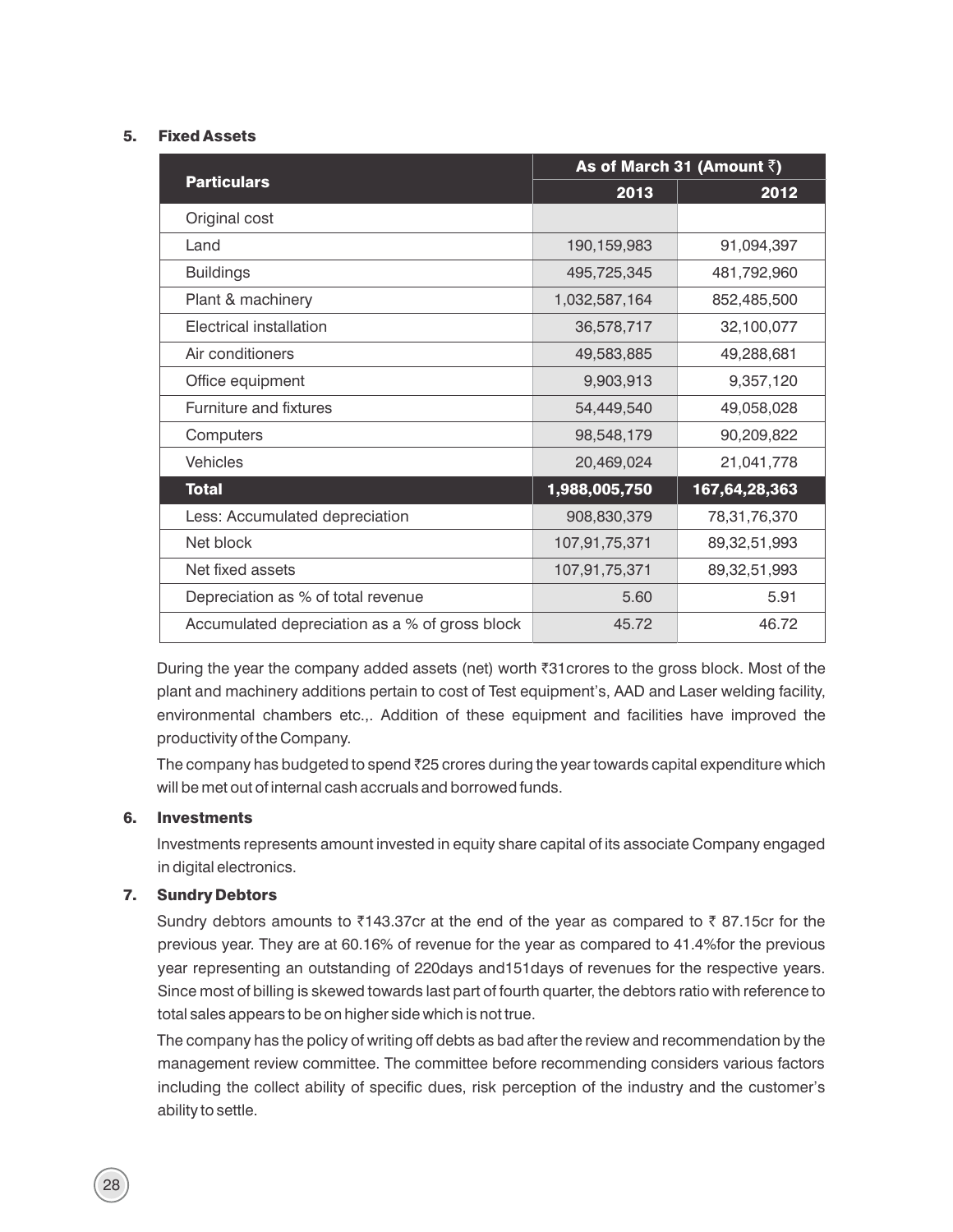

#### 8. Cash and cash equivalents

The company is operating with multiple banks and the surplus funds if any are parked with them or with their associates. For meeting certain statutory requirements the company is maintaining current accounts with couple of other nationalized banks. The company's cash and cash equivalents is as follows.

| <b>Particulars</b>                               | 2013  | 2012  |
|--------------------------------------------------|-------|-------|
| Cash and cash equivalents as a % of total assets | 32.02 | 12.41 |
| Cash and cash equivalents as a % of revenues     | 26.72 | 989   |

#### 9. Loans and Advances

The advances paid for supplies, services and expenses represent the amount paid to both domestic and foreign vendors for supply of materials and services. The advances also include unavailed mod vat credit both on capital goods and raw materials.

The amount of income-tax paid represents the advance tax, self assessment tax paid and TDS deducted.

#### 10. Current liabilities

Sundry creditors for capital works, supplies represents the amount due at the end of the year for the capital goods and raw material supplied. Sundry creditors for services and expenses represent the amount due and payable for various expenses including the accrued salaries and other benefits of the employees. Advances from customers represent the amount received as per the terms of purchase orders from the Defence and Space establishments for the development orders and on offset related export orders.

#### 11. Provisons

Provisions represents provisions made for taxation, dividend, gratuity, leave encashment etc., Taxation provisions are shown net of advance tax for the years for which the assessments are pending.

The provision for dividend is provided  $@ \bar{ } 0.80$  per share. The provision for gratuity and leave encashment is provided on the basis of actuarial valuation at the end of the financial year.

#### C. Others

#### Human Resources

We treat human resource as the most valuable asset. We commit to improve the quality of work life and employee satisfaction, while aligning the individual aspirations with the company objectives. Towards creating a vibrant and performance-oriented culture in the organization, several interventions are initiated. Overall employee relations are cordial and productive.

#### Internal Control Systems & Adequacy

The Company is committed to maintaining an effective system of internal control. The Company is conducting all its operations on ERP-SAP system. Successful usage of ERP-SAP system has facilitated management's objective of establishment of the accurate, reliable and speedy compilation of financial information, safeguarding the assets and interest of the Company and ensuring compliance with laws and regulations.

The Company functions with well-defined budgets and has an effective management information system to enable the management to regularly review actual performance. The Company has also put in place a well-defined organization structure, clear authority levels and internal guidelines for conduction of business transactions.

M/s Price Water House Coopers conducts company's Internal audit program which supplements the Company's internal control systems. The Audit committee of the Board of Directors reviews the Internal Audit Reports at regular intervals and suggests implementation of best practices based on observations therein.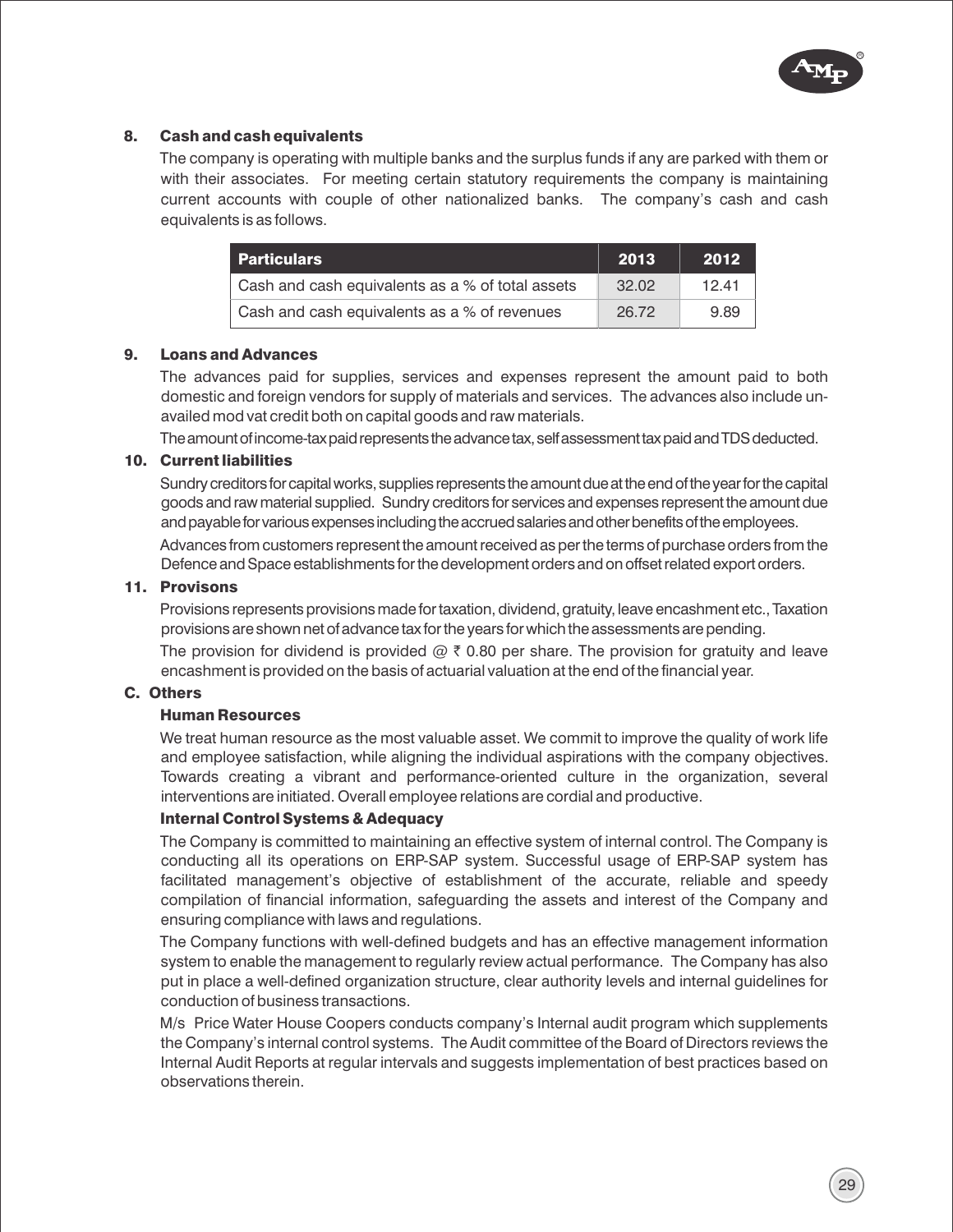# SELECT FINANCIAL DATA

Amount in Lacs

| <b>Particulars</b>                               | 2008-09    | 2009-10    | 2010-11    | 2011-12    | $2012 - 13$ |
|--------------------------------------------------|------------|------------|------------|------------|-------------|
| <b>Gross sales</b>                               | 12,067     | 11,030     | 16,490     | 21,048     | 23,829      |
| <b>Net Sales</b>                                 | 11,682     | 10,678     | 16,114     | 20,375     | 22,747      |
| Other income including accretion to stock        | $-350$     | 663        | 505        | 1,748      | 691         |
| <b>Expenditure</b>                               | 8,227      | 8,754      | 12,248     | 15,952     | 16,634      |
| <b>Operating Profit (EBDIT)</b>                  | 3,105      | 2,586      | 4,371      | 6,171      | 6,804       |
| <b>Interest</b>                                  | 306        | 364        | 692        | 545        | 412         |
| <b>Profit before depreciation and tax (PBDT)</b> | 2,799      | 2,222      | 3,679      | 5,626      | 6,392       |
| <b>Depreciation</b>                              | 847        | 1,120      | 1,242      | 1,245      | 1,335       |
| <b>Profit before tax(PBT)</b>                    | 1,952      | 1,102      | 2,437      | 4,381      | 5,057       |
| Tax                                              | 500        | 286        | 578        | 1,061      | 1,325       |
| <b>Net Profit</b>                                | 1,452      | 816        | 1,859      | 3,320      | 3,732       |
| <b>Equity</b>                                    | 1,081      | 1,083      | 1,636      | 1,636      | 1,636       |
| <b>No.of shares</b>                              | 54,045,950 | 54,143,350 | 81,825,225 | 81,825,225 | 81,825,225  |
| <b>Gross Fixed Assets</b>                        | 12,492     | 14,920     | 15,634     | 16,764     | 19,880      |
| <b>Net Fixed Assets</b>                          | 8,142      | 9,474      | 9,032      | 8,933      | 10,792      |
| <b>Raw material consumed</b>                     | 4,836      | 5,239      | 7,807      | 8,807      | 9,534       |
| <b>Man power cost</b>                            | 1,820      | 1,806      | 2,424      | 2,731      | 2,798       |
| <b>Sundry debtors</b>                            | 6,151      | 8,259      | 8,149      | 8,753      | 14,337      |
| <b>Networth</b>                                  | 12,378     | 12,912     | 14,476     | 17,130     | 20,088      |
| <b>Capital Employed</b>                          | 15,611     | 17,817     | 18,096     | 19,110     | 21,895      |
| <b>EBDIT to Sales(%)</b>                         | 26.58      | 24.22      | 27.13      | 30.29      | 29.91       |
| <b>EBDT to Sales(%)</b>                          | 23.96      | 20.81      | 22.83      | 27.61      | 28.10       |
| PBT to Sales(%)                                  | 16.71      | 10.32      | 15.12      | 21.50      | 22.23       |
| PAT to Sales(%)                                  | 12.43      | 7.64       | 11.54      | 16.30      | 16.41       |
| Tax to Profits(%)                                | 25.60      | 25.97      | 23.70      | 24.22      | 26.20       |
| <b>Sales to Net fixed Assets</b>                 | 1.43       | 1.13       | 1.78       | 2.28       | 2.11        |
| Raw materials to Sales(%)                        | 41.40      | 49.06      | 48.45      | 43.22      | 41.91       |
| Man power cost to Sales(%)                       | 15.58      | 16.91      | 15.04      | 13.40      | 12.30       |
| <b>Sundry debtors to Sales(%)</b>                | 50.97      | 74.88      | 49.42      | 41.59      | 60.17       |
| <b>Return on Networth(%)</b>                     | 11.73      | 6.32       | 12.85      | 19.38      | 18.58       |
| <b>Return on Capital Employed(%)</b>             | 9.30       | 4.58       | 10.28      | 17.37      | 17.04       |
| <b>Cash Earnings per share(CEPS)(Rs.)</b>        | 5.18       | 4.10       | 4.50       | 6.88       | 7.81        |
| Earnings per share(EPS)*                         | 2.69       | 1.51       | 2.27       | 4.06       | 4.56        |
| Book value of the share(Rs.)#                    | 22.90      | 23.85      | 17.69      | 20.93      | 24.55       |

\*Face value Rs.2 from 10-11 onwards.

# No.of shares gone up due to Bonus issue (1:2)in 10-11

30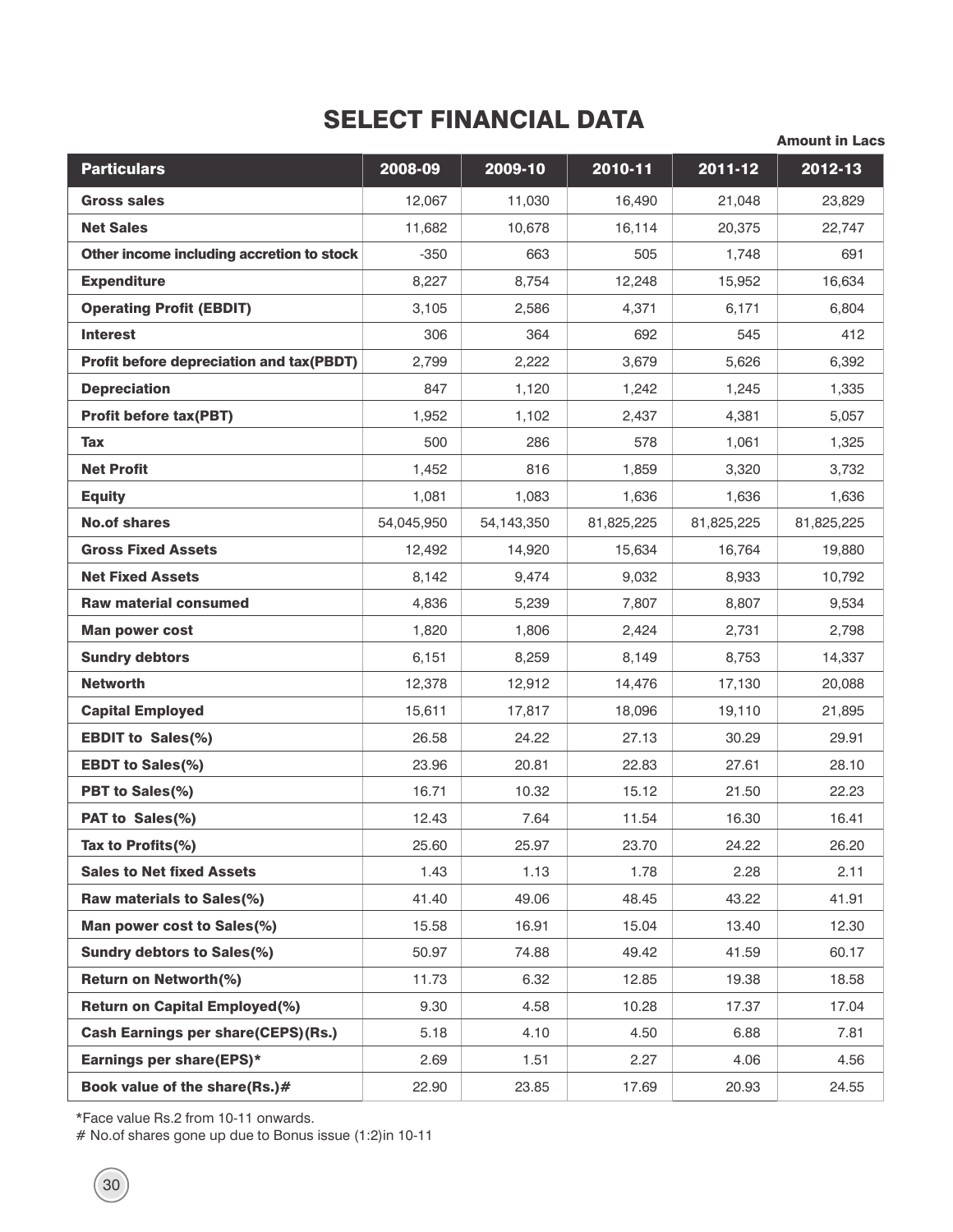

# INDEPENDENT AUDITOR'S REPORT

#### TO THE MEMBERS OF ASTRA MICROWAVE PRODUCTS LIMITED

#### Report on the Financial Statements:

We have audited the accompanying financial statements of ASTRA MICROWAVE PRODUCTS LIMITED ("the Company"), which comprise the Balance Sheet as at March 31, 2013, and the Statement of Profit and Loss and Cash Flow Statement for the year then ended, and a summary of significant accounting policies and other explanatory information.

#### Management's Responsibility for the Financial Statements:

Management is responsible for the preparation of these financial statements that give a true and fair view of the financial position, financial performance and cash flows of the Company in accordance with the Accounting Standards referred to in sub-section (3C) of section 211 of the Companies Act, 1956 ("the Act"). This responsibility includes the design, implementation and maintenance of internal control relevant to the preparation and presentation of the financial statements that give a true and fair view and are free from material misstatement, whether due to fraud or error.

#### Auditor's Responsibility:

Our responsibility is to express an opinion on these financial statements based on our audit. We conducted our audit in accordance with the Standards on Auditing issued by the Institute of Chartered Accountants of India. Those Standards require that we comply with ethical requirements and plan and perform the audit to obtain reasonable assurance about whether the financial statements are free from material misstatement.

An audit involves performing procedures to obtain audit evidence about the amounts and disclosures in the financial statements. The procedures selected depend on the auditor's judgment, including the assessment of the risks of material misstatement of the financial statements, whether due to fraud or error. In making those risk assessments, the auditor considers internal control relevant to the Company's preparation and fair presentation of the financial statements in order to design audit procedures that are appropriate in the circumstances. An audit also includes evaluating the appropriateness of accounting policies used and the reasonableness of the accounting estimates made by management, as well as evaluating the overall presentation of the financial statements.

We believe that the audit evidence we have obtained is sufficient and appropriate to provide a basis for our audit opinion.

#### Opinion:

In our opinion and to the best of our information and according to the explanations given to us, the financial statements give the information required by the Act in the manner so required and give a true and fair view in conformity with the accounting principles generally accepted in India:

- (a) In the case of the Balance Sheet, of the state of affairs of the Company as at March 31, 2013;
- (b) In the case of the Profit and Loss Account, of the profit for the year ended on that date; and
- (c) In the case of the Cash Flow Statement, of the cash flows for the year ended on that date.

#### Report on Other Legal and Regulatory Requirements:

- **1. As required by the Companies (Auditor's Report) Order, 2003 ( "the Order" ) issued by the Central Government of India in terms of sub-section ( 4A ) of section 227 of the Act, we give in the Annexure a statement on the matters specified in paragraphs 4 and 5 of the Order.**
- **2. As required by section 227(3) of the Act, we report that:**
	- a) We have obtained all the information and explanations which to the best of our knowledge and belief were necessary for the purpose of our audit;
	- b) In our opinion proper books of account as required by law have been kept by the Company so far as appears from our examination of those books
	- c) The Balance Sheet, Statement of Profit and Loss, and Cash Flow Statement dealt with by this Report are in agreement with the books of account
	- d) In our opinion, the Balance Sheet, Statement of Profit and Loss, and Cash Flow Statement comply with the Accounting Standards referred to in subsection (3C) of section 211 of the Companies Act, 1956;
	- e) on the basis of written representations received from the directors as on March 31, 2013, and taken on record by the Board of Directors, none of the directors is disqualified as on March 31, 2013, from being appointed as a director in terms of clause (g) of sub-section (1) of section 274 of the Companies Act, 1956.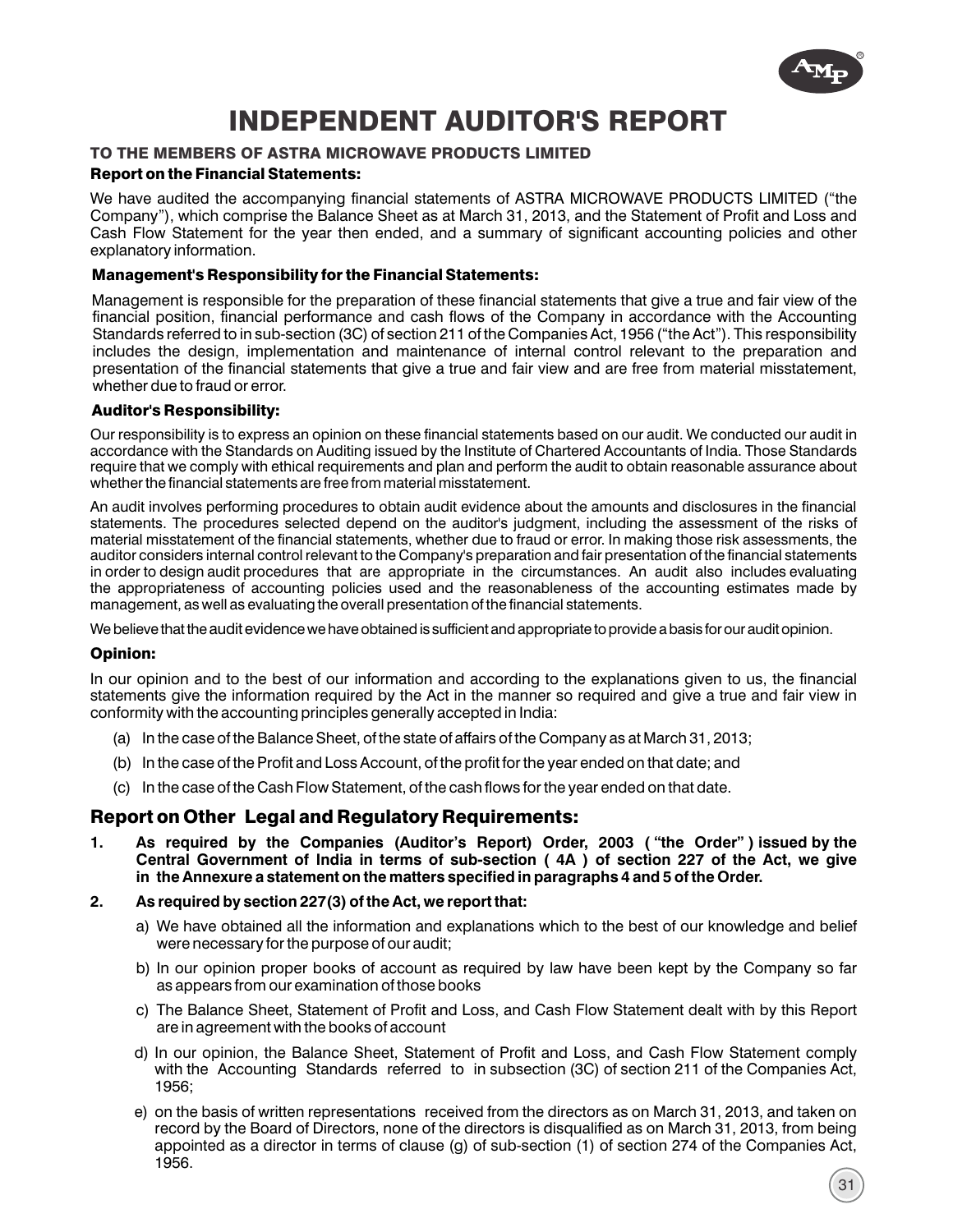f) Since the Central Government has not issued any notification as to the rate at which the cess is to be paid under section 441A of the Companies Act, 1956 nor has it issued any Rules under the said section, prescribing the manner in which such cess is to be paid, no cess is due and payable by the Company.

Place: Hyderabad Date: 29.04.2013

For AMAR & RAJU CHARTERED ACCOUNTANTS Firm Registration No: 000092S

#### (G. AMARANATHA REDDY)

Partner Membership No: 019711

# Annexure to Auditor's Report ASTRA MICROWAVE PRODUCTS LIMITED

Referred to in Paragraph 1 of our report of even date

#### i) In respect of its fixed assets:

- a) The Company has maintained proper records, showing full particulars, including quantitative details and situation of fixed assets on the basis of available information.
- b) As explained to us, all the fixed assets have been physically verified by the management in a phased periodical manner, which in our opinion is reasonable, having regard to the size of the Company and the nature of its assets. No material discrepancies were noticed on such physical verification.
- c) In our opinion, the Company has not disposed off a substantial part of its fixed assets during the year and the going concern status of the Company is not affected.

#### ii) In respect of its inventories:

32

- a) The inventories have been physically verified during the year by the management. In our opinion, the frequency of verification is reasonable.
- b) In our opinion and according to the information and explanations given to us, the procedures of physical verification of inventories followed by the management are reasonable and adequate in relation to the size of the Company and nature of its business.
- c) The Company has maintained proper records of inventories. As explained to us, there were no material discrepancies noticed on physical verification of inventories as compared to the book records.
- iii) In respect of loans, secured or unsecured, granted or taken by the Company to / from companies, firms or other parties covered in the register maintained under Section 301 of the Companies Act, 1956:

The Company has not taken any loans, secured or unsecured from companies, firms or other parties covered in the register maintained U/Sec.301 of the Act. The Company has not granted any loans, secured or unsecured to companies, firms or other parties covered in the register maintained U/Sec.301 of the Act. Hence the provisions of clause (b), (c), (d), (f) and (g) of paragraph 4(iii) of the Companies (Auditor's Report) Order, 2003 are not applicable to the Company.

- iv) In our opinion and according to the information and explanations given to us, there is adequate internal control system commensurate with the size of the Company and the nature of its business for the purchases of inventory and fixed assets and for the sale of goods and services. During the course of our audit, we have not observed any continuing failure to correct major weaknesses in internal control system.
- v) In respect of the contracts or arrangements referred to in section 301 of the Companies Act, 1956:

In our opinion and according to the information and explanations given to us, there are no transactions made in pursuance of contracts or arrangements that needed to be entered into in the register maintained under section 301 of the Companies Act, 1956.

- vi) According to the information and explanations given to us, the Company has not accepted any deposits from the public. Therefore, the provisions of Clause (vi) of paragraph 4 of the Order are not applicable to theCompany.
- vii) In our opinion the Company has an internal audit system commensurate with the size and nature of it business.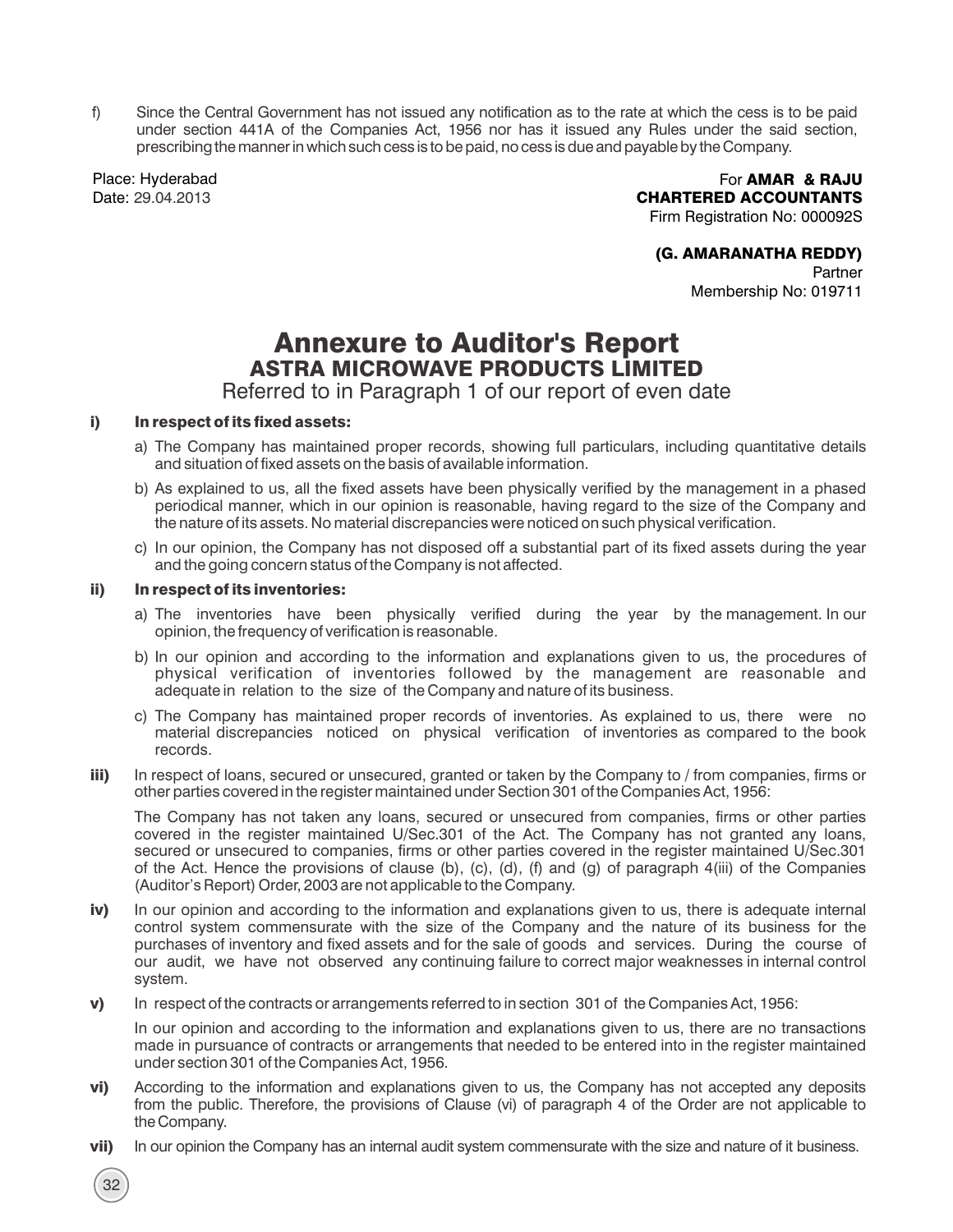

viii) The Central Government has prescribed maintenance of cost records under Section 209 (1) (d) of the Companies act, 1956. We have broadly reviewed the accounts and records of the Company in this connection and are of the opinion, that prima facie, the prescribed accounts and records have been made and maintained. We have not, however, carried out a detailed examination of the same.

#### ix) In respect of statutory dues:

- a) The Company is regular in depositing with appropriate authorities undisputed statutory dues, including Provident Fund, Investor Education and Protection Fund, Employees State Insurance, Income Tax, Sales tax, Wealth Tax, Service Tax, Customs Duty, Excise Duty, Cess and other statutory dues applicable to it.
- b) According to the information and explanations given to us no undisputed amounts payable in respect of Provident Fund, Investor Education and Protection Fund, Employees State Insurance, Income Tax, Wealth Tax, Sales Tax, Service Tax, Customs Duty, Excise Duty, and Cess were in arrears, as at 31st March 2013 for a period of more than six months from the date they became payable.
- c) According to the information and explanations given to us, there are no dues of Sales Tax, Income Tax, Wealth Tax, Service Tax, Customs Duty, Excise Duty and Cess, which have not been deposited on account of any dispute.
- x) The Company does not have accumulated losses at the end of the financial year. The Company has not incurred cash losses during the financial year covered by the audit and in the immediately preceding financial year.
- xi) Based on our audit procedures and according to the information and explanations given to us, we are of the opinion that the Company has not defaulted in repayment of dues to financial institutions, banks and debenture holders.
- **xii)** In our opinion and according to the explanations given to us and based on the information available no loans and advances have been granted by the Company on the basis of security by way of pledge of shares, debentures and other securities.
- xiii) In our opinion, the Company is not a Chit Fund / Nidhi / Mutual Benefit Fund / Society.

Therefore, the provisions of Clause 4(xiii) of paragraph 4 of the Companies (Auditor's Report) Order, 2003 are not applicable to the Company.

- xiv) The Company has maintained proper records of the transactions and contracts in respect of dealing or trading in Mutual funds and timely entries have been made therein. All the said investments have been held by the Company in its own name.
- xv) The Company has not given any guarantee for loans taken by others from banks and financial institutions. Therefore, the provisions of Clause 4(xv) of paragraph 4 of the Companies (Auditor's Report) Order, 2003 are not applicable to the Company.
- xvi) The Company has raised new term loans during the year. The term loans outstanding at the beginning of the year and those raised during the year have been applied for the purpose for which they were raised.
- **xvii)** According to the information and explanations given to us and on an overall examination of the balance sheet of the Company, we are of the opinion that there are no funds raised on short-term basis that have been used for long-term investment.
- xviii) The Company has not made any preferential allotment of shares to the parties and companies covered in the register maintained under Section301 of the Companies Act, 1956.
- **xix)** The Company has not issued any debentures. Therefore, the provisions of Clause  $4(xix)$  of paragraph 4 of the Companies (Auditor's Report) Order, 2003 are not applicable to the company.
- xx) The Company has not raised any monies by way of public issue during the year.
- xxi) In our opinion and according to the information and explanations given to us, no fraud on or by th Company has been noticed or reported during the year.

For AMAR & RAJU CHARTERED ACCOUNTANTS Firm Registration No: 000092S

(G. AMARANATHA REDDY) **Partner** Membership No: 019711

Place: Hyderabad Date: 29.04.2013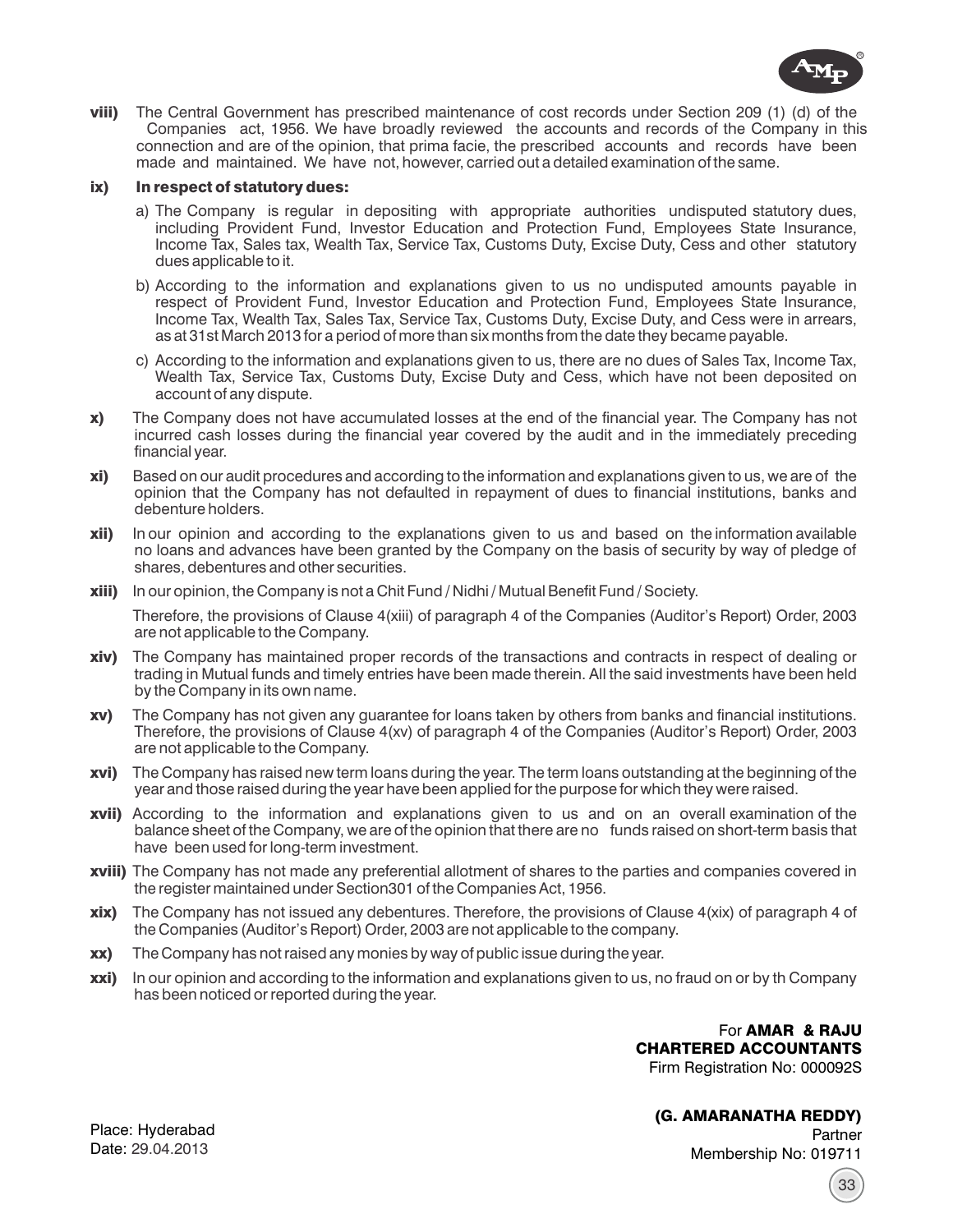## BALANCE SHEET AS AT 31st MARCH, 2013

Amount in  $\bar{z}$ 

| <b>Particulars</b>                                                                                                                                                                          | <b>Note</b><br><b>No</b>                     |                                                                                           | As at 31-03-2013 |                                                                       | As at 31-03-2012 |
|---------------------------------------------------------------------------------------------------------------------------------------------------------------------------------------------|----------------------------------------------|-------------------------------------------------------------------------------------------|------------------|-----------------------------------------------------------------------|------------------|
| <b>I. EQUITY AND LIABILITIES</b><br>1. Shareholder's Funds                                                                                                                                  |                                              |                                                                                           |                  |                                                                       |                  |
| a. Share Capital                                                                                                                                                                            | 2.1                                          | 163,650,450                                                                               |                  | 163,650,450                                                           |                  |
| b. Reserves and Surplus                                                                                                                                                                     | 2.2                                          | 1,845,173,280                                                                             | 2,008,823,730    | 1,549,397,730                                                         | 1,713,048,180    |
| <b>2. Non-Current Liabilities</b><br>a. Long-term Borrowings<br>b. Deferred Tax Liabilities (Net)<br>c. Long-term Provisions                                                                | 2.3<br>2.4<br>2.5                            | 135,206,111<br>55,970,496<br>22,064,559                                                   | 213,241,166      | 179,883,544<br>48,215,792<br>16,993,906                               | 245,093,242      |
| <b>3. Current Liabilities</b><br>a. Short-term Borrowings<br>b. Trade Payables<br>c. Other Current Liabilities<br>d. Short-term Provisions                                                  | 2.6<br>2.7<br>2.8<br>2.9                     | 282,047,595<br>2,193,834,948<br>161, 141, 673<br>128,764,212                              | 2,765,788,428    | 358,471,331<br>481,627,708<br>136,660,950<br>128,906,954              | 1,105,666,943    |
| <b>Total</b>                                                                                                                                                                                |                                              |                                                                                           | 4,987,853,324    |                                                                       | 3,063,808,365    |
| <b>II. Assets</b><br><b>1. Non-Current Assets</b><br>a. Fixed Assets<br><b>Tangible Assets</b><br>b. Non-Current Investments<br>c. Long-term Loans and<br>Advances                          | 2.10<br>2.11<br>2.12                         | 1,079,175,370<br>2,600,000<br>29,985,771                                                  | 1,111,761,141    | 893,251,991<br>47,628,592                                             | 940,880,583      |
| <b>2. Current Assets</b><br>a. Current investments<br>b. Inventories<br>c. Trade Receivables<br>d. Cash and Bank Balances<br>e. Short-term Loans and<br>Advances<br>f. Other Current Assets | 2.13<br>2.14<br>2.15<br>2.16<br>2.17<br>2.18 | 233,013,354<br>738,350,012<br>1,433,725,574<br>1,132,664,863<br>325,370,662<br>12,967,718 | 3,876,092,183    | 746,571,901<br>875,307,165<br>344,547,273<br>150,757,171<br>5,744,272 | 2,122,927,782    |
| <b>Total</b>                                                                                                                                                                                |                                              |                                                                                           | 4,987,853,324    |                                                                       | 3,063,808,365    |
| <b>Significant Accounting Policies</b><br><b>Notes on Accounts</b>                                                                                                                          | 1<br>$\overline{c}$                          |                                                                                           |                  |                                                                       |                  |

As per our report of even date

For AMAR & RAJU CHARTERED ACCOUNTANTS Firm Registration No: 000092S

(G. AMARANATHA REDDY) **Partner** Membership No: 019711

Place: HYDERABAD **Date: 29-04-2013** 

For and on behalf of the Board

(Dr.SHIBAN K. KOUL) Chairman

( P. A. CHITRAKAR ) Chief Operating Officer

(J. VENKATADAS) **Director** 

(S. GURUNATHA REDDY) Sr. General Manager ( F & A) ( B. MALLA REDDY ) Managing Director

(C. PRAMEELAMMA) Director (Technical)

(ATIM KABRA) **Director** 

(T. ANJANEYULU) Company Secretary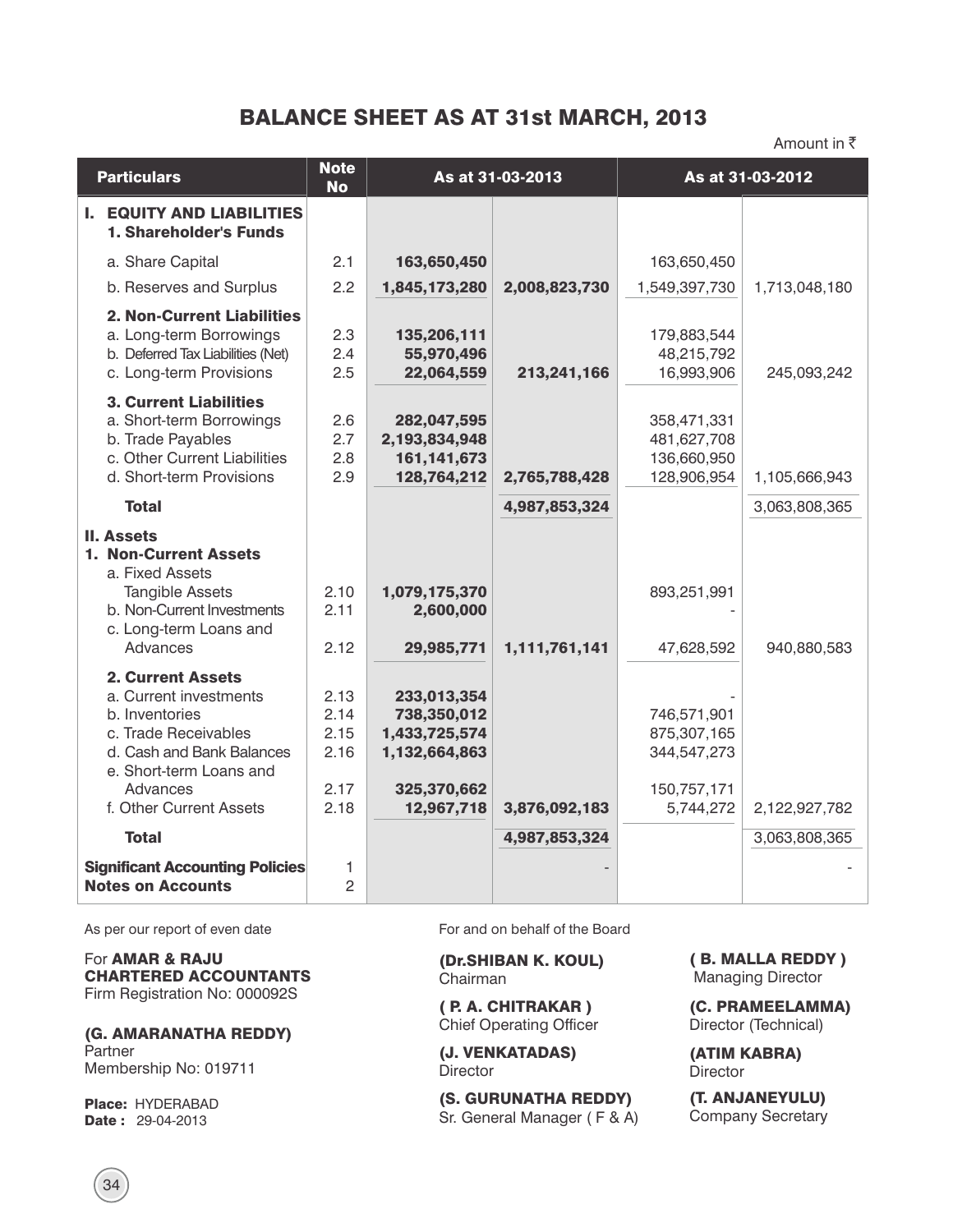

# PROFIT AND LOSS STATEMENT FOR THE YEAR ENDED 31st MARCH, 2013

Amount in  $\bar{z}$ 

|    | <b>Particulars</b>                                                                        | <b>Note</b><br><b>No</b> | <b>Year ended</b><br>$31 - 03 - 2013$ | <b>Year ended</b><br>31-03-2012 |
|----|-------------------------------------------------------------------------------------------|--------------------------|---------------------------------------|---------------------------------|
| L. | <b>Revenue from Operations</b>                                                            | 2.19                     | 2,382,903,392                         | 2,104,831,649                   |
|    | Less: Excise Duty                                                                         |                          | (108, 191, 358)                       | (67, 323, 866)                  |
|    |                                                                                           |                          | 2,274,712,034                         | 2,037,507,783                   |
| Н. | <b>Other Income</b>                                                                       | 2.20                     | 69,117,448                            | 14,817,897                      |
|    | III. Total Revenue $(I + II)$                                                             |                          | 2,343,829,482                         | 2,052,325,680                   |
|    | IV. Expenses:                                                                             |                          |                                       |                                 |
|    | a. Cost of Materials Consumed                                                             | 2.21                     | 953,353,358                           | 880,704,322                     |
|    | b. Changes in Inventories of Finished Goods,<br>Work-in-Progress and Stock-in-Trade       | 2.22                     | 50,983,609                            | (135,524,992)                   |
|    |                                                                                           |                          |                                       |                                 |
|    | c. Employee Benefit Expense<br>d. Financial Costs                                         | 2.23<br>2.24             | 279,817,984<br>41,250,183             | 273,062,758<br>54,291,801       |
|    | e. Depreciation and Amortization Expense                                                  | 2.10                     | 133,548,063                           | 124,452,665                     |
|    | f. Other Expenses                                                                         | 2.25                     | 379,178,455                           | 438,867,532                     |
|    | <b>Total Expenses</b>                                                                     |                          | 1,838,131,652                         | 1,635,854,086                   |
|    |                                                                                           |                          |                                       |                                 |
|    |                                                                                           |                          |                                       |                                 |
|    | V. Profit Before Exceptional and Extraordinary<br>Items and Tax (III - IV)                |                          | 505,697,830                           | 416,471,594                     |
|    | <b>VI. Exceptional Items</b>                                                              | 2.26                     | (1, 318, 395)                         | (2,910,330)                     |
|    |                                                                                           |                          |                                       |                                 |
|    | <b>VII. Profit Before Extraordinary</b><br>Items and Tax (V - VI)                         |                          | 504,379,435                           | 413,561,264                     |
|    | <b>VIII.Extraordinary Items</b>                                                           | 2.27                     |                                       | 24,545,661                      |
|    |                                                                                           |                          |                                       |                                 |
|    | IX. Profit Before Tax (VII - VIII)                                                        |                          | 504,379,435                           | 438,106,925                     |
| Х. | <b>Tax Expense:</b>                                                                       |                          |                                       |                                 |
|    | (1) Current Tax<br>(2) Deferred Tax                                                       | 2.4                      | (124, 769, 723)                       | (101, 595, 895)                 |
|    |                                                                                           |                          | (7, 754, 704)                         | (4,502,601)                     |
|    | XI. Profit / (Loss) for the Period from<br>Continuing Operations (IX - X)                 |                          | 371,855,008                           | 332,008,429                     |
|    |                                                                                           |                          |                                       |                                 |
|    | XII. EPS: (In Rupees) (Face Value Rs.2/-)<br>Basic and Diluted before extraordinary items | 2.28                     | 4.54                                  | 3.76                            |
|    | Basic and Diluted after extraordinary items                                               |                          | 4.54                                  | 4.06                            |
|    |                                                                                           |                          |                                       |                                 |
|    | <b>Significant Accounting Policies</b>                                                    | 1                        |                                       |                                 |
|    | <b>Notes on Accounts</b>                                                                  | 2                        |                                       |                                 |
|    |                                                                                           |                          |                                       |                                 |

As per our report of even date

For AMAR & RAJU CHARTERED ACCOUNTANTS Firm Registration No: 000092S

(G. AMARANATHA REDDY) Partner Membership No: 019711

Place: HYDERABAD **Date: 29-04-2013** 

For and on behalf of the Board

(Dr.SHIBAN K. KOUL) Chairman

( P. A. CHITRAKAR ) Chief Operating Officer

(J. VENKATADAS) Director

(S. GURUNATHA REDDY) Sr. General Manager ( F & A)

#### ( B. MALLA REDDY )

 Managing Director (C. PRAMEELAMMA) Director (Technical)

(ATIM KABRA) **Director** 

(T. ANJANEYULU) Company Secretary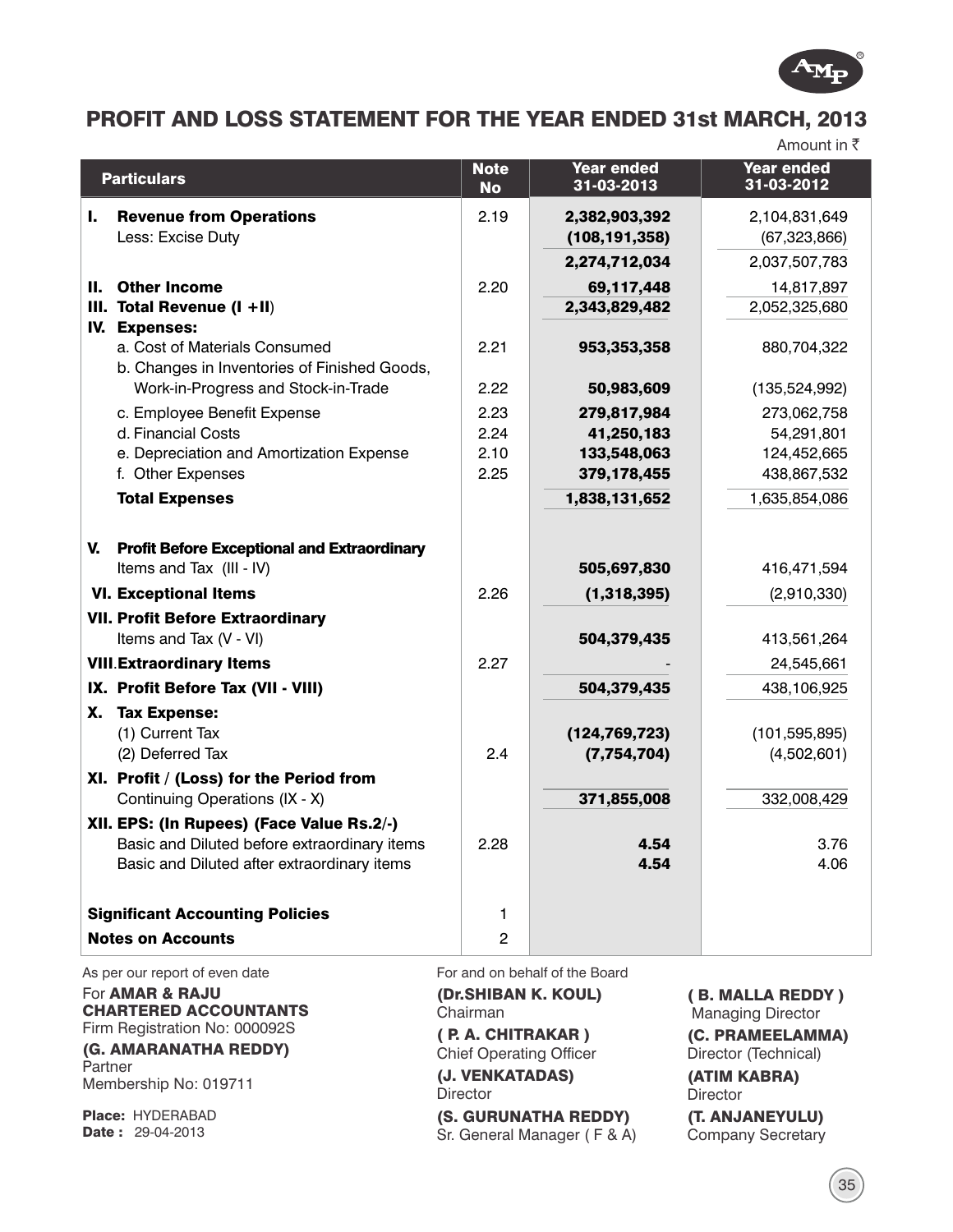# CASH FLOW STATEMENT FOR THE YEAR ENDED 31st MARCH, 2013

Amount in  $\bar{z}$ 

| <b>Particulars</b>                                                                                                                                                                                                                                                                                                                                         | 31-03-2013                                                                                |                              | 31-03-2012                                            |                               |
|------------------------------------------------------------------------------------------------------------------------------------------------------------------------------------------------------------------------------------------------------------------------------------------------------------------------------------------------------------|-------------------------------------------------------------------------------------------|------------------------------|-------------------------------------------------------|-------------------------------|
|                                                                                                                                                                                                                                                                                                                                                            | ₹                                                                                         |                              | ₹                                                     |                               |
| A. Cash Flow from Operating Activities:<br>Net Profit Before Tax, Extra-ordinary &<br><b>Exceptional Items</b><br><b>Adjustments for:</b>                                                                                                                                                                                                                  |                                                                                           | 505,697,830                  |                                                       | 416,471,594                   |
| Depreciation<br><b>Interest Paid</b><br><b>Prior Period adjustments</b><br><b>Interest Received</b>                                                                                                                                                                                                                                                        | 133,548,063<br>41,250,183<br>3,382<br>(38, 445, 423)                                      |                              | 124,452,665<br>54,291,801<br>295,404<br>(11,809,529)  |                               |
| Dividend received on current investments<br>Income Tax Paid<br><b>Operating Profit Before Working</b><br><b>Capital Changes</b>                                                                                                                                                                                                                            | (3,019,565)<br>(114, 339, 995)                                                            | 18,996,645<br>524,694,475    | (92, 858, 338)                                        | 74,372,003<br>490,843,597     |
| <b>Adjustments for:</b><br>- Trade & Other Receivables<br><b>Trade Payable</b><br>Inventories<br><b>Net Cash from Operating Activities</b>                                                                                                                                                                                                                 | (1, 106, 572, 022)<br>1,711,745,950<br>8,221,889                                          | 613,395,817<br>1,138,090,292 | (56, 694, 086)<br>(135, 391, 972)<br>(216, 189, 286)  | (408, 275, 344)<br>82,568,253 |
| <b>B) Cash Flow from Investing Activities:</b><br>- Purchase of Fixed Assets<br>- Proceeds from Disposal of Assets<br><b>Investment in Equity Shares</b><br><b>Investment in Mutual Funds</b><br>Dividend received on Mutual Fund Units<br>Interest received on deposits<br>Proceeds from Disposal of investments<br>Net Cash Used in Investing Activities | (270, 931, 907)<br>1,780,536<br>(2,600,000)<br>(233, 019, 565)<br>3,019,565<br>31,221,977 | (470,529,394)                | (149, 870, 488)<br>455,000<br>8,419,268<br>50,000,000 | (90, 996, 220)                |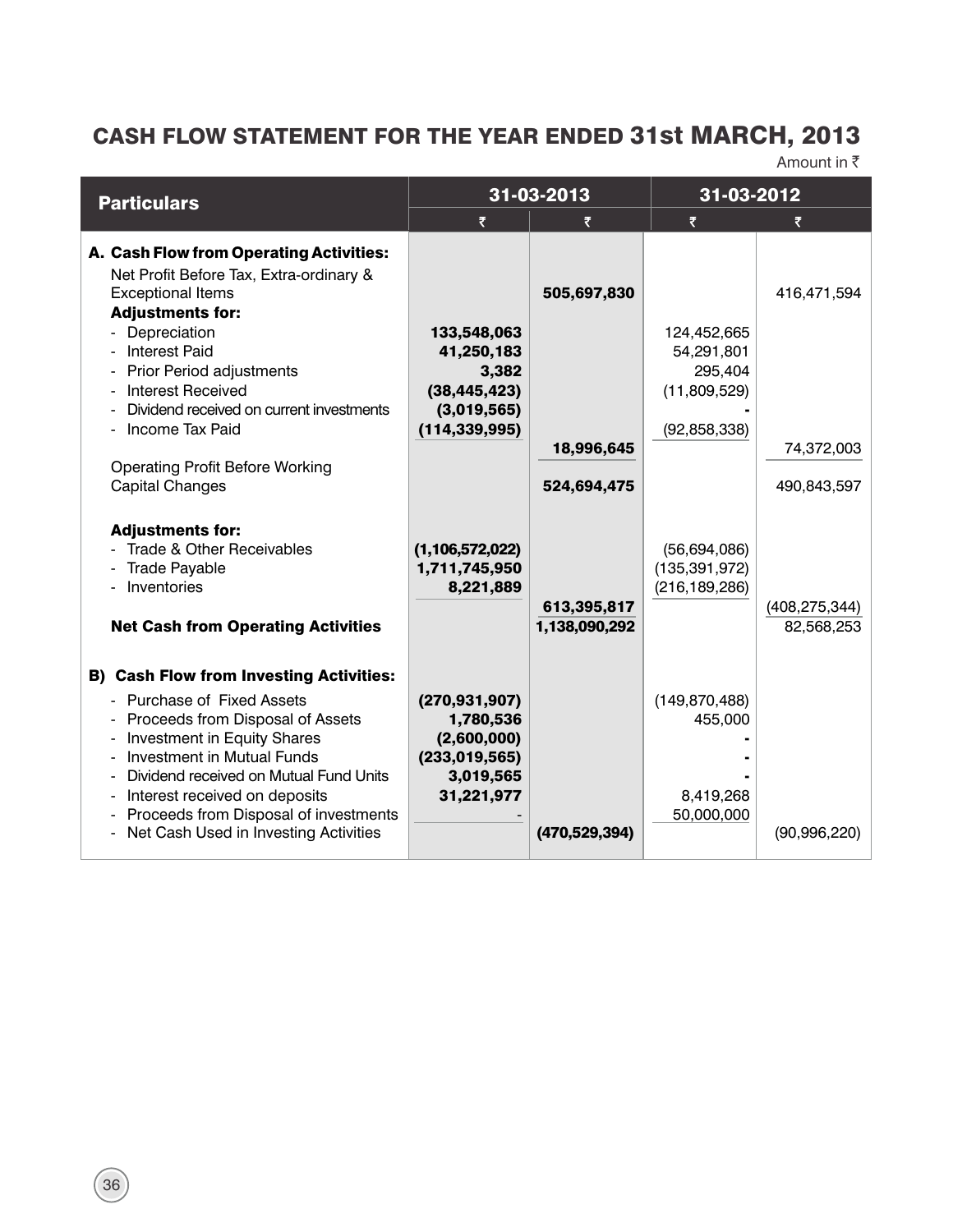

## CASH FLOW STATEMENT FOR THE YEAR ENDED 31st MARCH, 2013

Amount in  $\bar{z}$ 

| <b>Particulars</b>                                              |                 | 31-03-2013    | 31-03-2012     |               |
|-----------------------------------------------------------------|-----------------|---------------|----------------|---------------|
|                                                                 |                 |               | ₹              |               |
| <b>Cash Flow from Financing Activities:</b><br>C)               |                 |               |                |               |
| Working Capital Borrowings from Banks                           | (76, 423, 736)  |               | 150,691,055    |               |
| Term Loans Taken during the year<br>$\overline{\phantom{a}}$    | 155,710,034     |               | 164,046,180    |               |
| Borrowings through commercial paper<br>$\overline{\phantom{a}}$ |                 |               | 97,242,600     |               |
| Repayment of commercial paper                                   |                 |               |                |               |
| borrowings                                                      |                 |               | (100,000,000)  |               |
| Hire Purchase Finance Taken                                     | 3,904,000       |               | 3,255,684      |               |
| <b>Term Loans Repaid</b><br>$\overline{\phantom{a}}$            | (210, 615, 648) |               | (61, 598, 059) |               |
| Hire Purchase Finance Repaid<br>$\overline{\phantom{a}}$        | (3, 116, 793)   |               | (1,986,867)    |               |
| <b>Interest Paid</b><br>$\overline{\phantom{a}}$                | (41,892,805)    |               | (49, 753, 809) |               |
| <b>Dividend Paid</b>                                            | (57, 277, 158)  |               | (40, 912, 613) |               |
| Dividend Tax Paid<br>$\overline{\phantom{a}}$                   | (9, 291, 868)   |               | (6,637,049)    |               |
| Net Cash Used in Financing Activities                           |                 | (239,003,974) |                | 154,347,122   |
| <b>Net Increase in Cash &amp; Cash</b>                          |                 |               |                |               |
| <b>Equivalents (A-B-C)</b>                                      |                 | 428,556,924   |                | 145,919,155   |
| Cash & Cash Equivalents at the Beginning                        |                 |               |                |               |
| - Cash on Hand                                                  | 193,641         |               | 120,073        |               |
| Balance with Sch., Banks                                        | 207,932,222     | 208, 125, 863 | 62,086,635     | 62,206,708    |
| Cash & Cash Equivalents at the End                              |                 |               |                |               |
| Cash on Hand                                                    | 218,027         |               | 193,641        |               |
| Balance with Sch., Banks<br>$\overline{\phantom{a}}$            | 636,464,760     | 636,682,787   | 207,932,222    | 208, 125, 863 |
|                                                                 |                 |               |                |               |

As per our report of even date

For AMAR & RAJU CHARTERED ACCOUNTANTS Firm Registration No: 000092S

(G. AMARANATHA REDDY) **Partner** Membership No: 019711

Place: HYDERABAD **Date: 29-04-2013** 

For and on behalf of the Board

(Dr.SHIBAN K. KOUL) Chairman

( P. A. CHITRAKAR ) Chief Operating Officer

(J. VENKATADAS) **Director** 

(S. GURUNATHA REDDY) Sr. General Manager ( F & A) ( B. MALLA REDDY ) Managing Director

(C. PRAMEELAMMA) Director (Technical)

(ATIM KABRA) **Director** 

(T. ANJANEYULU) Company Secretary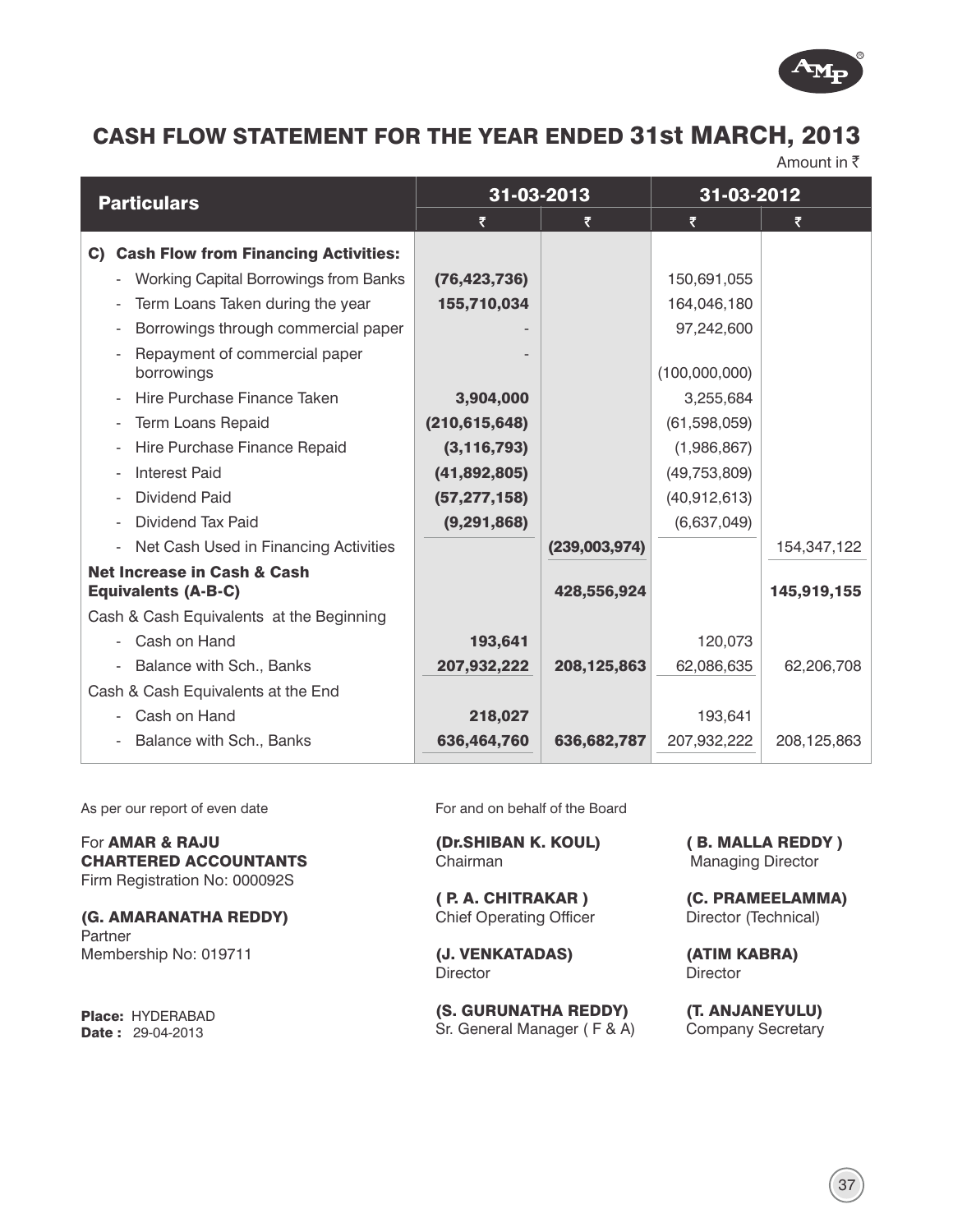# SIGNIFICANT ACCOUNTING POLICIES AND NOTES ON ACCOUNTS FORMING PART OF THE BALANCE SHEET AND PROFIT & LOSS STATEMENT FOR THE YEAR ENDING 31st MARCH, 2013

## 1. SIGNIFICANT ACCOUNTING POLICIES:

#### a) Basis of preparation of Financial Statements:

The Financial Statements have been prepared under the historical cost convention in accordance with generally accepted accounting principles in India and comply in all material aspects with the applicable Accounting Standards notified under section 211 (3C) of the Companies Act, 1956 and the relevant provisions of the Companies Act, 1956 as adopted consistently by the Company.

Accounting policies not specifically referred to otherwise are consistent and in consonance with generally accepted accounting principles followed by the Company.

#### b) Fixed Assets:

Fixed Assets are valued at historical cost less depreciation. Attributable costs (excluding CENVAT & VAT) and expenses including borrowing costs for bringing the respective assets to working condition for their intended use are capitalized.

#### c) Depreciation:

Depreciation is provided on written down value method as per the rates prescribed under Schedule XIV of the Companies Act, 1956. However, where rates prescribed under Income Tax Act 1961, are higher than the rates prescribed by the Companies Act, then depreciation has been provided as per Income Tax rates. However 100% depreciation has been provided in respect of assets costing Rs. 5,000/- and below.

#### d) Valuation of Inventories:

Closing stock of raw materials, finished and semi-finished goods are valued at lower of cost and net realisable value. Cost has been ascertained on Weighted Average basis.

#### e) Revenue Recognition:

Sale is recognized on dispatch of products and is inclusive of Excise Duty, Sales Tax and Packing & forwarding charges

Service Charges are recognized as income as and when the services are performed and inclusive of service tax.

Interest income is recognized on accrual basis.

#### f) Foreign Exchange transactions:

All foreign currency transactions were initially recognized at the rate on the date of transaction.

Exchange differences arising on the settlement of monetary items were recognized as income/expense.

Monetary items and contingent liabilities as on the date of Balance Sheet are stated at the closing rate/realistic rate.

#### g) Employee Benefits:

Short-term employee benefits are recognised as a expense at the undiscounted amount in the Profit and Loss Statement of the year in which the related service is rendered.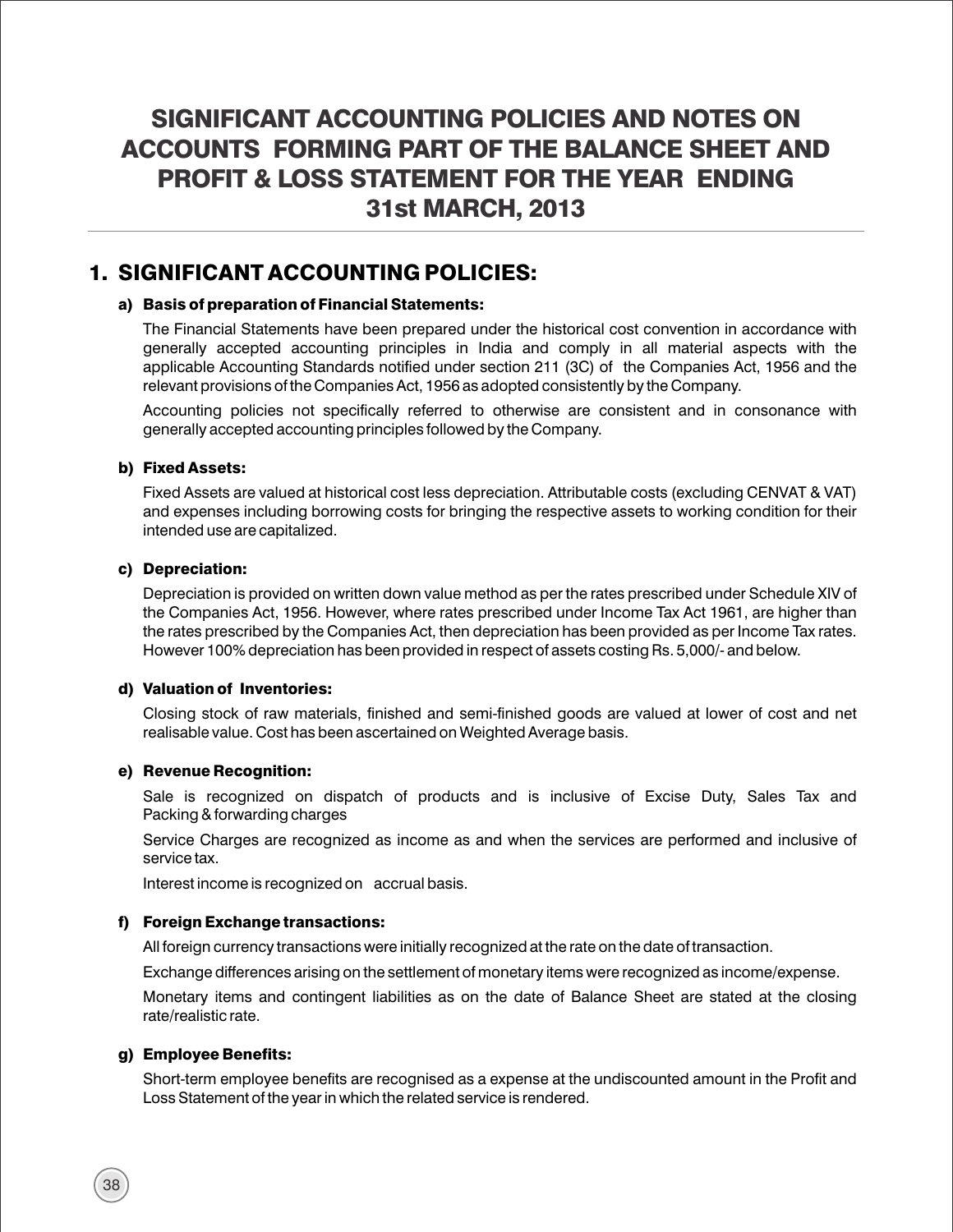

Post employment and other long term employee benefits are recognised as an expense in the Profit and Loss Statement for the year in which the employee has rendered services. The expense is recognised at the present value of the amounts payable determined using actuarial techniques. Actuarial gains and losses in respect of post employment and other long term benefits are charged to the Profit and Loss Statement.

In respect of employee stock options, the excess of fair price on the date of grant over the exercise price is recognised as deferred compensation cost amortised over the vesting period.

#### h) Investments:

Un-quoted long term Investments are valued at cost. Provision for diminution in the value of longterm investments is made only if such a decline is other than temporary.

Current investments are carried at lower of cost and quoted / fair value, computed category wise.

#### i) R & D Expenditure:

Capital expenditure is included in the fixed assets and depreciated as per Company's policy.

Research costs are charged to profit & loss statement of the year in which they are incurred and is included in the respective heads of expenditure.

#### j) Borrowing Costs:

Borrowing costs that are directly attributable to the acquisition of qualifying assets are capitalized as part of cost of such asset. A qualifying asset is one that necessarily takes substantial period of time to get ready for intended use. All other borrowing costs are charged to revenue.

#### k) Cash Flow Statement:

The Cash Flow Statement has been compiled from and is based on the Balance Sheet and the related Profit and Loss Account for the year ended on that date. The Cash Flow Statement has been prepared under the indirect method as set out in the Accounting Standard - 3 on Cash Flow Statement issued by ICAI.

Cash and cash equivalents in the cash flow statement comprise cash at bank, cash/cheques in hand and short term investments with an original maturity of three months or less.

#### l) Accounting for Taxes on Income:

**Current Tax:** Provision for Current Income Tax is made on the basis of the taxable income for the year as determined in accordance with the provisions of Income Tax Act, 1961.

**Deferred Tax:** Deferred income tax is recognized, on timing differences, being the difference between taxable incomes and accounting income that originate in one period and are capable of reversal in one or more subsequent periods. The tax effect is calculated on the accumulated timing differences at the year end based on tax rates and laws, enacted or substantially enacted as of the Balance Sheet date.

#### m) Impairment of Assets:

The Management assesses using external and internal sources whether there is any indication that an asset may be impaired. Impairment of an asset occurs where the carrying value exceeds the present value of cash flow expected to arise from the continuing use of the asset and its eventual disposal. The provision for impairment loss is made when recoverable amount of the asset is lower than the carrying amount.

#### n) Provisions and Contingent Liabilities and Contingent Assets:

Provisions in respect of present obligations arising out of past events are made in the accounts when reliable estimate can be made of the amount of obligations and it is probable that there will be an outflow of resources. Contingent Liabilities are not recognized but if material, are disclosed in the notes to accounts. Contingent assets are not recognized or disclosed in the financial statements.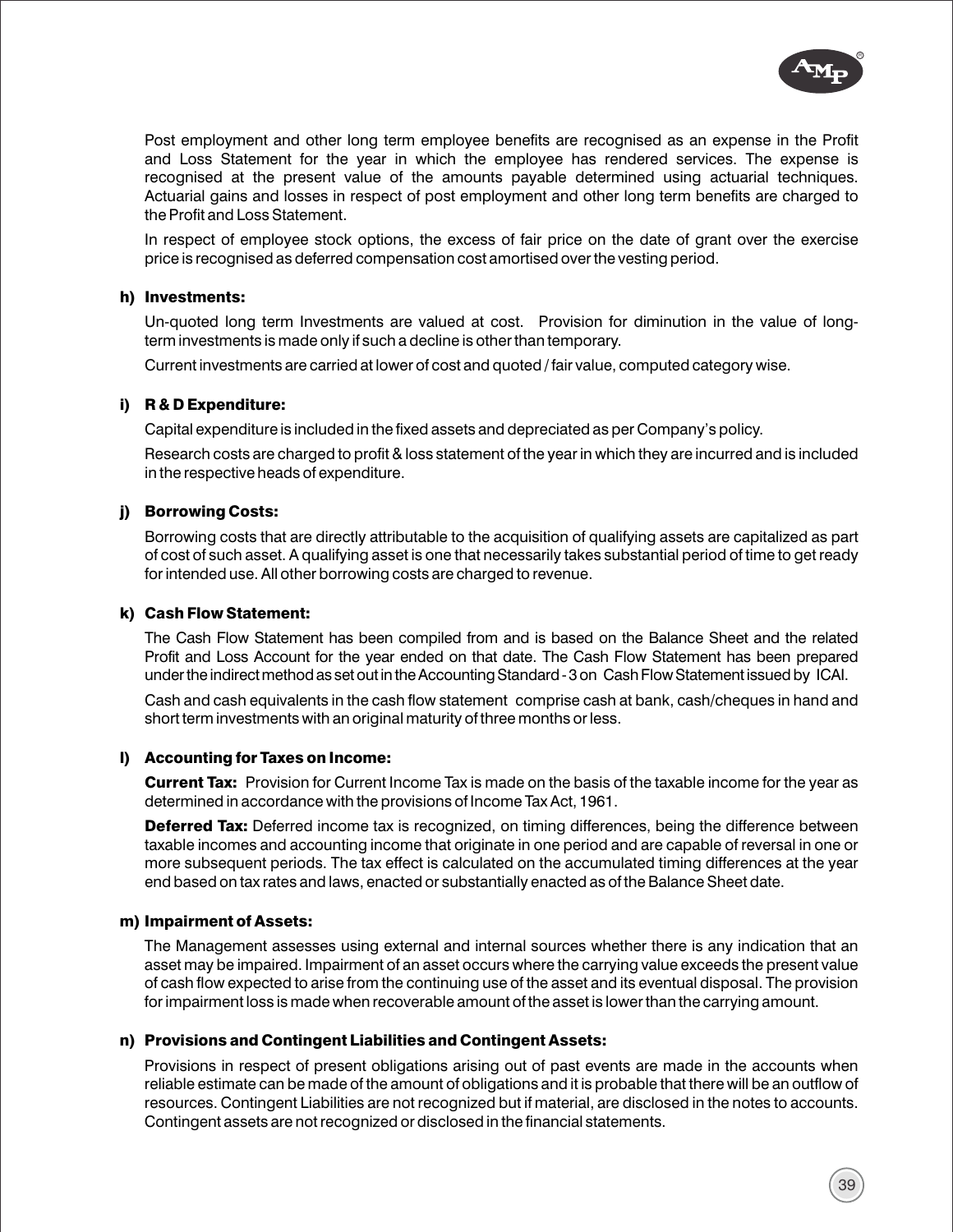#### o) Operating Lease:

Operating Lease payments are recognized as an expense in the Profit and Loss Account of the year to which they relate.

#### p) Earnings Per Share:

Basic earnings per share is computed by dividing the net profit after tax by the weighted average number of equity shares outstanding during the period. Diluted earnings per share is computed by dividing the profit after tax by the weighted average number of equity shares considered for deriving basic earnings per share and also the weighted average number of equity shares that could have been issued upon conversion of all dilutive potential equity shares. The number of shares and potentially dilutive equity shares are adjusted retrospectively for all periods presented for any share splits and bonus shares issues including for changes effected prior to the approval of the financial statements by the Board of Directors.

#### q) Use of Estimates:

The preparation of financial statements requires estimates and assumptions to be made that affect the reported amount of assets and liabilities on the date of the financial statements and the reported revenues and expenses during the reporting period. Difference between the actual results and estimates are recognised in the period in which the results are known / materialised.

## 2. NOTES ON ACCOUNTS:

#### 2.1 SHARE CAPITAL

|    |                                                                                                                                                                                                                                                                            |                          | Amount in ₹              |
|----|----------------------------------------------------------------------------------------------------------------------------------------------------------------------------------------------------------------------------------------------------------------------------|--------------------------|--------------------------|
|    | <b>Particulars</b>                                                                                                                                                                                                                                                         | As at<br>31-03-2013      | As at<br>31-03-2012      |
| A) | <b>Authorised Share Capital:</b><br>Equity Shares, Rs.2/- Par Value<br>÷,<br>10,00,00,000 Equity Shares                                                                                                                                                                    | 200,000,000              | 200,000,000              |
| B) | <b>Issued, Subscribed and Fully Paid-up Share Capital:</b><br>- Equity Shares, Rs.2/- Par Value<br>8,18,25,225 Equity Shares fully paid-up                                                                                                                                 | 163,650,450              | 163,650,450              |
|    | <b>Total</b>                                                                                                                                                                                                                                                               | 163,650,450              | 163,650,450              |
|    | Disclosure pursuant to Note no. 6(A)(d) of Part I<br>of Schedule VI to the Companies Act, 1956                                                                                                                                                                             |                          |                          |
|    | <b>Reconciliation of the Number of Shares Outstanding:</b>                                                                                                                                                                                                                 | As at<br>31-03-2013      | As at<br>31-03-2012      |
|    | Shares outstanding at the beginning of the year<br>- Add: Shares Issued during the year<br>- Add: Shares Issued on Exercise of Employee Stock Options<br>Add: Bonus Shares Issued<br>Less: Shares bought back during the year<br>Shares outstanding at the end of the year | 81,825,225<br>81,825,225 | 81,825,225<br>81,825,225 |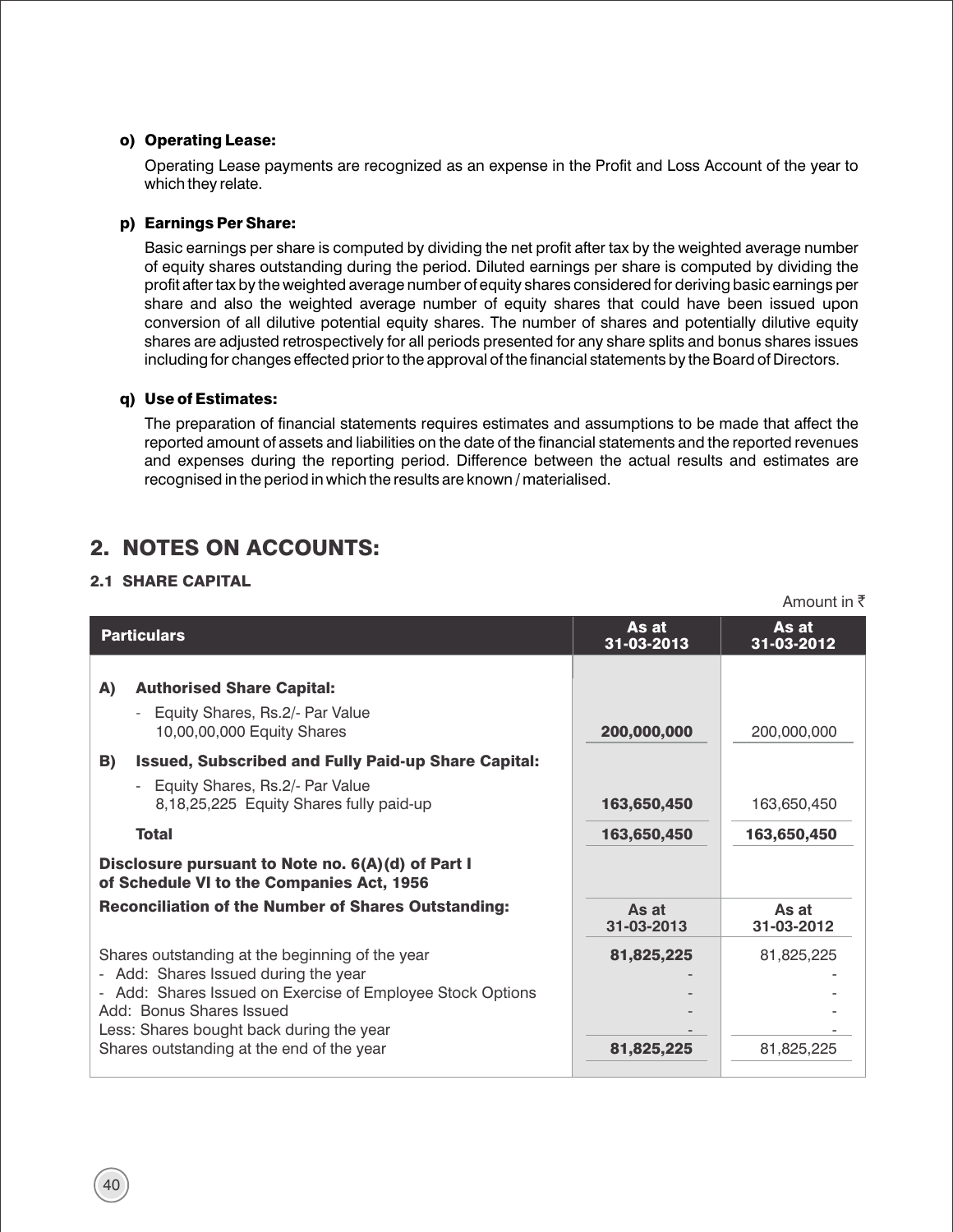

#### Disclosure pursuant to Note no. 6(A)(e) of Part I of Schedule VI to the Companies Act, 1956

#### The rights, preferences and restrictions attaching to each class of shares including restrictions on the distribution of dividends and the repayment of capital;

- a) The Company has only one class of shares referred to as equity shares having a par value of Rs.2/-. Each holder of equity shares is entitled to one vote per share.
- b) The Company declares and pays dividends in Indian rupees. The dividend proposed by the Board of Directors is subject to the approval of the shareholders in the ensuing Annual General Meeting.
- c) In the event of liquidation of the Company, the holders of equity shares will be entitled to receive any of the remaining assets of the Company, after distribution of all preferential amounts. However, no such preferential amounts exist currently. The distribution will be in proportion to the number of equity shares held by the shareholders.

#### Disclosure pursuant to Note no. 6(A)(g) of Part I of Schedule VI to the Companies Act, 1956 Shares in the Company held by each Share Holder holding more than 5% shares

|    |                                                                                                                                                                                                                                    |                                         | As at                                   |
|----|------------------------------------------------------------------------------------------------------------------------------------------------------------------------------------------------------------------------------------|-----------------------------------------|-----------------------------------------|
|    |                                                                                                                                                                                                                                    | 31-03-2013<br><b>No. of shares</b><br>℅ | 31-03-2012<br><b>No. of shares</b><br>℅ |
| 1) | <b>Strategic Ventures Fund (Mauritius)</b>                                                                                                                                                                                         | 9,578,940<br>11.71%                     | 12,586,740<br>15.38%                    |
| 2) | L & T Capital Company Limited                                                                                                                                                                                                      |                                         | 7,950,045<br>9.72%                      |
| 3) | Skanda Aerospace Private Limited                                                                                                                                                                                                   | 7,381,417<br>9.02%                      | 5,781,360<br>7.07%                      |
| 4) | Larsen & Toubro Limited                                                                                                                                                                                                            | 7,950,045<br>9.72%                      |                                         |
|    | Disclosure pursuant to Note no. 6(A)(h) of Part I of Schedule<br>VI to the Companies Act, 1956                                                                                                                                     |                                         |                                         |
|    | Shares reserved for issue under options and contracts / commitments<br>for the sale of shares / disinvestment;                                                                                                                     | <b>NIL</b>                              | NIL.                                    |
| a) | Disclosure pursuant to Note no. 6(A)(i) of Part I of Schedule<br>VI to the Companies Act, 1956<br>Aggregate number of equity shares allotted as fully paid up<br>pursuant to contract(s) without payment being received in cash in |                                         |                                         |
| b) | the last five years immediately preceeding the Balance Sheet date<br>Aggregate number of bonus shares (Equity) issued in the last five                                                                                             | <b>NIL</b>                              | <b>NIL</b>                              |
| C) | years immediately preceeding the Balance Sheet date<br>Aggregate number of equity shares bought back in the last five                                                                                                              | 27,672,225                              | 27,826,775                              |
|    | years immediately preceeding the Balance Sheet date                                                                                                                                                                                | <b>NIL</b>                              | <b>NIL</b>                              |
|    | Disclosure pursuant to Note no. 6(A)(j) of Part I of<br><b>Schedule VI to the Companies Act, 1956</b>                                                                                                                              |                                         |                                         |
|    | Securities convertible into equity / preference shares issued                                                                                                                                                                      | <b>NIL</b>                              | <b>NIL</b>                              |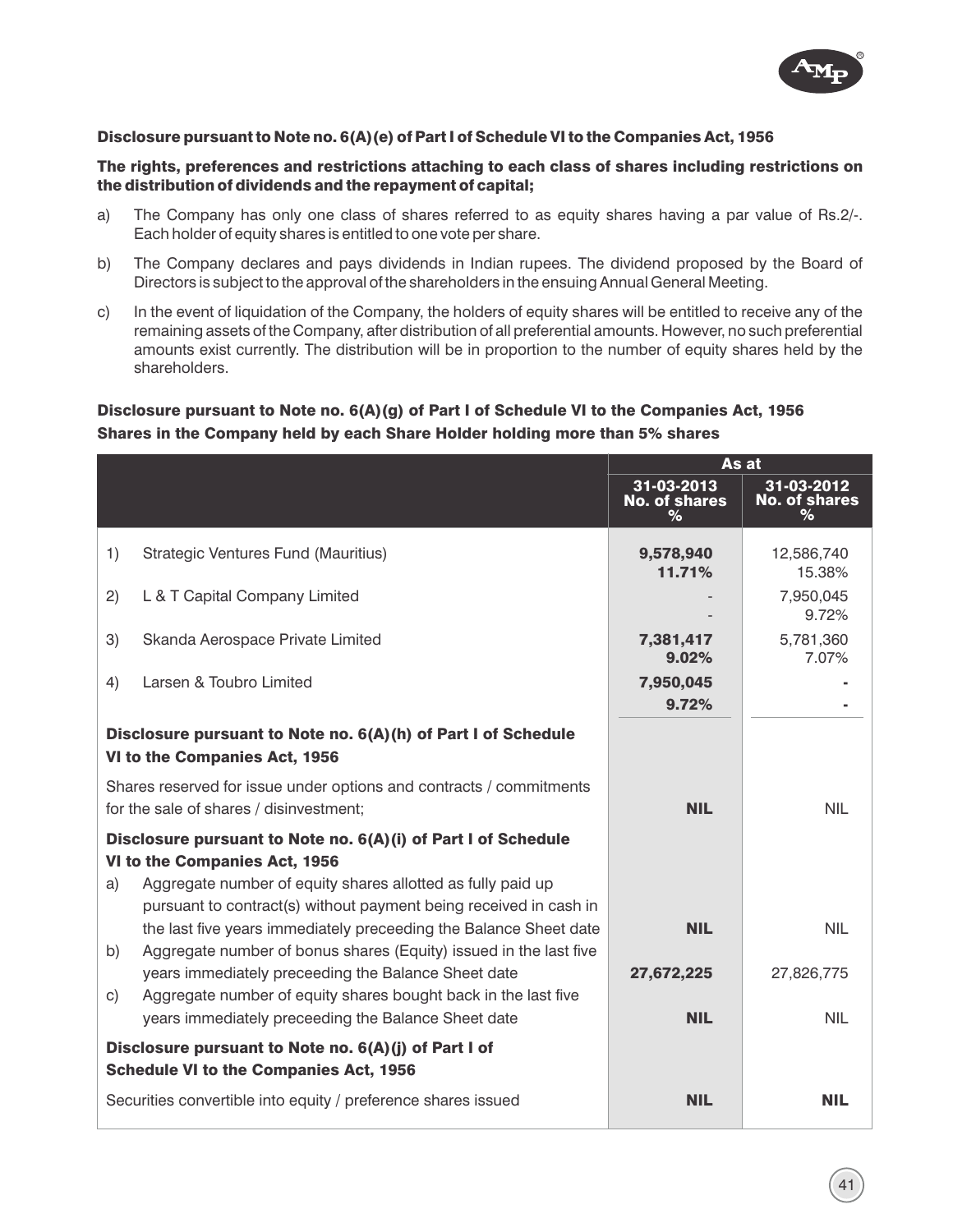# **2.2 RESERVES & SURPLUS Amount in**  $\bar{z}$

|              | <b>Particulars</b>                                               | As at<br>31-03-2013 | As at<br>31-03-2012 |
|--------------|------------------------------------------------------------------|---------------------|---------------------|
| A)           | <b>General Reserve:</b>                                          |                     |                     |
|              | Opening balance                                                  | 292,279,695         | 257,279,695         |
|              | Add: Transferred from Profit and Loss Account                    | 40,000,000          | 35,000,000          |
|              | Balance in General Reserve (A)                                   | 332,279,695         | 292,279,695         |
| B)           | <b>Securities Premium Reserve:</b>                               |                     |                     |
|              | Opening balance                                                  | 50,450,142          | 50,450,142          |
|              | - Add: Addition during the year                                  |                     |                     |
|              | Less: Capitalised during the year                                |                     |                     |
|              | Balance in Securities Premium Reserve (B)                        | 50,450,142          | 50,450,142          |
| $\mathbf{C}$ | <b>Surplus:</b>                                                  |                     |                     |
|              | Opening balance                                                  | 1,206,667,893       | 976,228,990         |
|              | Add / (Less): Net Profit / (Loss) after Tax transferred from     |                     |                     |
|              | Statement of Profit & Loss                                       | 371,855,008         | 332,008,429         |
|              | Amount Available for Appropriation                               | 1,578,522,901       | 1,308,237,419       |
|              | Less: Appropriations<br>$\blacksquare$                           |                     |                     |
|              | Amount Transferred to General Reserve                            | (40,000,000)        | (35,000,000)        |
|              | Proposed Dividend                                                | (65, 460, 180)      | (57, 277, 658)      |
|              | <b>Dividend Tax</b>                                              | (10,619,278)        | (9, 291, 868)       |
|              | Balance in Profit & Loss Account (C)<br>$\overline{\phantom{a}}$ | 1,462,443,443       | 1,206,667,893       |
|              |                                                                  |                     |                     |
|              | Total $(A+B+C)$                                                  | 1,845,173,280       | 1,549,397,730       |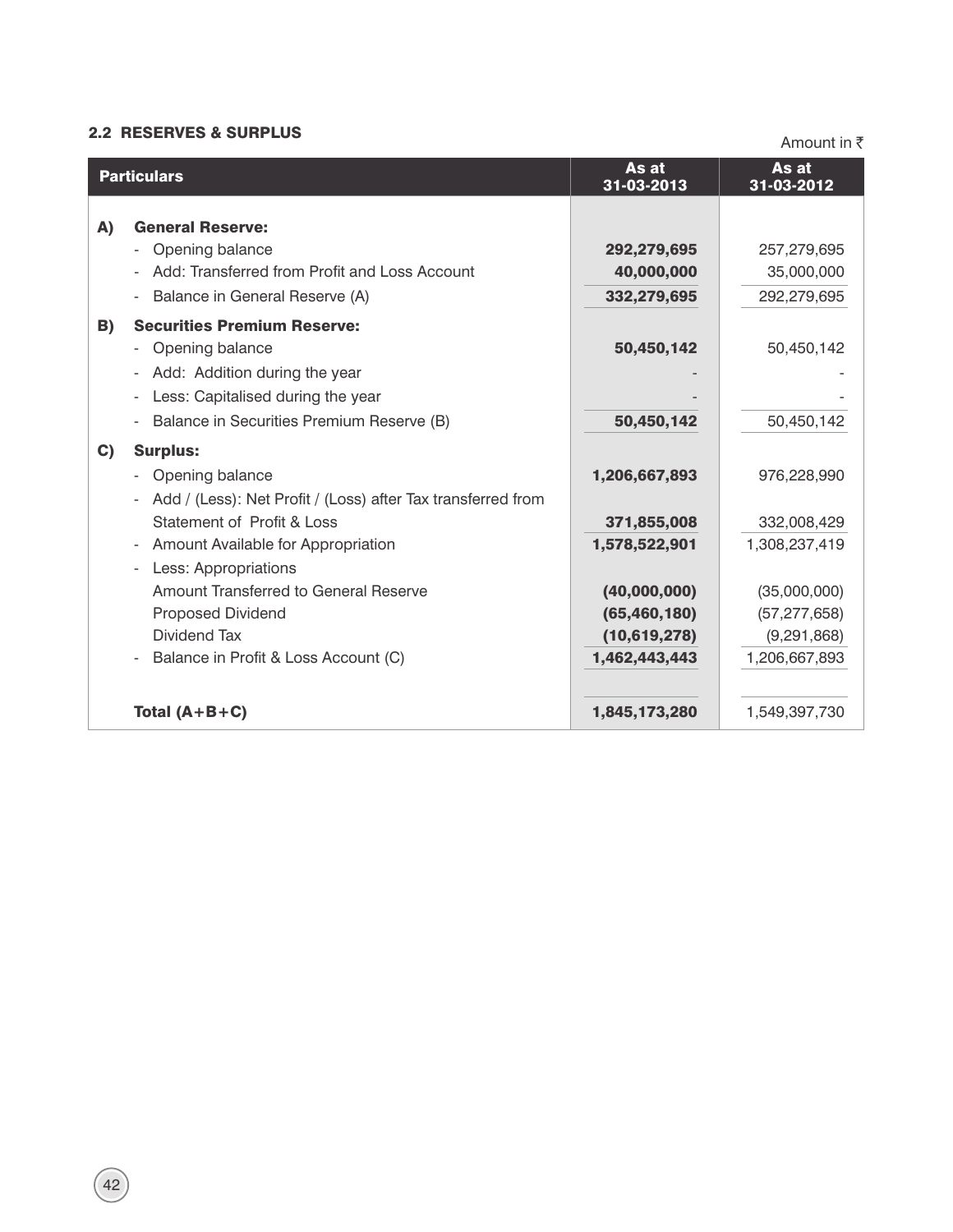

# **2.3 LONG-TERM BORROWINGS Amount in**  $\bar{\zeta}$

|    | <b>Particulars</b>                                                                                                                                                                                                                                                                                                                                                                                                                                                                                                                                                                                                                                                               | As at<br>31-03-2013 | As at<br>31-03-2012 |
|----|----------------------------------------------------------------------------------------------------------------------------------------------------------------------------------------------------------------------------------------------------------------------------------------------------------------------------------------------------------------------------------------------------------------------------------------------------------------------------------------------------------------------------------------------------------------------------------------------------------------------------------------------------------------------------------|---------------------|---------------------|
| A) | <b>Secured Long-Term Borrowings:</b><br><b>Term Loans: From Banks:</b><br>1)<br>a) Term Loan from Canara Bank<br>Repayable on or before: Dec., 2014<br>Number of installments due as on 31/03/13: NIL<br>Installment (quarterly) amount: Rs.95,00,000/-<br>Rate of interest: 13.75%<br>Nature of security:<br>Exclusive charge on the Machinery / equipments to be<br>purchased out of the Term loan and Pari-passu second<br>charge on the remaining Fixed Assets of the company<br>present and future excluding vehicles and including<br>capital work in progress along with SBI and personal<br>guarantee of the Managing Director and the<br><b>Chief Operating Officer</b> |                     | 57,579,573          |
|    | b) Term Loan from HDFC Bank (Partly Disbursed)<br>Repayable on or before: Oct., 2016<br>Number of installments due as on $31/03/13$ : 15 #<br>Installment (quarterly) amount: Rs.1,03,80,669/-<br>Rate of interest: 12.20%<br>Nature of security: Term loan from HDFC Bank is<br>secured by First exclusive charge on the Fixed<br>Assets funded by this term loan. Second pari passu<br>charge on entire unencumbered fixed assets of the<br>company alongwith term lenders. Pari Passu second<br>charge on the current assets of the company along with<br>other term lenders and personal guarantee of the<br>Managing Director and Chief Operating Officer.                  | 114, 187, 358       |                     |
|    | c) Vehicle Loan from HDFC Bank #<br>Repayable in EMI as per the specifice agreement.<br>Hire purchase finance is secured by hypothecation of<br>specified assets acquired under Hire Purchase Agreement.                                                                                                                                                                                                                                                                                                                                                                                                                                                                         | 2,149,177           | 2,789,386           |
|    | <b>Other Long-Term Borrowings:</b><br>2)                                                                                                                                                                                                                                                                                                                                                                                                                                                                                                                                                                                                                                         |                     |                     |
|    | a) Long-Term Working Capital Facility from<br>M/s. L&T Finance Limited<br>Repayable on or before: Nov., 2014<br>Number of installments due as on 31/03/13: NIL<br>Rate of interest: 12.50%                                                                                                                                                                                                                                                                                                                                                                                                                                                                                       |                     | 100,000,000         |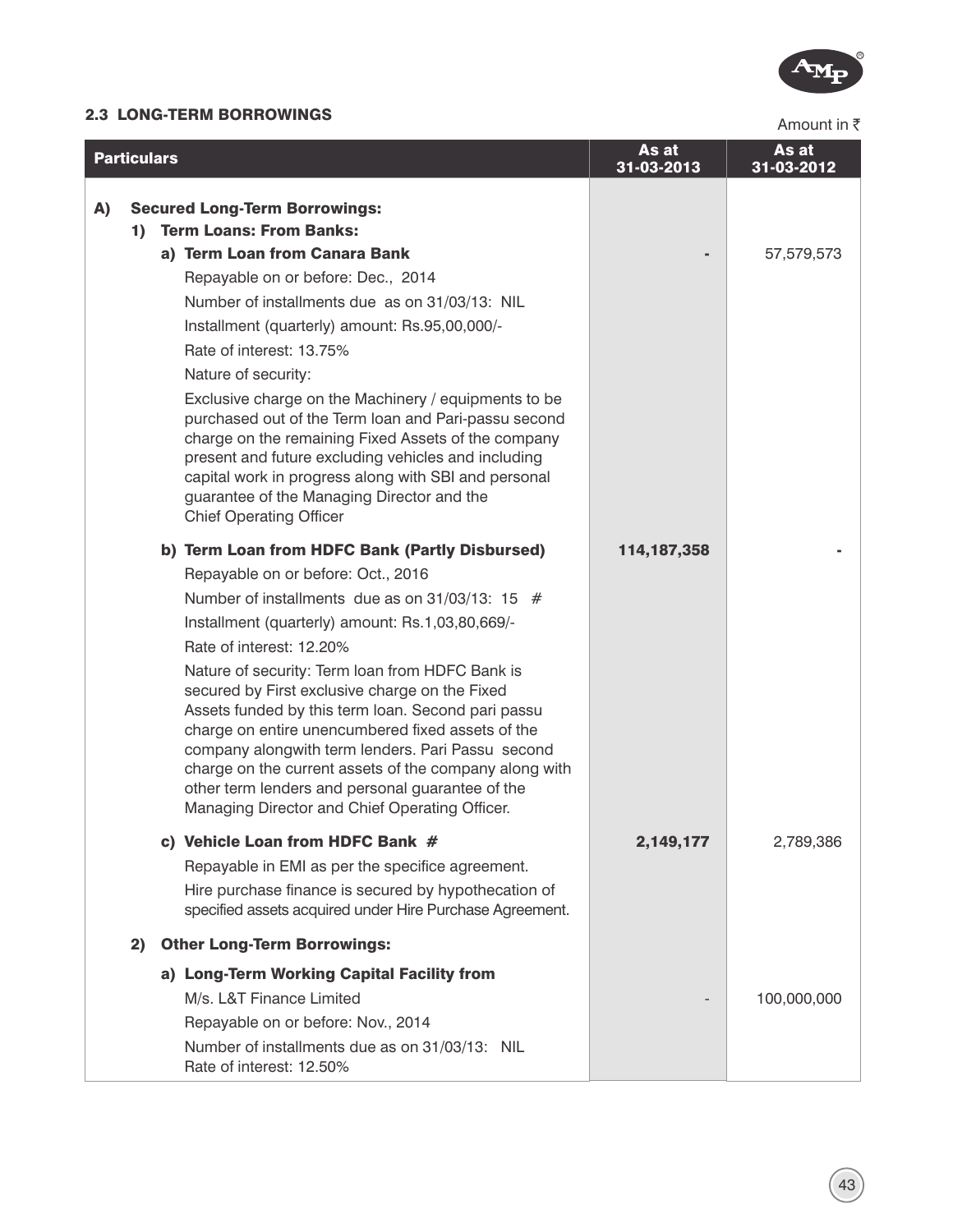| <b>Particulars</b>                                                                                                                                                                                                                                                                                                                            | As at<br>31-03-2013                    | As at<br>31-03-2012                    |
|-----------------------------------------------------------------------------------------------------------------------------------------------------------------------------------------------------------------------------------------------------------------------------------------------------------------------------------------------|----------------------------------------|----------------------------------------|
| Nature of security:<br>Subservient charge on entire movable fixed and current<br>assets of the company and personal guarantee of<br>Managing Director of the company                                                                                                                                                                          |                                        |                                        |
| b) Vehicle Loan from M/s. Kotak Mahindra Prime Ltd., #<br>Repayable in EMI as per the specifice agreement.<br>Hire purchase finance is secured by hypothecation of<br>specified assets acquired under Hire Purchase Agreement.                                                                                                                | 367,018                                |                                        |
| <b>Total Secured Long-Term Borrowings (A)</b>                                                                                                                                                                                                                                                                                                 | 116,703,553                            | 160,368,959                            |
| Aggregate amount of loans Guaranteed by<br>Managing Director and Chief Operating Officer                                                                                                                                                                                                                                                      | 155,710,034                            | 208,779,573                            |
| Amount of continuing default as on the balance sheet date in<br>repayment of loans and interest there on<br># Amount repayable with in next one year is shown separately<br>under the head "Other Current Liabilities" (Note No: 2.9)                                                                                                         | <b>NIL</b>                             | <b>NIL</b>                             |
| <b>Unsecured Long-Term Borrowings:</b><br>B)<br>Deferred Payment Liabilities:<br>Sales Tax Loan from Government of AP<br>Repayable on or before: March 2018<br>Number of installments (yearly) due as on 31/03/2013: 5 #<br>Rate of interest: Interest free                                                                                   | 18,502,558                             | 19,514,585                             |
| <b>Total Unsecured Long-Term Borrowings (B)</b><br>Aggregate amount of loans Guaranteed by Directors<br>Amount of continuing default as on the balance sheet date in<br>repayment of loans and interest there on<br># Amount repayable with in next one year is shown separately<br>under the head "Other Current Liabilities" (Note No: 2.9) | 18,502,558<br><b>NIL</b><br><b>NIL</b> | 19,514,585<br><b>NIL</b><br><b>NIL</b> |
| Total Long-Term Borrowings $(A + B)$                                                                                                                                                                                                                                                                                                          | 135,206,111                            | 179,883,544                            |

## 2.4 DEFERRED TAX LIABILITIES (NET)

| <b>Particulars</b>                                                                                                                                               | As at<br>31-03-2013 | As at<br>31-03-2012 |
|------------------------------------------------------------------------------------------------------------------------------------------------------------------|---------------------|---------------------|
| Deferred Tax Liability                                                                                                                                           | 63,129,342          | 53,729,465          |
| Less: Deferred tax Asset                                                                                                                                         | (7, 158, 846)       | (5,513,673)         |
| Closing balance of Net Deferred Tax Liability                                                                                                                    | 55,970,496          | 48,215,792          |
| Less: Opening balance of Net Deferred Tax Liability                                                                                                              | 48,215,792          | 43,713,191          |
| Effect on Profit and Loss Statement                                                                                                                              | (7,754,704)         | (4,502,601)         |
| Deferred Tax Liability represents timing differences in<br>depreciation on fixed assets                                                                          |                     |                     |
| Deferred Tax Assets represents Provision for Gratuity and<br>Leave Encashment, which are allowed on payment basis as<br>per the provisions of the Income Tax Act |                     |                     |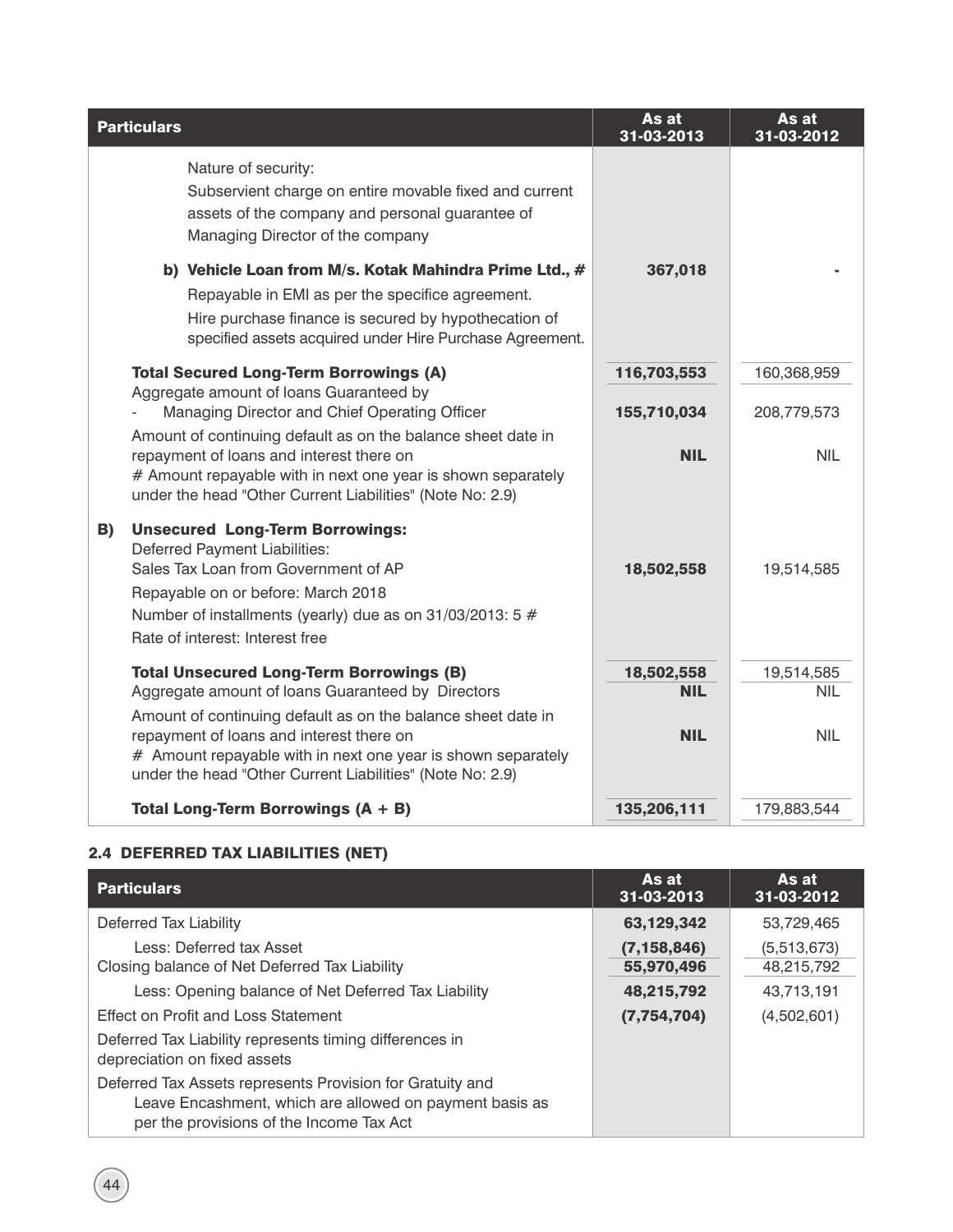

#### 2.5 LONG TERM PROVISIONS

| Particulars                      | As at<br>31-03-2013 | As at<br>31-03-2012 |
|----------------------------------|---------------------|---------------------|
| Provision for Employee Benefits: |                     |                     |
| - Unavailed Leave                | 9,593,925           | 8,054,428           |
| - Gratuity Obligation            | 12,470,634          | 8,939,478           |
| Total                            | 22,064,559          | 16,993,906          |

#### 2.6 SHORT TERM BOROWINGS

| <b>Particulars</b>                                                                                                                                                                                                                                                                                                                                                                                                                                                                                                                                                                                                                                                                                                                                                                                                                                                                                                                                                                                                                                                                                                                                                                                                                                                                                                                                                                       | As at<br>31-03-2013 | As at<br>31-03-2012 |
|------------------------------------------------------------------------------------------------------------------------------------------------------------------------------------------------------------------------------------------------------------------------------------------------------------------------------------------------------------------------------------------------------------------------------------------------------------------------------------------------------------------------------------------------------------------------------------------------------------------------------------------------------------------------------------------------------------------------------------------------------------------------------------------------------------------------------------------------------------------------------------------------------------------------------------------------------------------------------------------------------------------------------------------------------------------------------------------------------------------------------------------------------------------------------------------------------------------------------------------------------------------------------------------------------------------------------------------------------------------------------------------|---------------------|---------------------|
| <b>Secured Short-Term Borrowings:</b><br>A)<br>Repayable on Demand-<br>From Banks:                                                                                                                                                                                                                                                                                                                                                                                                                                                                                                                                                                                                                                                                                                                                                                                                                                                                                                                                                                                                                                                                                                                                                                                                                                                                                                       |                     |                     |
| <b>Working Capital Finance from Canara Bank</b><br>a)<br>Nature of security:<br>Prime Security:<br>Pari Passu first charge on stocks and receivables and other<br>chargeable current assets of the Company along with other<br><b>WC</b> lenders<br><b>Collateral Security:</b><br>Pari Passu first charge on entire unencumbered<br>Fixed Assets of the company (other than those<br>financed by term lenders) along with other WC lenders,<br>including EM of company's properties offered as<br>collateral security.<br>Pari Passu second charge on the fixed assets of the<br>company funded by other term lenders.<br>Personal Guarantee:<br>Personal Guarantee of the Managing Director and<br><b>Chief Operating officer</b><br><b>Working Capital Finance from HDFC Bank Limited-</b><br>b)<br>Nature of security:<br>Prime Security:<br>Pari Passu first charge on stocks and receivables and other<br>chargeable current assets of the Company along with other<br><b>WC</b> lenders<br><b>Collateral Security:</b><br>Pari Passu first charge on entire unencumbered Fixed Assets<br>of the company (other than those financed by term lenders)<br>along with other WC lenders, including EM of company's<br>properties offered as collateral security<br>Pari Passu second charge on the fixed assets of the company<br>funded by other term lenders.<br>Personal Guarantee: |                     | 99,812,181          |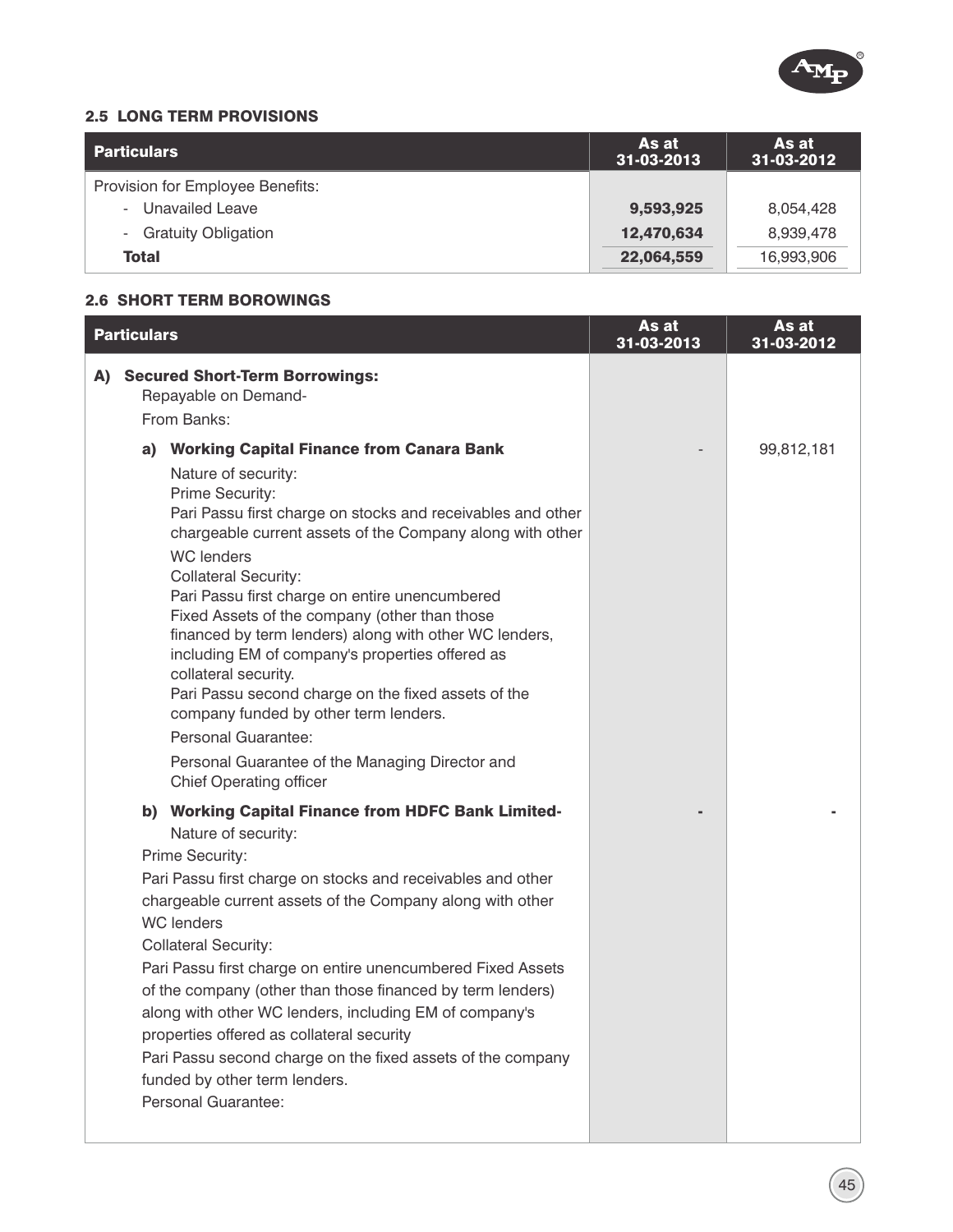| <b>Particulars</b>                                                                                                                                                                                                                                                                                                                                                                                                                                                                                                                                                                                                                    | As at<br>31-03-2013       | As at<br>31-03-2012       |
|---------------------------------------------------------------------------------------------------------------------------------------------------------------------------------------------------------------------------------------------------------------------------------------------------------------------------------------------------------------------------------------------------------------------------------------------------------------------------------------------------------------------------------------------------------------------------------------------------------------------------------------|---------------------------|---------------------------|
| Personal Guarantee of the Managing Director and Chief<br><b>Operating Officer</b><br>c) Working Capital Finance from State Bank of India                                                                                                                                                                                                                                                                                                                                                                                                                                                                                              | 272,000,000               | 250,000,000               |
| Nature of security:<br>Prime Security:<br>Pari Passu first charge on stocks and receivables and other<br>chargeable current assets of the Company along with other<br><b>WC</b> lenders<br><b>Collateral Security:</b><br>Pari Passu first charge on entire unencumbered Fixed Assets<br>of the company (other than those financed by term lenders)<br>along with other WC lenders, including EM of company's<br>security<br>Pari Passu second charge on the fixed assets of the company<br>funded by other term lenders.<br>Personal Guarantee:<br>Personal Guarantee of the Managing Director and Chief<br><b>Operating Officer</b> |                           |                           |
| <b>Total Secured Short-Term Borrowings (A)</b>                                                                                                                                                                                                                                                                                                                                                                                                                                                                                                                                                                                        | 272,000,000               | 349,812,181               |
| Aggregate amount of loans Guaranteed by Managing Director<br>and Chief Operating Officer<br>Amount of default as on the balance sheet date in repayment<br>of loans and interest there on                                                                                                                                                                                                                                                                                                                                                                                                                                             | 272,000,000<br><b>NIL</b> | 349,812,181<br><b>NIL</b> |
| <b>B) Unsecured Short-Term Borrowings:</b><br>Repayable on Demand<br>From Banks:<br>Bills Discounting facility with SIDBI                                                                                                                                                                                                                                                                                                                                                                                                                                                                                                             | 10,047,595                | 8,659,150                 |
| <b>Total Unsecured Short-Term Borrpwings (B)</b>                                                                                                                                                                                                                                                                                                                                                                                                                                                                                                                                                                                      | 10,047,595                | 8,659,150                 |
| Aggregate amount of loans Guaranteed by Directors                                                                                                                                                                                                                                                                                                                                                                                                                                                                                                                                                                                     | <b>NIL</b>                | <b>NIL</b>                |
| Amount of default as on the balance sheet date in repayment                                                                                                                                                                                                                                                                                                                                                                                                                                                                                                                                                                           |                           |                           |
| of loans and interest there on                                                                                                                                                                                                                                                                                                                                                                                                                                                                                                                                                                                                        | <b>NIL</b>                | <b>NIL</b>                |
| Total Short-Term Borrowings $(A + B)$                                                                                                                                                                                                                                                                                                                                                                                                                                                                                                                                                                                                 | 282,047,595               | 358,471,331               |

46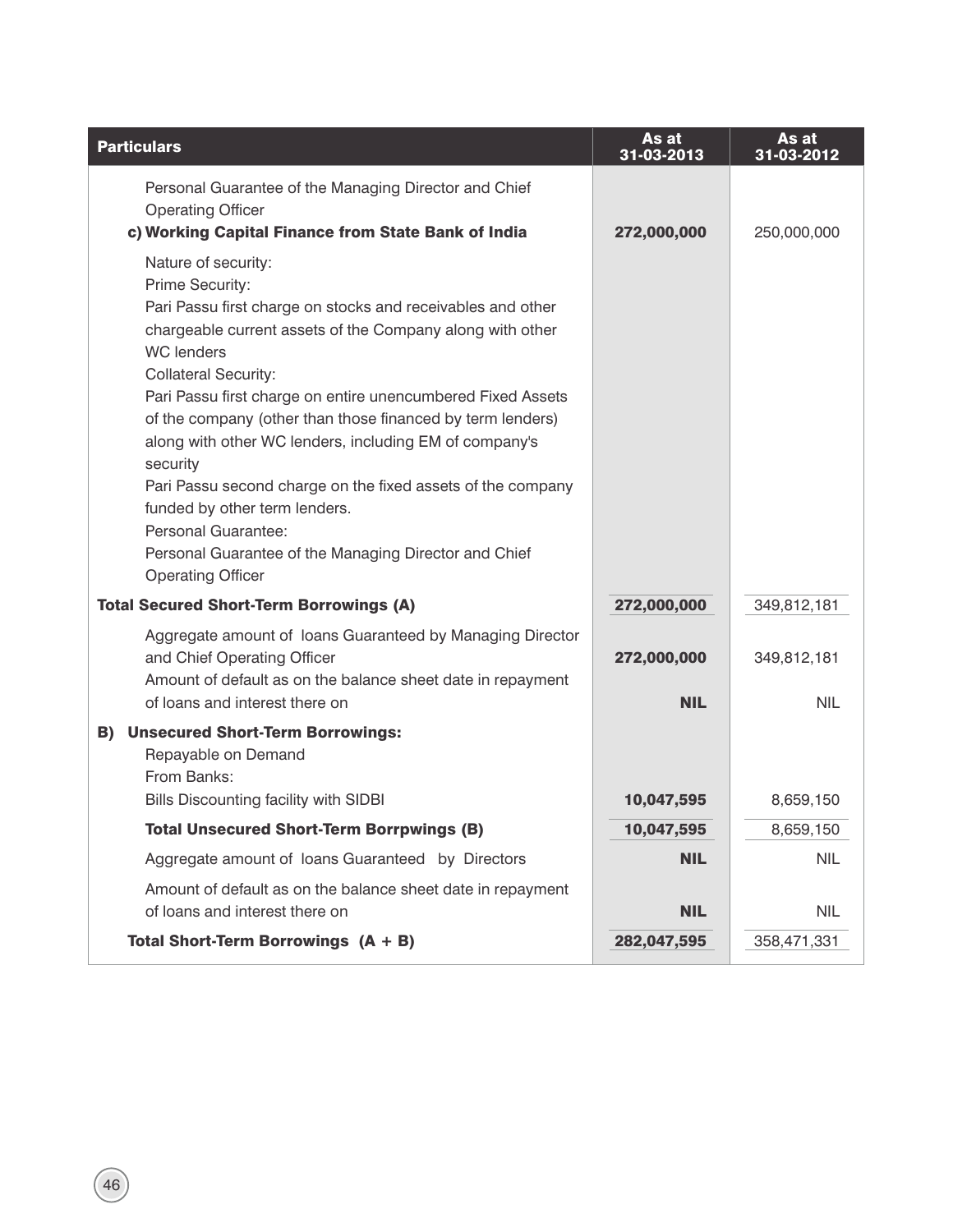

#### 2.7 TRADE PAYABLES

| <b>Particulars</b>                          | As at<br>31-03-2013 | As at<br>31-03-2012 |
|---------------------------------------------|---------------------|---------------------|
| Accrued Salaries and other benefits         |                     |                     |
| Salaries & Directors Remuneration<br>$\sim$ | 29,227,785          | 28,180,973          |
| <b>For Other Liabilities</b>                |                     |                     |
| - For Supplies                              | 302,769,707         | 108,689,663         |
| <b>Advances from Customers</b>              | 1,861,837,456       | 344,757,072         |
| <b>Total</b>                                | 2,193,834,948       | 481,627,708         |

### 2.8 OTHER CURRENT LIABILITIES

| <b>Particulars</b>                         | As at<br>31-03-2013 | As at<br>31-03-2012 |
|--------------------------------------------|---------------------|---------------------|
| Current maturities of long term borrowings | 46,017,438          | 54,756,465          |
| Interest accrued but not due on borrowings |                     | 307,197             |
| Interest accrued and due on borrowings     | 1,625,783           | 2,663,156           |
| <b>Unclaimed Dividends</b>                 | 4,178,521           | 3,685,932           |
| For Services & Expenses                    | 27,611,927          | 14,025,694          |
| PF & ESI payable                           | 2,309,614           | 1,706,822           |
| Witholding and Other Taxes Payable         | 30,019,355          | 26,989,449          |
| Creditors for capital goods/works          | 49,379,035          | 32,526,235          |
| <b>Total</b>                               | 161, 141, 673       | 136,660,950         |

#### 2.9 SHORT-TERM PROVISIONS

|    | <b>Particulars</b>                                       | As at<br>31-03-2013 | As at<br>31-03-2012 |
|----|----------------------------------------------------------|---------------------|---------------------|
| a) | Provision for Employee Benefits:<br>Bonus and Incentives | 32,249,128          | 55,000,000          |
| b) | Others:<br><b>Proposed Dividend</b>                      | 65,460,180          | 57,277,658          |
|    | Provision for<br>Tax on Dividend                         | 10,619,278          | 9,291,868           |
|    | <b>Income Taxes</b>                                      | 20,435,626          | 7,337,428           |
|    | <b>Total</b>                                             | 128,764,212         | 128,906,954         |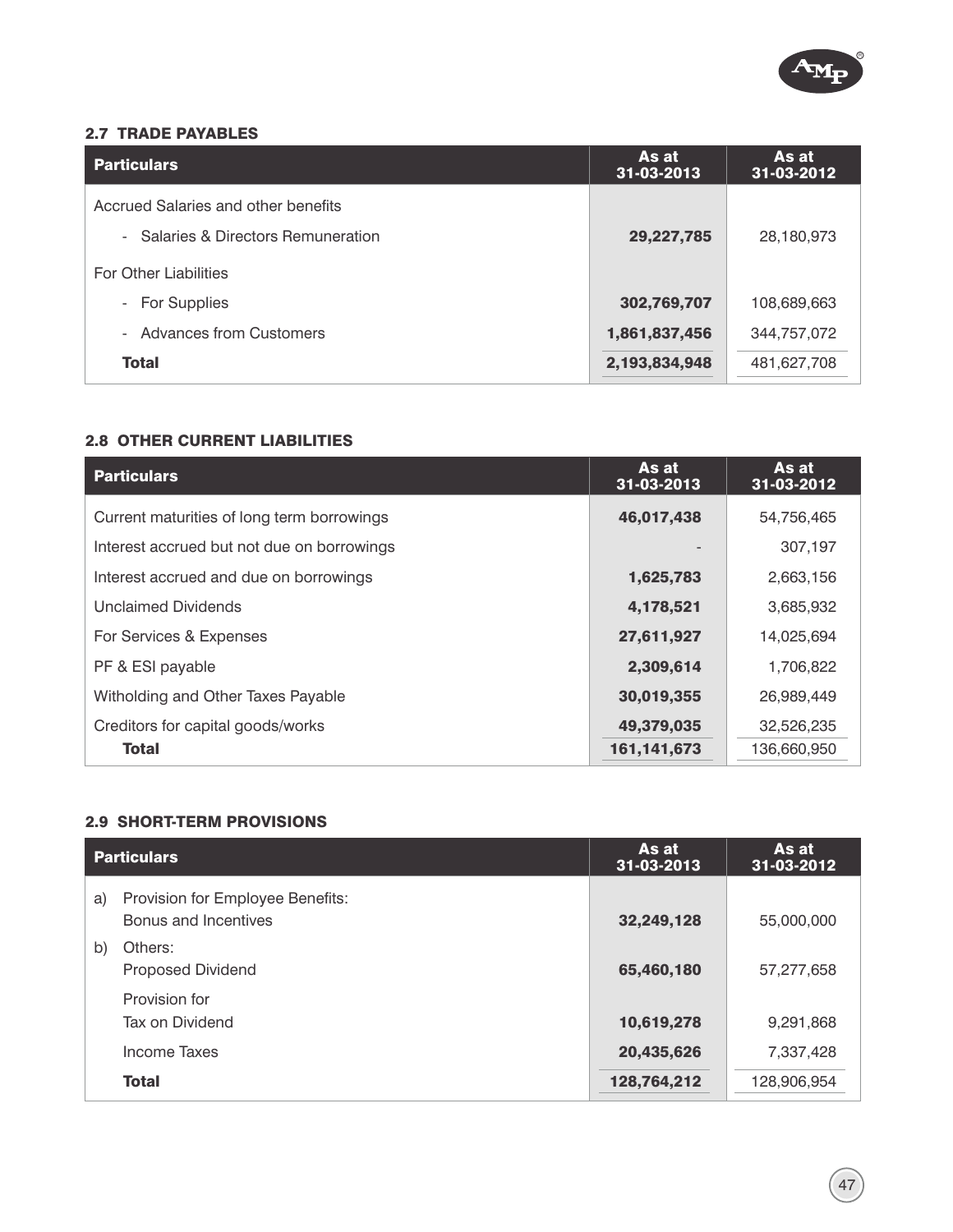| 1<br>Ú<br>ē<br>ĕ<br>ŕ |  |
|-----------------------|--|
| ۹                     |  |
| t,                    |  |

|                                 |                  |                                 | <b>GROSS BL</b>        | <b>OCK</b>                    |                                  |                                       | <b>DEPREICIATION</b>     |           |                                                              | <b>NET BLOCK</b>          |                                    |
|---------------------------------|------------------|---------------------------------|------------------------|-------------------------------|----------------------------------|---------------------------------------|--------------------------|-----------|--------------------------------------------------------------|---------------------------|------------------------------------|
| <b>DESCRIPTION</b>              | Rate of<br>Dep., | 1/4/2012<br><b>AS ON</b><br>Rs. | <b>ADDITIONS</b><br>ន័ | <b>DELETIONS</b><br><u>ಜೆ</u> | 31/03/2013<br>AS ON<br><u>ය.</u> | 1/4/2012<br><b>DL FD</b><br><u>ຜ່</u> | FOR THE<br>PERIOD<br>Rs. | នុ        | DELETIONS 31/03/2013 31/03/2013<br><b>DL dn</b><br><u>ຜ່</u> | <b>AS ON</b><br><u>ks</u> | 31/03/2012<br>AS ON<br><u>ks</u> . |
| <b>Tangible Assets</b>          |                  |                                 |                        |                               |                                  |                                       |                          |           |                                                              |                           |                                    |
| Land                            | 0%               | 91,094,397                      | 99,065,586             | $\mathbf{I}$                  | 190, 159, 983                    |                                       | ı                        |           | $\frac{1}{1}$                                                | 190, 159, 983             | 91,094,397                         |
| <b>Buildings</b>                | 10%              | 481,792,959                     | 13,932,386             | f,                            | 495,725,345                      | 150,209,603                           | 33,883,772               |           | 184,093,375                                                  | 311,631,970               | 331,583,356                        |
| Plant & Machinery<br>Electrical | 15%              | 852,485,501                     | 180, 101, 663          |                               | 1,032,587,164                    | 472,076,808                           | 72,936,070               |           |                                                              | 545,012,878 487,574,286   | 380,408,693                        |
| Installations                   | 15%              | 32,100,077                      | 4,478,640              |                               | 36,578,717                       | 16,177,954                            | 2,874,939                |           | 19,052,893                                                   | 17,525,824                | 15,922,123                         |
| Air Conditioners                | 15%              | 49,288,681                      | 295,204                |                               | 49,583,885                       | 21,959,325                            | 4,124,137                |           | 26,083,462                                                   | 23,500,423                | 27,329,356                         |
| Office Equipment                | 15%              | 9,357,120                       | 546,793                |                               | 9,903,913                        | 4,433,351                             | 780,809                  |           | 5,214,160                                                    | 4,689,753                 | 4,923,769                          |
| Furniture &<br>Fixtures         | 18.10%           | 49,058,027                      | 5,391,513              |                               | 54,449,540                       | 29,213,363                            | 4,777,956                |           | 33,991,319                                                   | 20,458,221                | 19,844,664                         |
| Computers                       | 60%              | 90,209,822                      | 8,338,357              |                               | 98,548,179                       | 76,504,409                            | 10,963,458               |           | 87,467,867                                                   | 11,080,312                | 13,705,413                         |
| Vehicles                        | 25.89%           | 21,041,778                      | 8,625,052              | 9,197,806                     | 20,469,024                       | 12,601,558                            | 3,206,922                | 7,894,054 | 7,914,426                                                    | 12,554,598                | 8,440,220                          |
| <b>Total</b>                    |                  | 1,676,428,362                   | 320,775,194            | 9,197,806                     | 1,988,005,750                    | 783,176,371                           | 133,548,063              | 7,894,054 | 908,830,380                                                  | 1,079,175,370             | 893,251,991                        |
| Pre., Year Total                |                  | 1,563,434,153                   | 114,952,192            | ,957,981                      | 1,676,428,364                    | 660,266,514 124,452,665               |                          | 1,542,874 |                                                              | 783,176,305 893,252,059   | 903,167,639                        |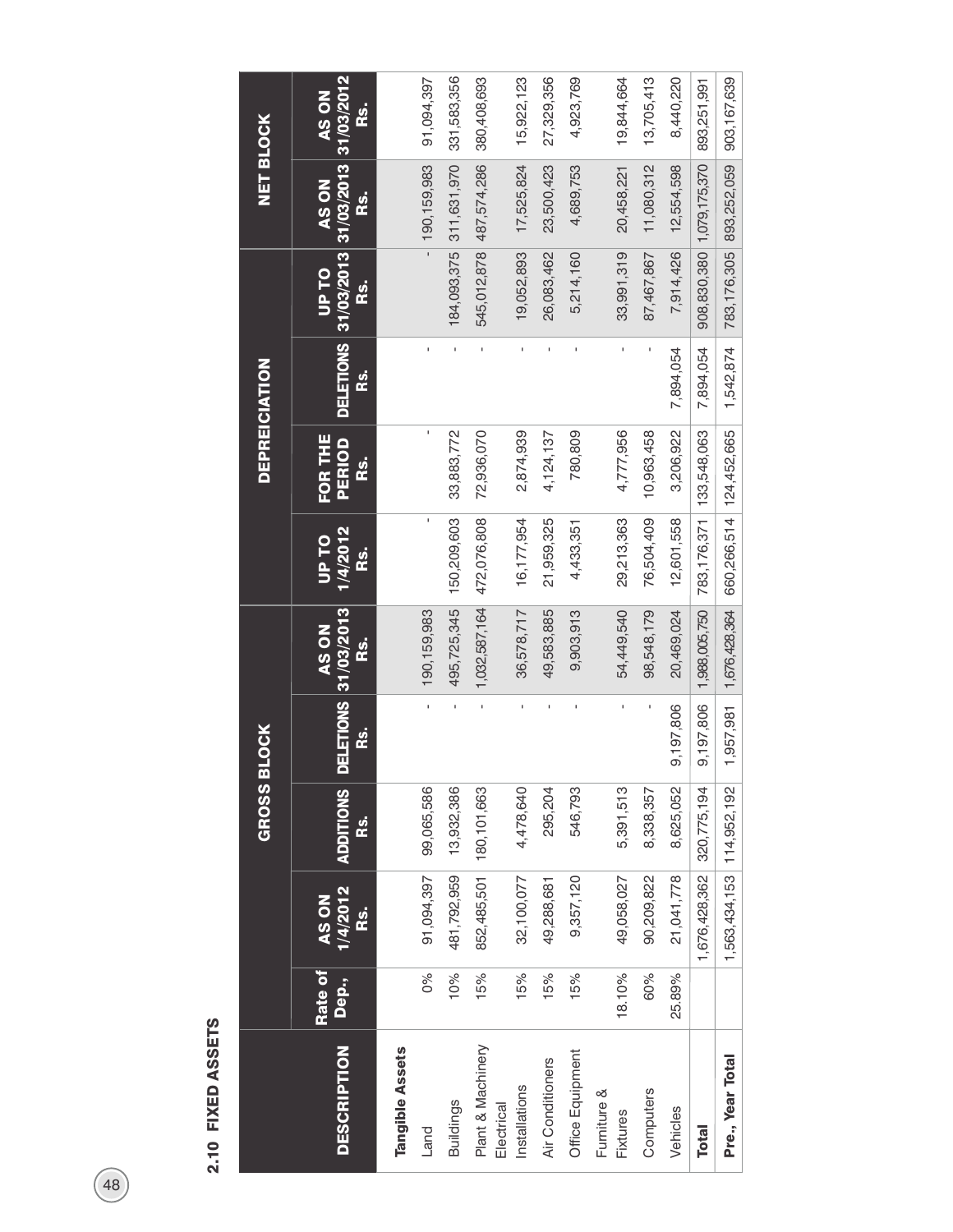

#### 2.11 NON-CURRENT INVESTMENTS

| <b>Particulars</b>                                      | As at<br>31-03-2013 | As at<br>31-03-2012 |
|---------------------------------------------------------|---------------------|---------------------|
| Other Investments - Unquoted - At Cost                  |                     |                     |
| Investments in Equity Instruments                       |                     |                     |
| Investments in equity instruments of Associates         |                     |                     |
| 2,60,000 Equity Shares of Rs.10/- each fully paid up in |                     |                     |
| M/s. Traana Technologies Private Limited                | 2,600,000.00        |                     |
| <b>Total</b>                                            | 2,600,000.00        |                     |
| Aggregate amount of unquoted investments                | 2,600,000.00        |                     |

#### 2.12 LONG-TERM LOANS AND ADVANCES

| <b>Particulars</b>               | As at<br>31-03-2013 | As at<br>31-03-2012 |
|----------------------------------|---------------------|---------------------|
| Unsecured Considered Good        |                     |                     |
| Advances for capital goods/works | 5,498,094           | 38,488,581          |
| <b>Security Deposits</b>         | 6,616,136           | 3,664,466           |
| Pre paid expenses                | 17,871,541          | 5,475,545           |
| <b>Total</b>                     | 29,985,771          | 47,628,592          |

#### 2.13 CURRENT INVESTMENTS:

| <b>Particulars</b>                                              | As at<br>31-03-2013 | As at<br>31-03-2012 |
|-----------------------------------------------------------------|---------------------|---------------------|
| <b>Investments in Mutual funds:</b>                             |                     |                     |
| Valued at lower of cost and quoted value                        |                     |                     |
| a) 20,00,000.000 Units of SBI Debt Fund (Series - 1 and 15) -   |                     |                     |
| Growth                                                          | 20,000,000          |                     |
| b) 87,968.971 Units of SBI Magnum Monthly Income                |                     |                     |
| Plan - Growth                                                   |                     |                     |
| c) 9,52,277.470 Units of SBI Short Term Debt Fund -             | 2,093,344           |                     |
| Dividend Reinvest                                               | 10,046,674          |                     |
| d) 6,90,213.790 Units of SBI Magnum Income Fund -               |                     |                     |
| Growth                                                          | 20,000,000          |                     |
| e) 1,80,284.310 Units of SBI Premier Liquid Fund -              |                     |                     |
| Direct Plan - Dividend Reinvest                                 | 180,870,238         |                     |
| 3.090 Units of SBI Premier Liquid Fund -<br>f)                  |                     |                     |
| Regular Plan - Dividend Reinvest                                | 3,098               |                     |
| <b>Total</b>                                                    | 233,013,354         |                     |
| Aggregate amount of Quoted Investments                          | 233,013,354         |                     |
| Market Value of Quoted Investments                              | 233,278,315         |                     |
| Aggregate provision made for diminution in value of investments | 6,211               |                     |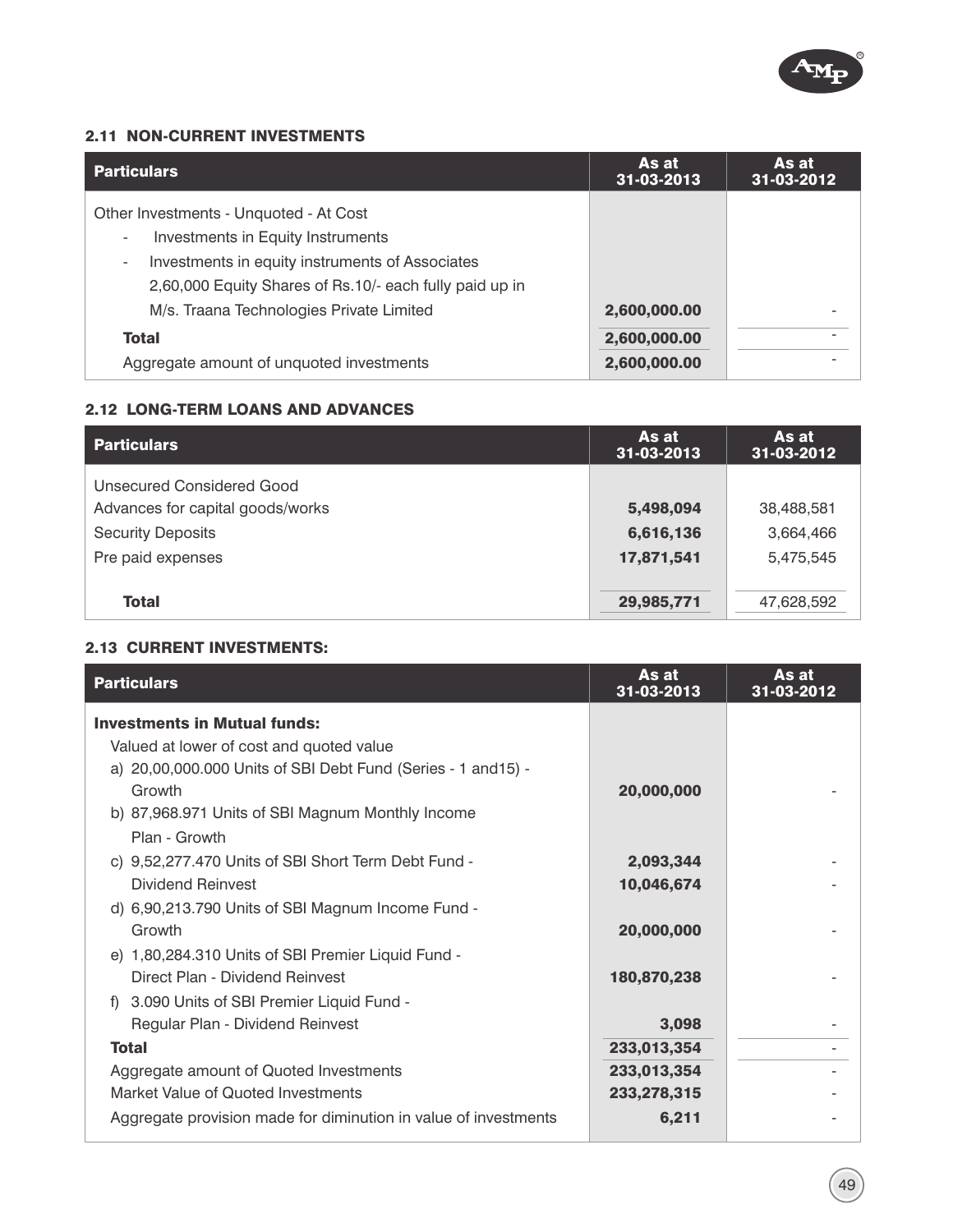#### 2.14 INVENTORIES

| <b>Particulars</b>                                                                                                                              | As at<br>31-03-2013      | As at<br>31-03-2012    |
|-------------------------------------------------------------------------------------------------------------------------------------------------|--------------------------|------------------------|
| <b>Raw Materials</b><br>Packing Material                                                                                                        | 431,892,579<br>1,521,789 | 389,821,085<br>831,563 |
| Stores & Spares                                                                                                                                 | 495,438                  | 495,438                |
| Work-in-progress                                                                                                                                | 300,249,610              | 353,360,300            |
| <b>Finished Goods</b>                                                                                                                           | 4,190,596                | 2,063,515              |
| <b>Total</b>                                                                                                                                    | 738,350,012              | 746,571,901            |
| Mode of valuation of Inventories:                                                                                                               |                          |                        |
| Inventories are valued at lower of cost or net realisable value.<br>Cost has been arrived on weighted average basis<br>$\overline{\phantom{a}}$ |                          |                        |

#### 2.15 TRADE RECEIVABLES

| <b>Particulars</b>                                                         | <b>As at</b><br>31-03-2013 | As at<br>31-03-2012 |
|----------------------------------------------------------------------------|----------------------------|---------------------|
| Unsecured Considered Good<br>Outstanding for a period exceeding six months | 206,707,771                | 136,380,565         |
| <b>Others</b>                                                              | 1,227,017,803              | 738,926,600         |
| <b>Total</b>                                                               | 1,433,725,574              | 875,307,165         |

#### 2.16 CASH AND BANK BALANCES

|    | <b>Particulars</b>                                        | As at<br>31-03-2013 | As at<br>31-03-2012 |
|----|-----------------------------------------------------------|---------------------|---------------------|
| A) | <b>Cash and Cash Equivalents:</b>                         |                     |                     |
|    | <b>Balances with Banks</b>                                | 636,464,760         | 207,932,222         |
|    | Cheques, Drafts on hand                                   |                     |                     |
|    | Cash on Hand                                              | 218,027             | 193,641             |
|    | <b>Total Cash and Cash Equivalents(A)</b>                 | 636,682,787         | 208,125,863         |
| B) | <b>Other Bank Balances:</b>                               |                     |                     |
|    | <b>Balances with Banks</b>                                | 495,982,076         | 136,421,410         |
|    | <b>Total Other Bank Balances (B)</b>                      | 495,982,076         | 136,421,410         |
|    | Total Cash and Bank Balances $(A + B)$                    | 1,132,664,863       | 344,547,273         |
|    | <b>Other Bank Balances includes:</b>                      |                     |                     |
|    | Earmarked balances with banks (for unpaid dividend)<br>a) | 4,178,521           | 3,686,432           |
|    | Deposit accounts with more than 12 months maturity<br>b)  |                     |                     |
|    | Held as margin money deposits against guarantees<br>C)    | 491,803,555         | 132,734,978         |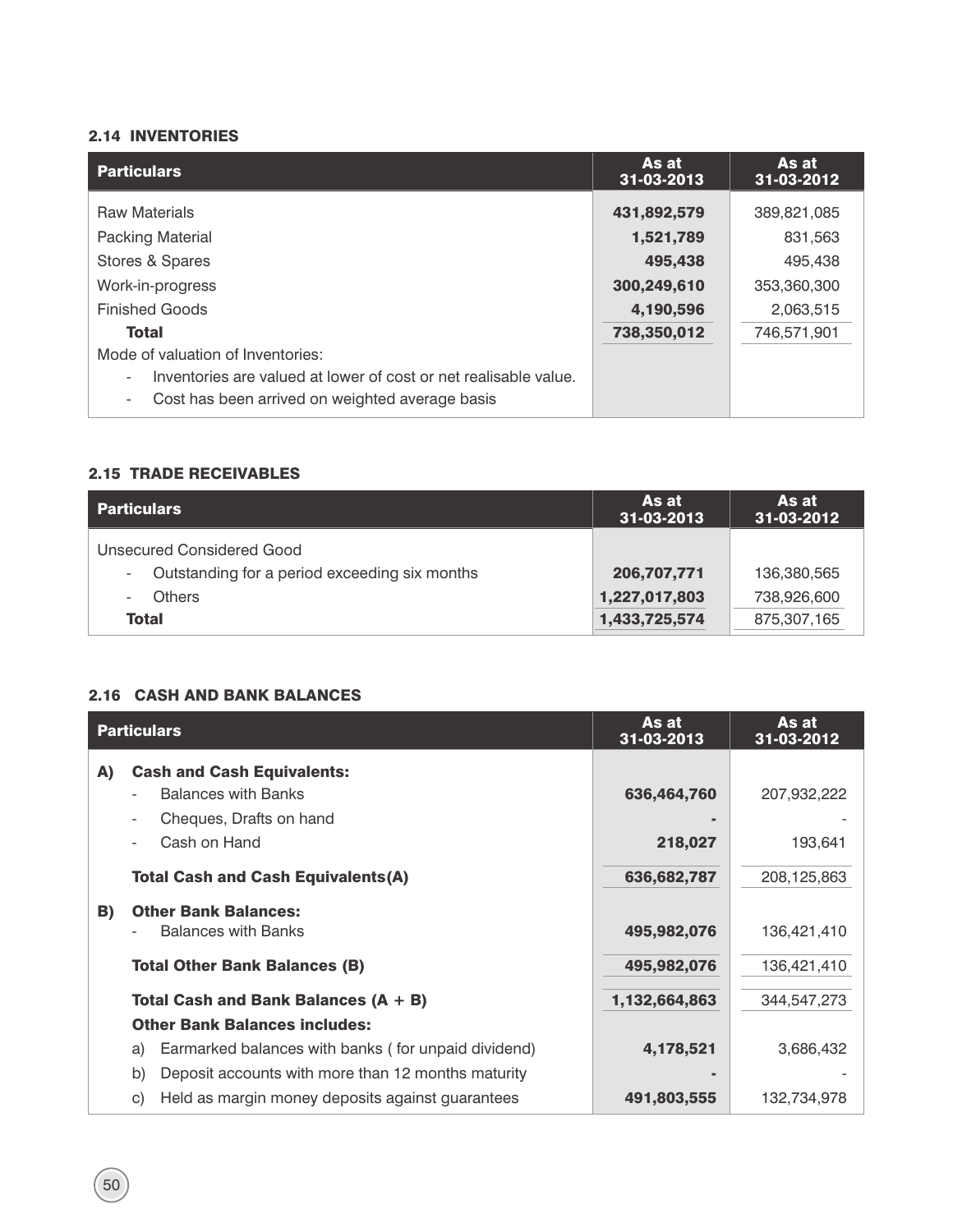

#### 2.17 SHORT TERM LOANS AND ADVANCES

| <b>Particulars</b>                               | As at<br>31-03-2013       | As at<br>31-03-2012       |
|--------------------------------------------------|---------------------------|---------------------------|
| Unsecured Considered Good<br><b>Others</b>       |                           |                           |
| <b>Advances for Supplies</b>                     | 246,857,585               | 89,408,904                |
| Advances for Services and Expenses               | 18,311,240                | 9,474,564                 |
| Balance with Revenue Authorities (cenvat credit) | 21,298,312                | 24.844.801                |
| Amount (refund) due from Revenue Authorities     | 9,784,297                 | 7,921,665                 |
| <b>Prepaid Expenses</b><br><b>Total</b>          | 29,119,228<br>325,370,662 | 19,107,237<br>150,757,171 |

#### 2.18 OTHER CURRENT ASSETS

| l Particulars                            | As at<br>31-03-2013 | As at<br>31-03-2012 |
|------------------------------------------|---------------------|---------------------|
| Interest accrued but not due on Deposits | 12,967,718          | 5,744,272           |
| <b>Total</b>                             | 12,967,718          | 5,744,272           |

#### 2.19 REVENUE FROM OPERATIONS

| <b>Particulars</b>           | As at<br>31-03-2013 | As at<br>31-03-2012 |
|------------------------------|---------------------|---------------------|
| <b>From Sale of Products</b> |                     |                     |
| <b>Domestic</b>              | 1,776,646,397       | 1,807,708,344       |
| <b>Exports</b>               | 540,515,854         | 150,449,770         |
|                              | 2,317,162,251       | 1,958,158,114       |
| <b>From Sale of Services</b> |                     |                     |
| <b>Domestic</b>              | 64,968,301          | 142,462,772         |
| <b>Exports</b>               | 772,840             | 4,210,763           |
|                              | 65,741,141          | 146,673,535         |
| <b>Total</b>                 | 2,382,903,392       | 2,104,831,649       |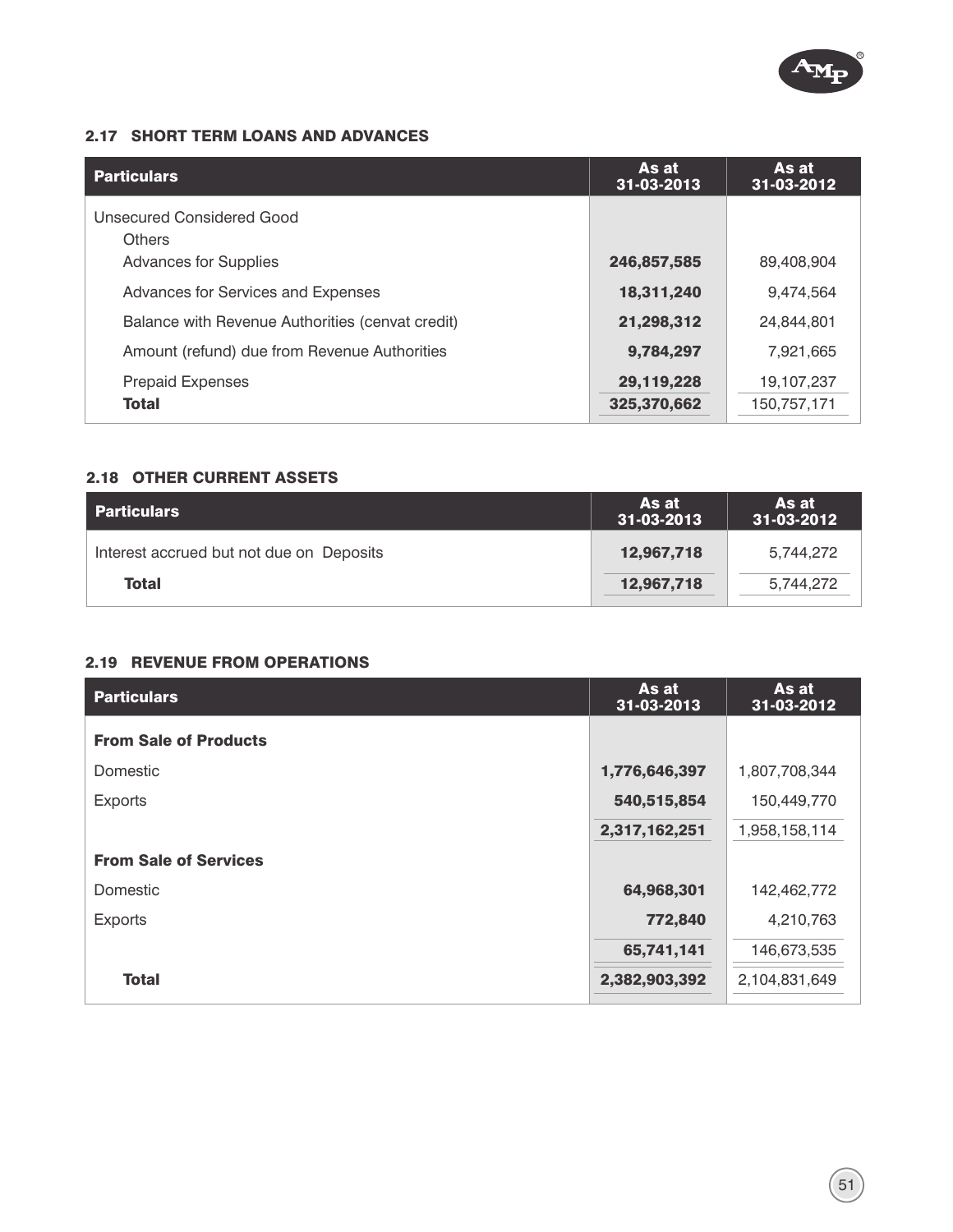#### 2.20 OTHER INCOME

| <b>Particulars</b>                                     | As at<br>31-03-2013 | As at<br>31-03-2012 |
|--------------------------------------------------------|---------------------|---------------------|
| Interest Income                                        | 38,445,423          | 11,809,529          |
| <b>Miscellaneous Receipts</b>                          | 5,250               | 287,271             |
| <b>Customs Duty Refund</b>                             | 12,296,881          | 2,721,097           |
| <b>Export Incentives</b>                               | 4,067,338           |                     |
| Foreign Exchange Fluctuations                          | 11,282,991          |                     |
| Dividend received on Current Investments (Mutual Fund) | 3,019,565           |                     |
| <b>Total</b>                                           | 69,117,448          | 14,817,897          |

#### 2.21 COST OF MATERIALS CONSUMED

|    | <b>Particulars</b>                                                          | As at<br>31-03-2013 | As at<br>31-03-2012 |
|----|-----------------------------------------------------------------------------|---------------------|---------------------|
| A) | <b>Indigenous Raw Material:</b>                                             |                     |                     |
|    | Opening stock of Raw Material                                               | 55,813,323          | 38,724,836          |
|    | Add: Purchases during the year                                              | 536,398,460         | 359,240,948         |
|    |                                                                             | 592,211,783         | 397,965,784         |
|    | Less: Closing Stock of Raw Material                                         | 108,821,872         | 55,813,323          |
|    | Raw Material consumed (A)                                                   | 483,389,911         | 342,152,461         |
| B) | <b>Imported Raw Material:</b>                                               |                     |                     |
|    | Opening stock of raw material                                               | 334,007,761         | 271,202,613         |
|    | Add: Purchases during the year                                              | 459,026,393         | 601, 357, 009       |
|    |                                                                             | 793,034,154         | 872,559,622         |
|    | Less: Closing Stock of Raw Material                                         | 323,070,707         | 334,007,761         |
|    | Raw Material Consumed (B)                                                   | 469,963,447         | 538,551,861         |
|    | Total Raw Material Consumed $(A + B)$                                       | 953,353,358         | 880,704,322         |
|    | Percentage of imported raw materials consumed to the<br>total consumption   | 49.30               | 61.15               |
|    | Percentage of indigenous raw materials consumed to the<br>total consumption | 50.70               | 38.85               |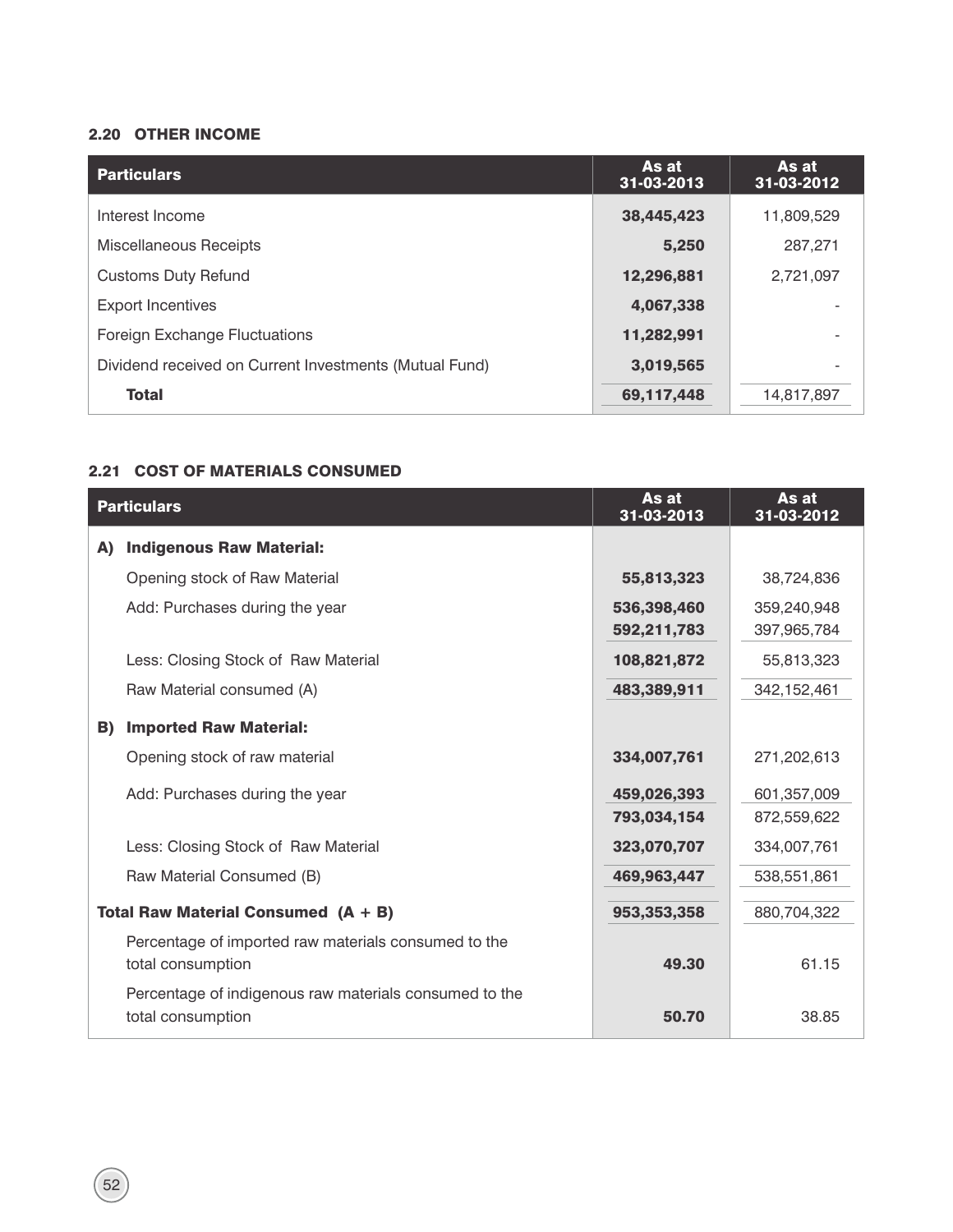

#### 2.22 CHANGES IN INVENTORIES

| <b>Particulars</b>                         | As at<br>31-03-2013 | As at<br>31-03-2012 |
|--------------------------------------------|---------------------|---------------------|
| Inventories at the end of the period       |                     |                     |
| <b>Finished Goods</b>                      | 4,190,596           | 2,063,515           |
| Work-in-progress                           | 300,249,610         | 353,360,300         |
| Total (A)                                  | 304,440,206         | 355,423,815         |
| Inventories at the beginning of the period |                     |                     |
| <b>Finished Goods</b>                      | 2,063,515           | 1,641,924           |
| Work-in-progress                           | 353,360,300         | 218,256,899         |
| Total (B)                                  | 355,423,815         | 219,898,823         |
| Change in Inventories (A - B)              | 50,983,609          | (135, 524, 992)     |

#### 2.23 EMPLOYEE BENEFIT EXPENSES

| <b>Particulars</b>                   | As at<br>31-03-2013 | As at<br>31-03-2012 |
|--------------------------------------|---------------------|---------------------|
| Salaries, Wages & Other Benefits     | 217,415,882         | 218,054,269         |
| Directors Remuneration               | 36,243,920          | 34,981,359          |
| Contribution to Provident Fund & ESI | 13,799,568          | 10,190,985          |
| <b>Staff Welfare Expenses</b>        | 12,358,614          | 9,836,145           |
| <b>Total</b>                         | 279,817,984         | 273,062,758         |

## 2.24 FINANCIAL COSTS

| <b>Particulars</b>                     | As at<br>31-03-2013 | As at<br>31-03-2012 |
|----------------------------------------|---------------------|---------------------|
| Interest on Term Loans                 | 13,547,267          | 13,655,418          |
| Interest on Working Capital borrowings | 27,000,969          | 37,588,041          |
| Interest on Vehicle Loan               | 701,947             | 290,942             |
| Discount allowed on Borrowings through |                     |                     |
| issuance of Commercial Paper           |                     | 2,757,400           |
| <b>Total</b>                           | 41,250,183          | 54,291,801          |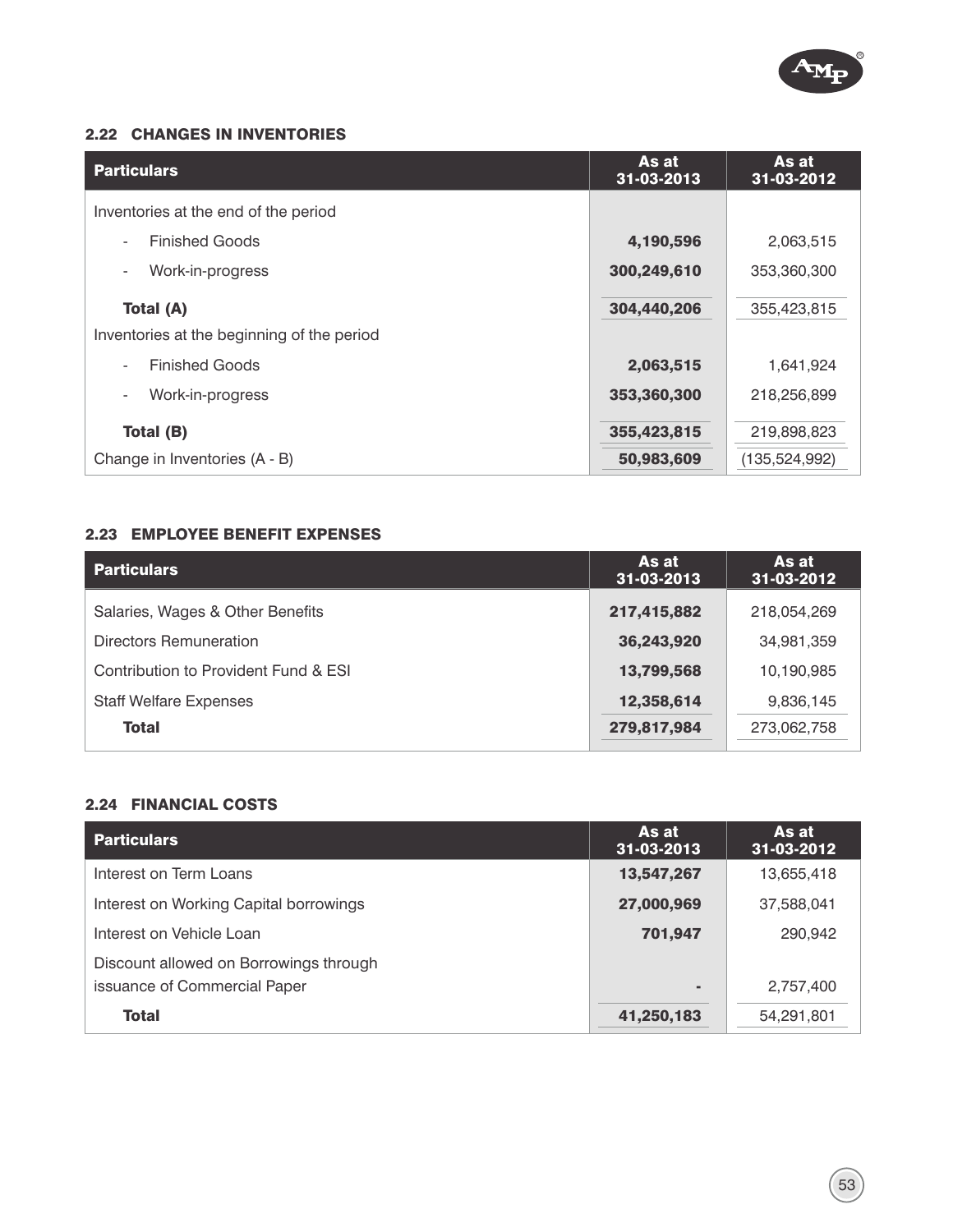#### 2.25 OTHER EXPENSES

| <b>Particulars</b>                                                                   | <b>Year Ended</b><br>31-03-2013 | <b>Year Ended</b><br>31-03-2012 |
|--------------------------------------------------------------------------------------|---------------------------------|---------------------------------|
| Repairs to Machinery                                                                 | 36,508,385                      | 29,713,161                      |
| Power and Fuel<br>$\overline{\phantom{a}}$                                           | 19,967,750                      | 15,387,525                      |
| Excise Duty (Includes Difference between Excise Duty<br>$\qquad \qquad \blacksquare$ |                                 |                                 |
| on Opeing & Closing Stock of FG)                                                     | 767,729                         | 88,436                          |
| <b>Testing Charges</b><br>$\overline{\phantom{a}}$                                   | 15, 132, 207                    | 12,148,783                      |
| Carriage Inwards<br>$\overline{\phantom{a}}$                                         | 1,452,208                       | 1,416,311                       |
| Installation & Commissioning of AWS<br>$\overline{\phantom{a}}$                      | 1,830,180                       | 5,258,468                       |
| <b>Travelling and Conveyance</b><br>$\overline{\phantom{a}}$                         | 21,277,518                      | 18,648,357                      |
| <b>Printing and Stationery</b><br>$\overline{\phantom{a}}$                           | 5,776,150                       | 4,966,830                       |
| <b>Communication Costs</b><br>$\overline{\phantom{a}}$                               | 2,821,850                       | 2,771,503                       |
| Rent<br>$\overline{\phantom{a}}$                                                     | 265,000                         | 253,000                         |
| Insurance<br>$\overline{\phantom{a}}$                                                | 5,404,527                       | 4,372,188                       |
| Rates and Taxes excluding taxes on income<br>$\overline{\phantom{a}}$                | 2,970,781                       | 3,224,932                       |
| <b>Auditors Remuneration</b><br>$\overline{\phantom{a}}$                             | 814,610                         | 724,722                         |
| Legal & Professional Charges<br>$\overline{\phantom{a}}$                             | 10,711,018                      | 21,107,370                      |
| <b>Technology Transfer Charges</b><br>$\overline{\phantom{a}}$                       | 41,326,520                      | 63,529,783                      |
| Repairs to Building<br>$\overline{\phantom{a}}$                                      | 6,295,420                       | 2,269,663                       |
| Computer & Software Maintenance<br>$\overline{\phantom{a}}$                          | 6,477,305                       | 6,366,316                       |
| Vehicle Maintenance<br>$\overline{\phantom{a}}$                                      | 1,123,395                       | 1,777,928                       |
| Factory & Garden Maintenance<br>$\overline{\phantom{a}}$                             | 4,246,062                       | 4,421,300                       |
| <b>Office Electricity Charges</b><br>$\overline{\phantom{a}}$                        | 1,530,811                       | 1,331,336                       |
| Repairs & Maintenance of Other Assets<br>$\overline{\phantom{a}}$                    | 4,882,368                       | 4,694,604                       |
| Vehicle Hire Charges<br>$\overline{\phantom{a}}$                                     | 12,649,534                      | 10,315,655                      |
| Miscellaneous Expenses                                                               | 8,910,609                       | 4,989,475                       |
| Books, Periodicals & Subscriptions<br>$\qquad \qquad \blacksquare$                   | 286,008                         | 185,644                         |
| Conference & Seminar Expenses<br>$\overline{\phantom{a}}$                            | 206,234                         | 103,276                         |
| Advertisement<br>$\overline{\phantom{a}}$                                            | 2,238,965                       | 2,833,011                       |
| Entertainment & Business Promotion<br>$\overline{\phantom{a}}$                       | 4,891,821                       | 4,534,458                       |
| Sponsorship Expenses<br>$\overline{\phantom{a}}$                                     | 533,710                         | 365,000                         |
| <b>Security Charges</b><br>$\overline{\phantom{a}}$                                  | 8,472,176                       | 3,078,366                       |
| <b>Staff Recruitment &amp; Training</b><br>$\overline{\phantom{a}}$                  | 390,527                         | 255,128                         |
| Performance Allowance to Non-Executive Directors<br>$\overline{\phantom{a}}$         | 2,696,640                       | 1,600,000                       |
| Bank Charges and Commission                                                          | 32,775,721                      | 24,660,644                      |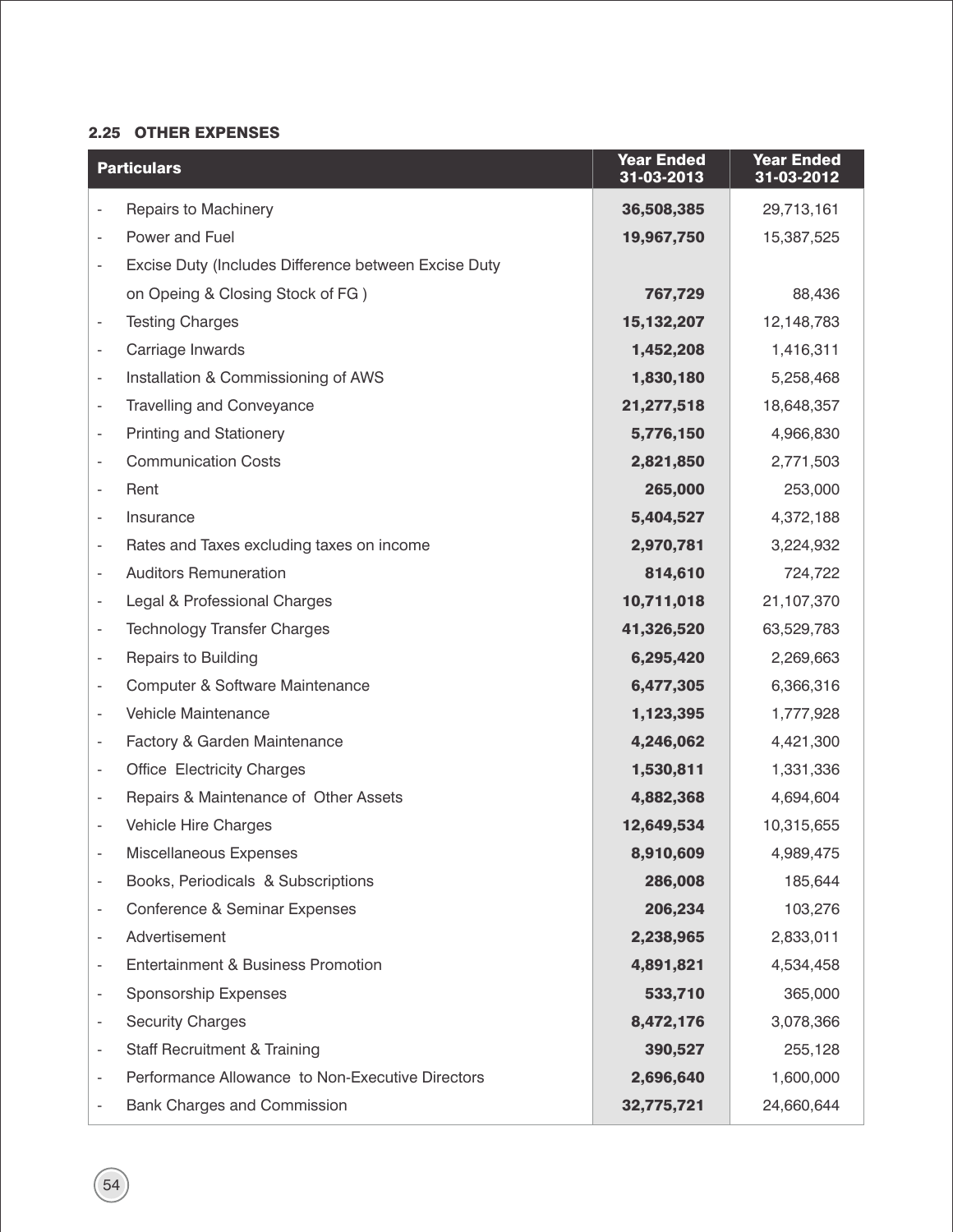

| <b>Particulars</b>                     | <b>Year Ended</b><br>31-03-2013 | <b>Year Ended</b><br>31-03-2012 |
|----------------------------------------|---------------------------------|---------------------------------|
| Carriage Outwards                      | 649,277                         | 1,785,763                       |
| Packing Material                       | 3,054,539                       | 1,433,383                       |
| Sales Tax / VAT                        | 65,372,696                      | 71,148,274                      |
| Service Tax                            | 7,396,192                       | 13,534,036                      |
| Foreign Exchange Fluctuations          |                                 | 2,941,990                       |
| Late Delivery Charges                  | 25,004,137                      | 60,076,985                      |
| Bad debts written off                  | 2,556,698                       | 26,314,438                      |
| <b>Order Booking Commission</b>        |                                 | 419,909                         |
| Foreign Travel and Exhibition Expenses | 9,511,177                       | 3,819,581                       |
| <b>Total</b>                           | 379,178,455                     | 438,867,532                     |
|                                        |                                 |                                 |

## 2.26 EXCEPTIONAL ITEMS

| <b>Particulars</b>                                                                                     | <b>Year Ended</b><br>31-03-2013 | <b>Year Ended</b><br>31-03-2012 |
|--------------------------------------------------------------------------------------------------------|---------------------------------|---------------------------------|
| Profit / Loss on disposal of assets                                                                    | 476,784                         | 39,892                          |
| Provision on Current Investments                                                                       | (6,211)                         |                                 |
| <b>Prior Period Adjustments</b>                                                                        | (1,788,968)                     | (2,950,222)                     |
| <b>Total</b>                                                                                           | (1,318,395)                     | (2,910,330)                     |
| Prior period tax adjustments represents income tax and other<br>adjustments relating to earlier years. |                                 |                                 |

#### 2.27 EXTRAORDINARY ITEMS

| $\blacksquare$ | 28,242,500  |
|----------------|-------------|
| $\blacksquare$ | (3,696,839) |
| $\sim$         | 24,545,661  |
|                |             |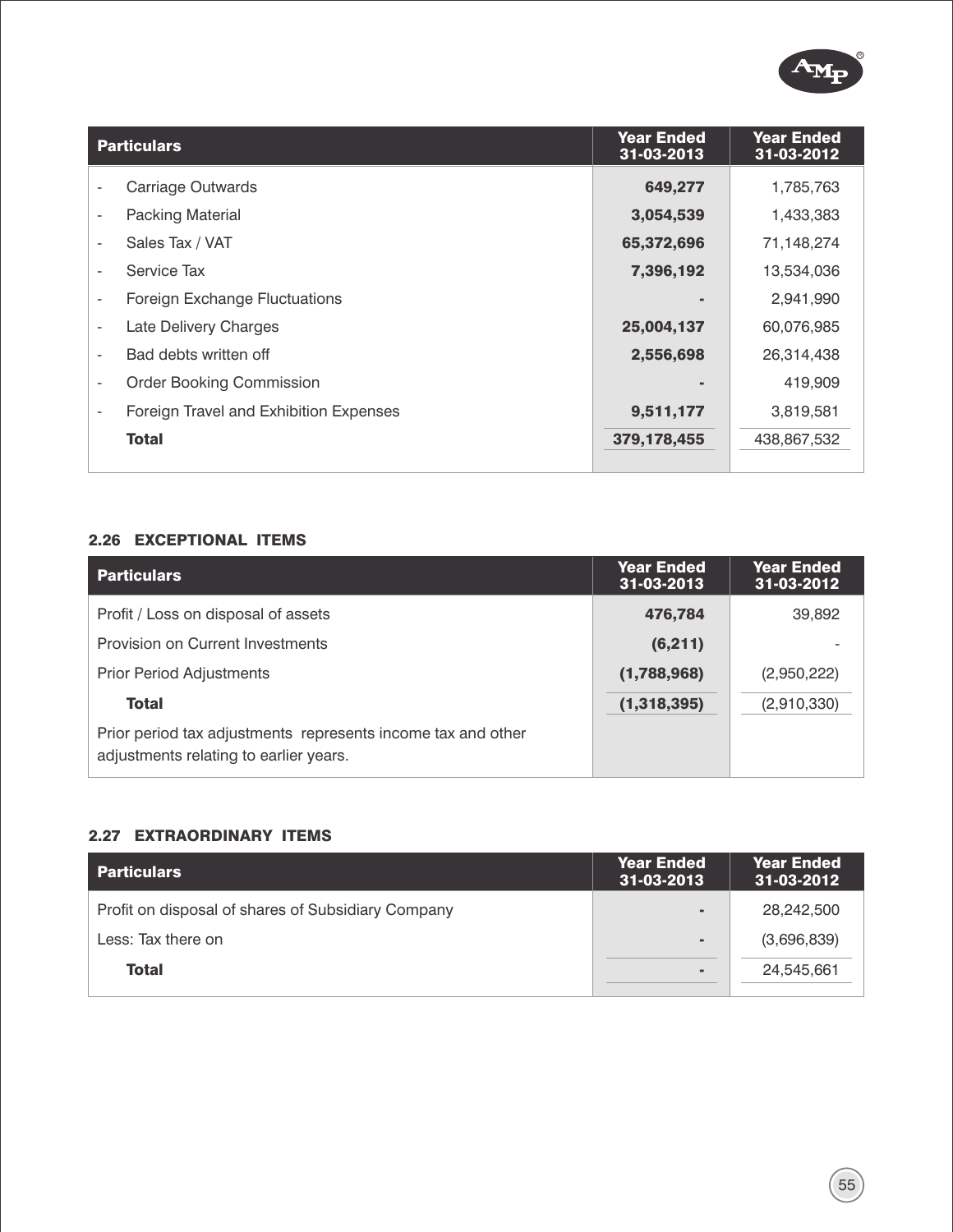#### 2.28 EARNINGS PER SHARE

| <b>Particulars</b>                                                                                           | <b>Year Ended</b><br>31-03-2013 | <b>Year Ended</b><br>31-03-2012 |
|--------------------------------------------------------------------------------------------------------------|---------------------------------|---------------------------------|
| No. of Equity Shares outstanding at the beginning of the year<br>No. of Equity Shares issued during the year | 81,825,225                      | 81,825,225                      |
| Number of Bonus Shares issued                                                                                |                                 |                                 |
| Total number of Shares outstanding at the end of the year<br>(used as denominator for calculating EPS)       | 81,825,225                      | 81,825,225                      |
| Profit before extraordinary items available to share holders<br>(used as numerator for calculating EPS)      | 371,855,008                     | 307,462,768                     |
| Profit after extraordinary items available to share holders<br>(used as numerator for calculating EPS)       | 371,855,008                     | 332,008,429                     |
| Basic & Diluted Earnings Per Share before extraordinary items in<br>Rs. (Face Value Rs.2/-)                  | 4.54                            | 3.76                            |
| Basic & Diluted Earnings Per Share after extraordinary items in<br>Rs. (Face Value Rs.2/-)                   | 4.54                            | 4.06                            |

#### 2.29 VALUE OF RAW MATERIAL CONSUMED, TURNOVER, OPENING & CLOSING STOCK-IN-TRADE:

|    | <b>Particulars</b> |                                            | <b>Year Ended</b><br>31-03-2013 | <b>Year Ended</b><br>31-03-2012 |
|----|--------------------|--------------------------------------------|---------------------------------|---------------------------------|
| A) |                    | <b>Raw-material consumed:</b>              |                                 |                                 |
|    |                    | Semi Conductor devices and other materials | 953,353,358                     | 880,704,322                     |
| B) |                    | <b>Turnover:</b>                           |                                 |                                 |
|    | a)                 | Microwave components and sub systems       | 2,317,162,251                   | 1,958,158,114                   |
|    | b)                 | Installation charges                       | 65,741,141                      | 146,673,535                     |
| C) |                    | <b>Opening Stock-in trade:</b>             |                                 |                                 |
|    |                    | Microwave components and sub systems       |                                 |                                 |
|    | a)                 | Finished goods                             | 2,063,515                       | 1,641,924                       |
|    | b)                 | Work-in-progress                           | 353,360,300                     | 218,256,899                     |
| D) |                    | <b>Closing Stock-in-trade:</b>             |                                 |                                 |
|    |                    | Microwave components and sub systems       |                                 |                                 |
|    | a)                 | Finished goods                             | 4,190,596                       | 2,063,515                       |
|    | b)                 | Work-in-progress                           | 300,249,610                     | 353,360,300                     |
|    |                    |                                            |                                 |                                 |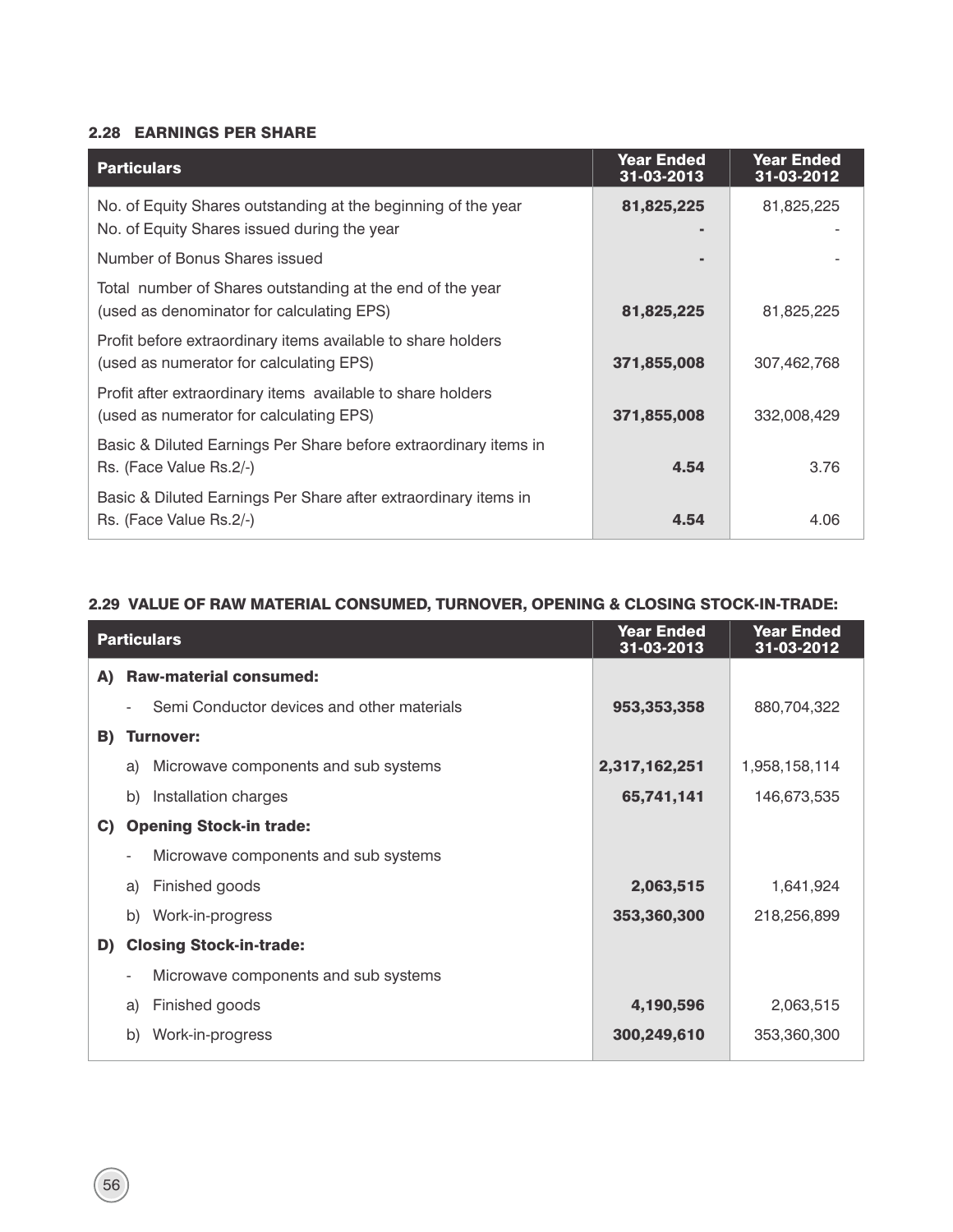

#### 2.30 RESEARCH AND DEVELOPMENT EXPENSES

| <b>Particulars</b>                                                                                                              | <b>Year Ended</b><br>31-03-2013 | <b>Year Ended</b><br>31-03-2012 |
|---------------------------------------------------------------------------------------------------------------------------------|---------------------------------|---------------------------------|
| Revenue Expenditure                                                                                                             | 73,276,832                      | 71,130,468                      |
| <b>Capital Expenditure</b>                                                                                                      | 23,887,590                      | 16,281,791                      |
| <b>Total</b>                                                                                                                    | 97,164,422                      | 87,412,259                      |
| Revenue expenditure is shown under respective heads of expenditure.<br>Capital expenditure is shown in respective Fixed Assets. |                                 |                                 |

#### 2.31 BORROWING COSTS

| l Particulars                                | Year Ended<br>31-03-2013 | <b>Year Ended</b><br>$\sqrt{31-03-2012}$ |
|----------------------------------------------|--------------------------|------------------------------------------|
| Borrowing cost capitalized during the period | $\sim$                   | -                                        |

#### 2.32 FOREIGN EXCHANGE FLUCTUATIONS

| <b>Particulars</b>                                                                                                                  | <b>Year Ended</b><br>31-03-2013 | <b>Year Ended</b><br>31-03-2012 |
|-------------------------------------------------------------------------------------------------------------------------------------|---------------------------------|---------------------------------|
| As per the accounting policy, the amount of Foreign Exchange<br>Fluctuations (debited) / credited to Profit and Loss Account during |                                 |                                 |
| the period                                                                                                                          | 11,282,991                      | (2,941,990)                     |

#### 2.33 AUDITORS REMUNERATION

| <b>Particulars</b>                            | <b>Year Ended</b><br>31-03-2013 | <b>Year Ended</b><br>31-03-2012 |
|-----------------------------------------------|---------------------------------|---------------------------------|
| Audit Fee                                     | 475,000                         | 425,000                         |
| Tax Audit Fee                                 | 100,000                         | 70,000                          |
| For Certification, Taxation and other matters | 150,000                         | 150,000                         |
| Service Tax                                   | 89,610                          | 79,722                          |
| <b>Total</b>                                  | 814,610                         | 724,722                         |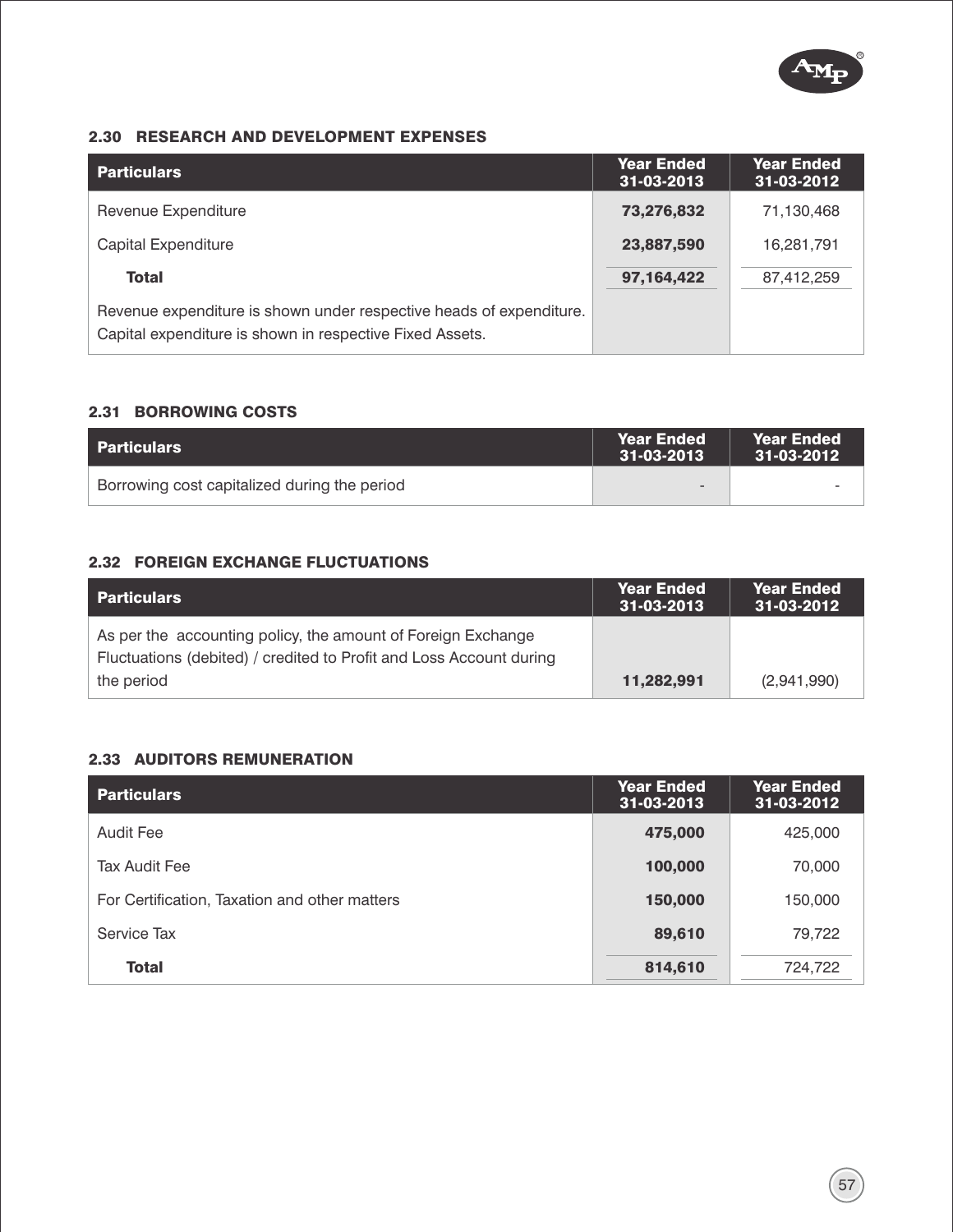## 2.34 FOREIGN EXCHANGE TRANSACTIONS

| <b>Particulars</b>                             | <b>Year Ended</b><br>31-03-2013 | <b>Year Ended</b><br>31-03-2012 |
|------------------------------------------------|---------------------------------|---------------------------------|
| Value of imported raw-materials on CIF basis   | 404,128,558                     | 556,531,000                     |
| Value of imported capital goods on CIF basis   | 156,913,222                     | 59,949,593                      |
| CIF value of other imports                     | 2,958,755                       | 3,456,453                       |
| Expenditure in foreign currency on account of: |                                 |                                 |
| <b>Travel</b>                                  | 3,881,748                       | 1,246,896                       |
| <b>Technology Transfer Charges</b>             | 31,774,500                      | 38,390,390                      |
| Advertisement                                  | 101,111                         |                                 |
| <b>Exhibitions &amp; Conferences</b>           | 355,876                         |                                 |
| <b>Order Booking Commission</b>                |                                 | 377,699                         |
| <b>Earnings in foreign currency:</b>           |                                 |                                 |
| FOB Value of Exports                           | 540,515,854                     | 152,299,696                     |
| For Services Rendered                          | 772,840                         | 4,210,763                       |
| <b>Remittances in foreign currency:</b>        |                                 |                                 |
| On account of Dividend:                        |                                 |                                 |
| <b>Amount Remitted</b>                         | 1,871,079                       | 150,000                         |
| No. of Non-Resident Share Holders              | $\mathbf{2}$                    | 1                               |
| No. of Shares held by them                     | 2,672,970                       | 300,000                         |
| Year of Dividend                               | 2011-2012                       | 2010-2011                       |

#### 2.35 CONTINGENT LIABILITIES

| <b>Particulars</b>                                | <b>Year Ended</b><br>31-03-2013 | <b>Year Ended</b><br>31-03-2012 |
|---------------------------------------------------|---------------------------------|---------------------------------|
| Foreign letter of credit                          |                                 | 6,675,900                       |
| Guarantees to Banks                               |                                 |                                 |
| <b>Performance Guarantees</b>                     | 483,003,526                     | 263,962,305                     |
| Advance payment Guarantees<br>2)                  | 2, 154, 521, 147                | 770,886,716                     |
| Guarantee in lieu of EMD / Security Deposit<br>3) | 53,327,578                      | 40,176,400                      |
| <b>Guarantee for Materials</b><br>4)              | 4,007,000                       | 4,087,000                       |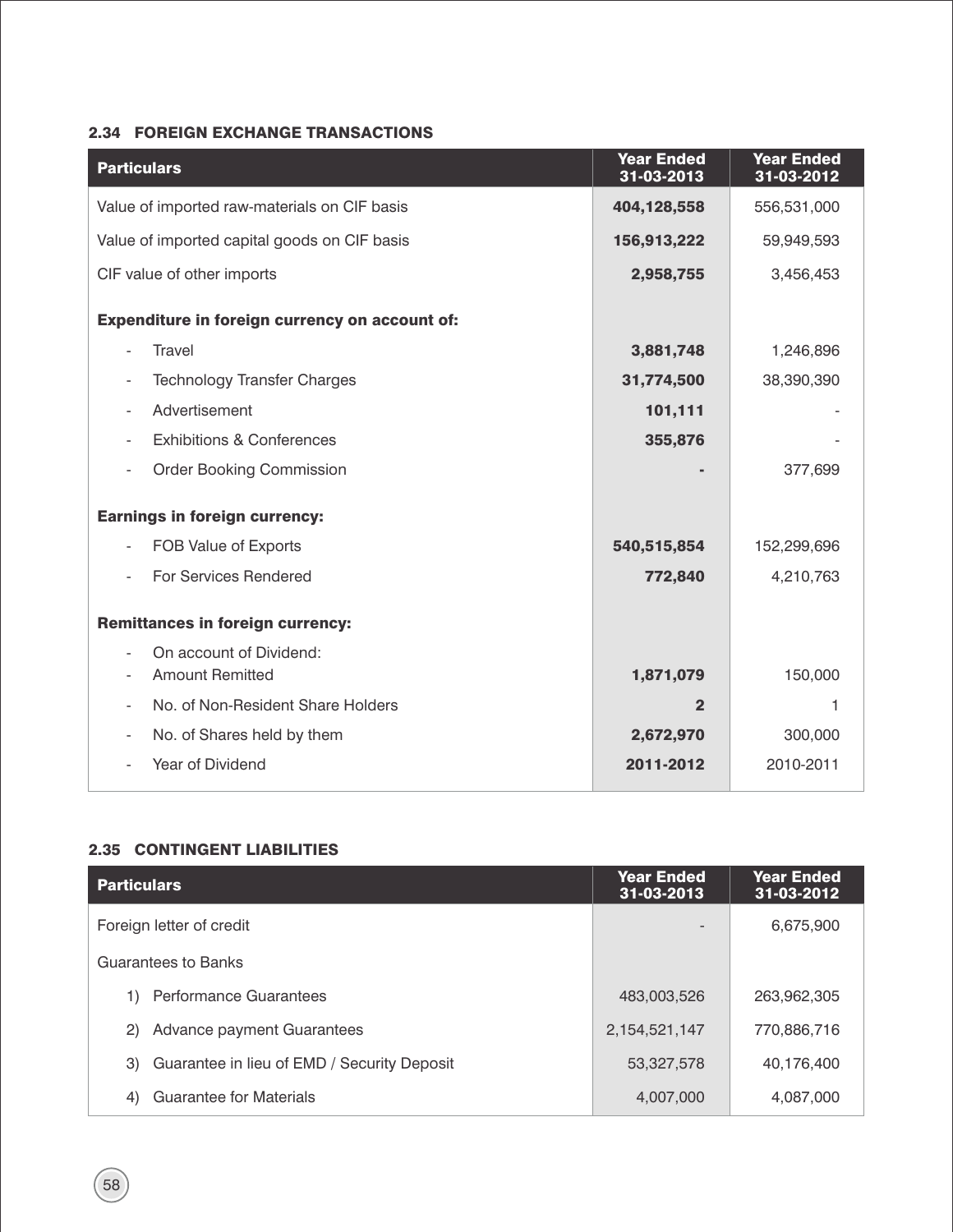

| 2.36 Disclosure under Clause 32 of the Listing Agreement |  |  |  |
|----------------------------------------------------------|--|--|--|
|                                                          |  |  |  |

|    | <b>Particulars</b>                                                                                                                                            | <b>Year Ended</b><br>31-03-2013 | <b>Year Ended</b><br>31-03-2012 |
|----|---------------------------------------------------------------------------------------------------------------------------------------------------------------|---------------------------------|---------------------------------|
| a) | Loans and advances in the nature of loans to<br><b>Subsidiary Company:</b>                                                                                    |                                 |                                 |
| b) | Loans and advances in the nature of loans to<br>Associate Company:                                                                                            |                                 |                                 |
| C) | Loans and advances in the nature of loans where there is:<br>No repayment schedule or repayment beyond<br>seven years:                                        |                                 |                                 |
|    | No Interest or interest below Sec. 372A of Companies Act:<br>Ш.                                                                                               |                                 |                                 |
| d) | Loans and advances in the nature of loans to<br>firms/companies in which Directors are interested:                                                            |                                 |                                 |
| e) | Investments by the loanee in the shares of the parent<br>company and subsidiary company, when the company<br>has made a loan or advance in the nature of loan |                                 |                                 |

#### 2.37 RELATED PARTY TRANSACTIONS

|    | <b>Particulars</b>                                                | <b>Year Ended</b><br>31-03-2013 | <b>Year Ended</b><br>31-03-2012 |
|----|-------------------------------------------------------------------|---------------------------------|---------------------------------|
| a) | Associate Company: Traana Technologies Private Limited            |                                 |                                 |
|    | Services received from Associate Company                          | 720,000                         |                                 |
|    | Balance payable to Associate Company                              |                                 |                                 |
| b) | Remuneration paid to Directors:<br><b>Executive Directors:</b>    |                                 |                                 |
|    | Mr. B. Malla Reddy, Managing Director                             | 12,028,360                      | 11,987,804                      |
|    | Mr. P.A. Chitrakar, Chief Operating Officer                       | 12,209,060                      | 11,772,055                      |
|    | Mrs. C. Prameelamma, Director (Technical)                         | 12,006,500                      | 11,726,500                      |
|    | Non-Executive Directors:                                          |                                 |                                 |
|    | Dr. Shiban K. Koul, Chairman (includes sitting fee & service tax) | 914,498                         | 620,000                         |
|    | Mr. J. Venkata Das, Director (includes sitting fee & service tax) | 920,116                         | 620,000                         |
|    | Mr. Atim Kabra, Director (includes sitting fee & service tax)     | 915,116                         | 405,000                         |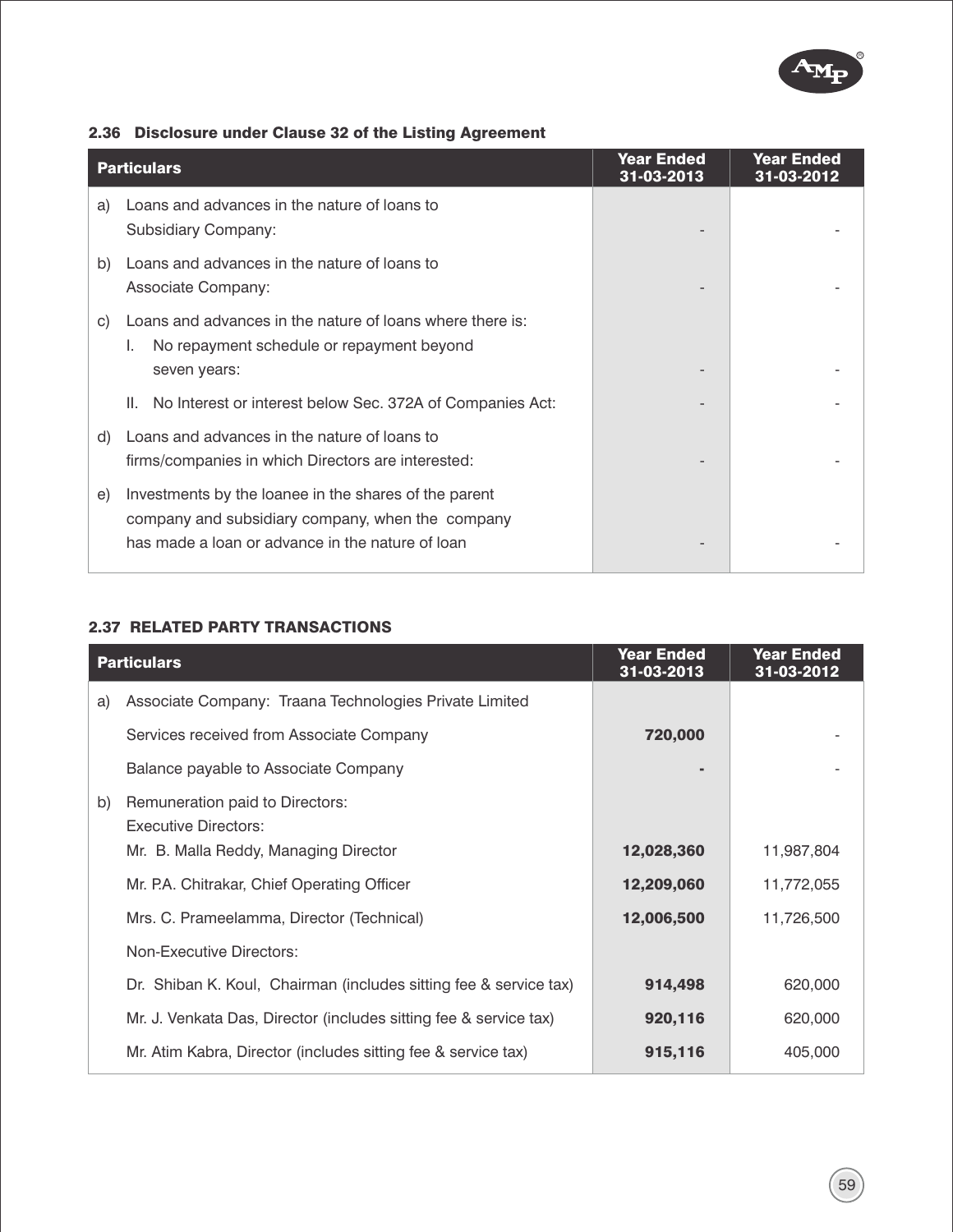## 2.38 RETIREMENT BENEFIT PLANS

|    | <b>Particulars</b>                                                                                                                                                                                                                                                                                                                                                                                                                                                                                     | <b>Year Ended</b><br>31-03-2013 | <b>Year Ended</b><br>31-03-2012 |
|----|--------------------------------------------------------------------------------------------------------------------------------------------------------------------------------------------------------------------------------------------------------------------------------------------------------------------------------------------------------------------------------------------------------------------------------------------------------------------------------------------------------|---------------------------------|---------------------------------|
| A) | <b>Defined Contribution Plan:</b>                                                                                                                                                                                                                                                                                                                                                                                                                                                                      |                                 |                                 |
|    | The Company makes contributions towards Provident Fund to a<br>defined contribution retirement benefit plan for qualifying<br>employees. The provident fund plan is operated by the Regional<br>Provident fund Commissioner. Under the scheme the company<br>is required to contribute a specified percentage of payroll cost to<br>the retirement benefit schemes to fund the benefits. The<br>contributions payable to this plan by the company are at rates<br>specified in the rules of the scheme |                                 |                                 |
|    | Employer's Contribution to Provident fund recognised in the<br><b>Profit &amp; Loss Statement</b>                                                                                                                                                                                                                                                                                                                                                                                                      | 10,856,741                      | 9,122,216                       |
| B) | <b>Defined benefit plan:</b>                                                                                                                                                                                                                                                                                                                                                                                                                                                                           |                                 |                                 |
|    | As per the Payment of Gratuity Act lump sum payment has to be<br>made to vested employees at retirement, death while in<br>employment or on termination of employment of an amount<br>equivalent to 15 days salary payable for each completed year of<br>service or part there of in excess of six months. Vesting occurs<br>upon completion of five years of service. The employee's<br>gratuity fund scheme is managed by a Trust (LIC)                                                              |                                 |                                 |
|    | Leave encashment is payable as per the Rules of the<br>Company.<br>(Unfunded)                                                                                                                                                                                                                                                                                                                                                                                                                          |                                 |                                 |
|    | The present value of the defined benefit obligation and the<br>related current service cost were measured using Projected Unit<br>Credit Method with actuarial valuations being carried out at each<br>Balance Sheet date.                                                                                                                                                                                                                                                                             |                                 |                                 |
|    | The following table sets out the status of the defined benefit<br>obligation and the amounts recognized in the Company's<br>financial statement.                                                                                                                                                                                                                                                                                                                                                       |                                 |                                 |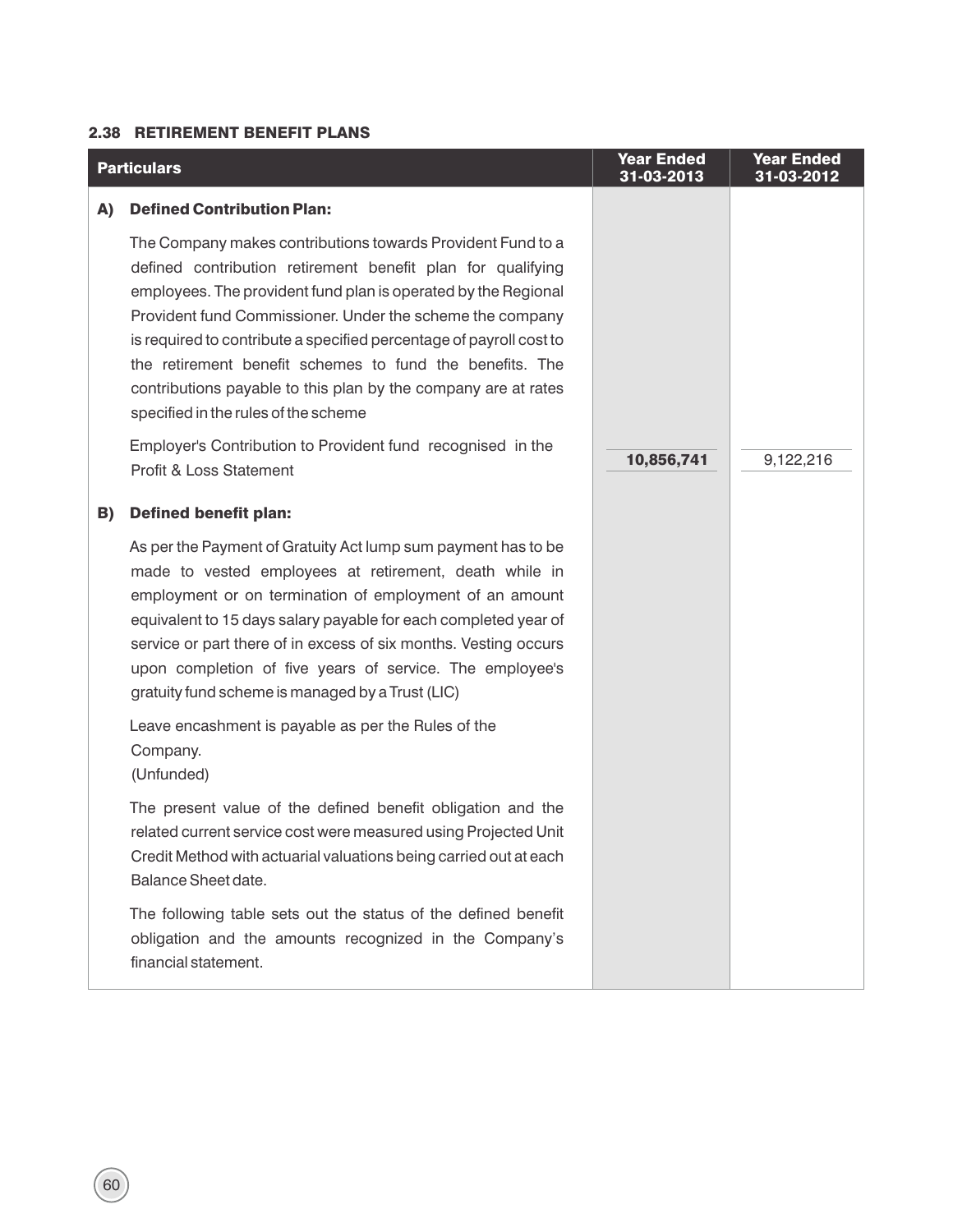

|    | <b>Particulars</b>                                      | <b>Year Ended</b><br>31-03-2013 | <b>Year Ended</b><br>31-03-2012 |
|----|---------------------------------------------------------|---------------------------------|---------------------------------|
| A) | <b>Change in benefit obligations:</b>                   |                                 |                                 |
|    | Present value of the obligation as at beginning of year | 33,678,365                      | 30,895,062                      |
|    | Interest cost                                           | 2,913,179                       | 2,471,605                       |
|    | <b>Current Service Cost</b>                             | 5,570,404                       | 3,461,712                       |
|    | <b>Benefits Paid</b>                                    | (2,617,491)                     | (5, 186, 464)                   |
|    | Actuarial (gain) / loss on obligations                  | 2,684,487                       | 2,036,450                       |
|    | Present value of obligation at year end                 | 42,228,944                      | 33,678,365                      |
| B) | <b>Change in plan assets:</b>                           |                                 |                                 |
|    | Fair value of plan assets at beginning of year          | 16,684,460                      |                                 |
|    | Prior period adjustment                                 | 681                             |                                 |
|    | Expected return on plan assets                          | 1,565,990                       | 62,333                          |
|    | Employer contribution                                   | 2,029,268                       | 16,622,127                      |
|    | Benefits paid                                           | (116, 014)                      |                                 |
|    | Actuarial gain / (loss) on plan assets                  |                                 |                                 |
|    | Fair value of plan assets at year end                   | 20, 164, 385                    | 16,684,460                      |
| C) | Reconciliation of fair value of assets and obligations: |                                 |                                 |
|    | Fair value of plan assets                               | 42,228,944                      | 33,678,365                      |
|    | Present value of obligation                             | 20, 164, 385                    | 16,684,460                      |
|    | Amount recognised in Balance Sheet                      | 22,064,559                      | 16,993,905                      |
| D) | <b>Expenses recognized during the year:</b>             |                                 |                                 |
|    | <b>Current Service cost</b>                             | 5,570,404                       | 3,461,712                       |
|    | Interest cost                                           | 2,913,179                       | 2,471,605                       |
|    | Expected return on plan assets                          | (1,565,990)                     | (62, 333)                       |
|    | Net actuarial (gain) / loss recognized in the year      | 2,684,487                       | 2,036,450                       |
|    | Net cost                                                | 9,602,080                       | 7,907,434                       |
| E) | <b>Actuarial Assumptions used in accounting:</b>        |                                 |                                 |
|    | Discount rate (per annum)                               | 8.24%                           | 8.65%                           |
|    | Salary escalation rate (per annum)                      | 5.00%                           | 5.00%                           |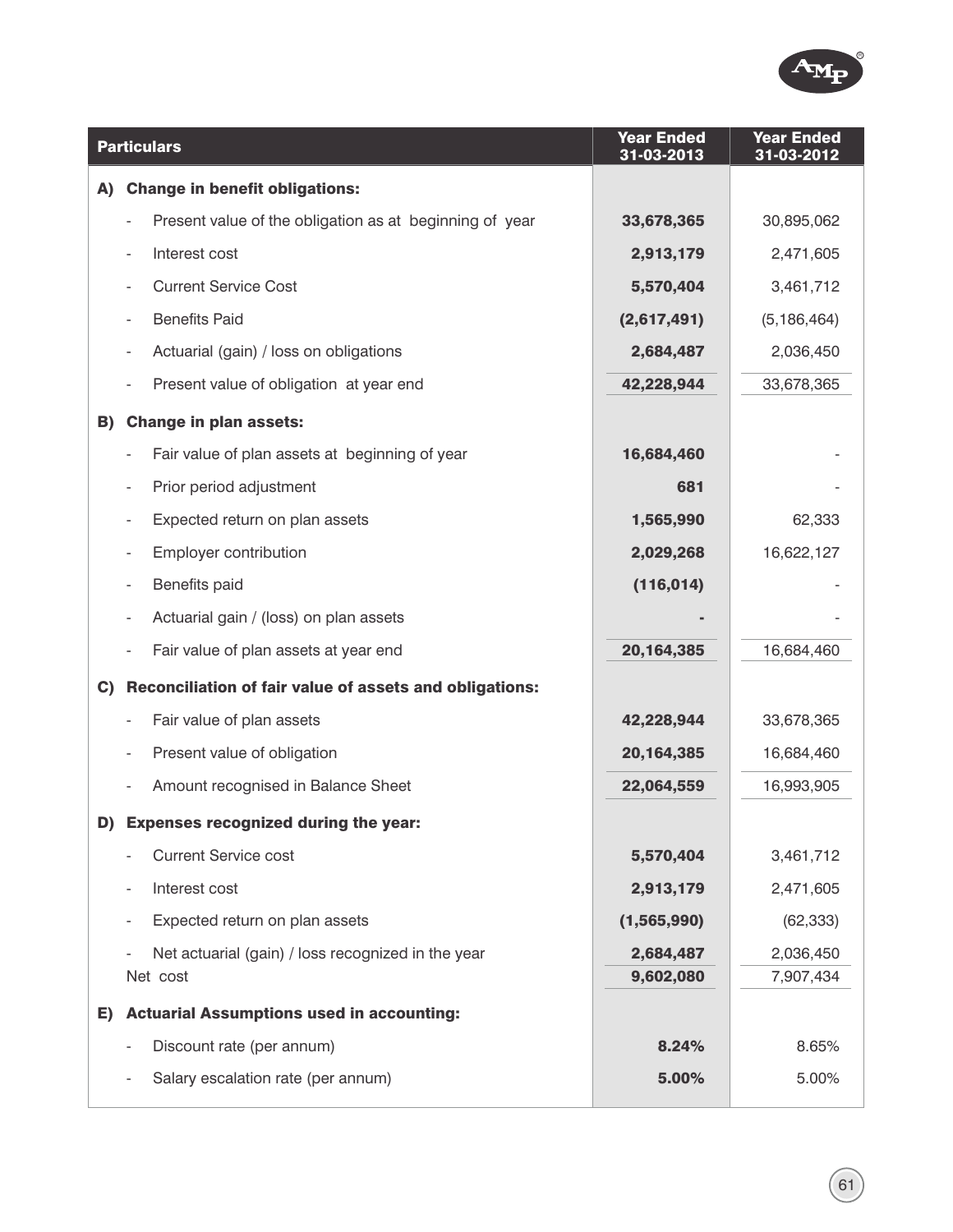#### 2.39 SEGMENT REPORTING

As the Company's business activities falls within single segment viz., Microwave Products the disclosure requirement of Accounting Standard 17 "Segment Reporting" issued by the Institute of Chartered Accountants of India is not applicable.

#### 2.40 Disclosure under Micro, Small and Medium Enterprises Development Act, 2006:

There are no Micro, Small and Medium Enterprise, to whom the company owes dues, which are outstanding for more than 45 days as at 31st March, 2012. This information as required to be disclosed under the Micro, Small Medium Enterprise Development Act, 2006 has been determined to the extent such parties have been identified on the basis of information available with the company.

- **2.41** The previous year's figures have been reworked / regrouped / rearranged / reclassifed, where ever necessary. Amounts and other disclosures for the preceding year are included as an integral part of the current year financial statements and are to be read in relation to the amounts and other disclosures relating to the current year.
- 2.42 Balances under sundry debtors, sundry creditors, deposits, loans and advances payable / receivable are subject to confirmation and reconciliation.

#### As per our report of even date

For AMAR & RAJU CHARTERED ACCOUNTANTS Firm Registration No: 000092S

(G. AMARANATHA REDDY) **Partner** Membership No: 019711

Place: HYDERABAD **Date: 29-04-2013** 

For and on behalf of the Board

(Dr.SHIBAN K. KOUL) Chairman

( P. A. CHITRAKAR ) Chief Operating Officer

(J. VENKATADAS) **Director** 

(S. GURUNATHA REDDY) Sr. General Manager ( F & A) ( B. MALLA REDDY ) Managing Director

(C. PRAMEELAMMA) Director (Technical)

(ATIM KABRA) **Director** 

(T. ANJANEYULU) Company Secretary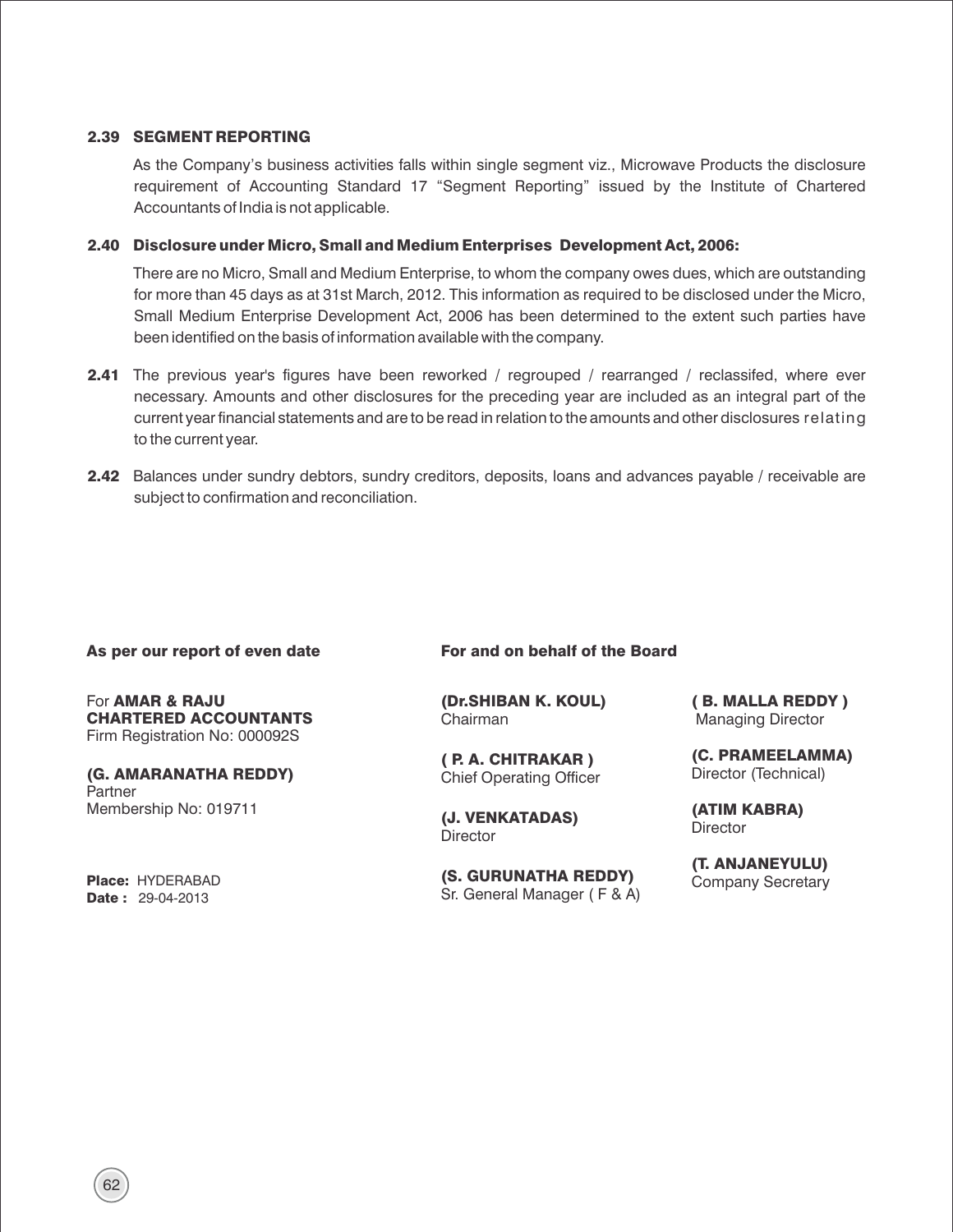

## **ASTRA MICROWAVE PRODUCTS LIMITED**

Regd. Office: 'ASTRA TOWERS', Survey No:12 (P), Kothaguda Post, Kondapur, Hitech City, Hyderabad – 500084.

| being a Member/Members of the above named Company, hereby appoint__________________________________                                                                                                                                                                                         |                                            |
|---------------------------------------------------------------------------------------------------------------------------------------------------------------------------------------------------------------------------------------------------------------------------------------------|--------------------------------------------|
|                                                                                                                                                                                                                                                                                             |                                            |
| to vote for me/us on my/our behalf at the Twenty Second Annual General Meeting of the Company to be held on                                                                                                                                                                                 |                                            |
| Monday the 30th September, 2013 at 11.30 a.m at Swagath-De-Royal Hotel, 2-36, Kothaguda X Roads, Kondapur,                                                                                                                                                                                  |                                            |
| Hyderabad and at any adjournment thereof.                                                                                                                                                                                                                                                   |                                            |
| Signed this 2013                                                                                                                                                                                                                                                                            |                                            |
| Folio No./DP ID & Client ID: No. of Shares held No./DP ID & Client ID:                                                                                                                                                                                                                      |                                            |
| Signature (s) of Member (s)                                                                                                                                                                                                                                                                 |                                            |
| NOTE: (A) The Proxy need not be a member.<br>(B) The Proxy form duly signed across the Revenue Stamp<br>should reach the Company at 'ASTRA TOWERS',<br>Survey No:12 (P), Kothaguda Post, Kondapur, Hitech City,<br>Hyderabad - 500084. at least 48 hours before the time fixed for meeting. | Affix Revenue<br>Stamp of<br>Fifteen paise |

## **ASTRA MICROWAVE PRODUCTS LIMITED**

Regd. Office: 'ASTRA TOWERS', Survey No:12 (P), Kothaguda Post, Kondapur, Hitech City, Hyderabad – 500084.

## **ATTENDANCE SLIP**

I hereby record my presence at the Twenty Second Annual General Meeting of the Company at Swagath-De-Royal Hotel, 2-36, Kothaguda X Roads, Kondapur, Hyderabad on Monday the 30th September, 2013 at 11.30 a.m.

Name of the Attending Member (in Block Letters)

Member's Folio No./DP ID & Client ID

#### Name of Proxy (in block letters to be filled in if the Proxy attends instead of Member)

No. of shares held

Member's / Proxy Signature\*

NOTE: Shareholder/Proxy holder wishing to attend the meeting must bring this Attendance slip to the meeting and hand over the same at the entrance duly signed.